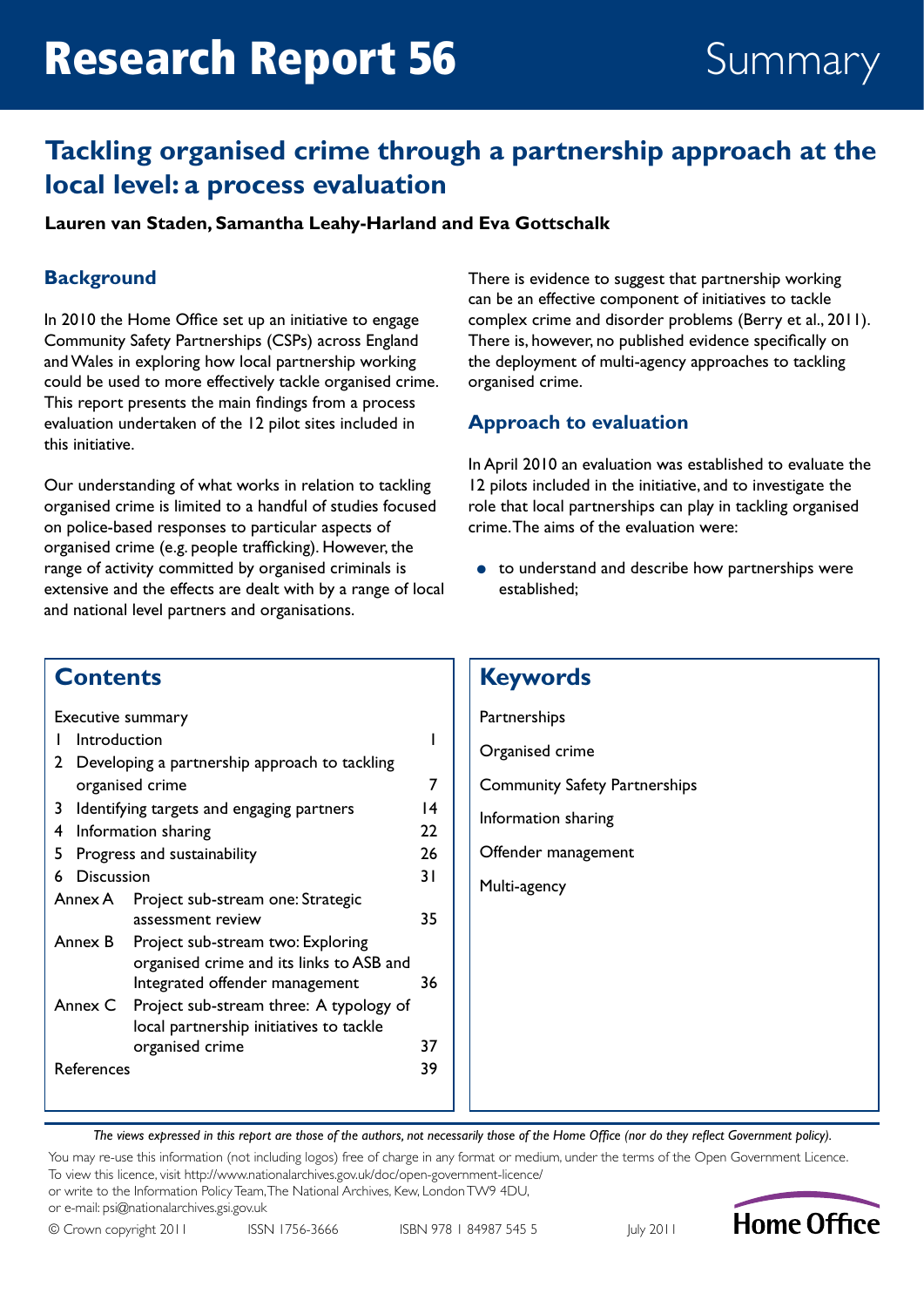- to identify key elements of the partnership approach to tackling organised crime and describe how they were undertaken; and
- to explore stakeholders' perceptions of the mechanisms necessary for information sharing.

All pilot sites were asked to nominate a police lead and a CSP lead to implement the approach. The areas were supported during implementation through Action Learning sets' which ran from April to December 2010. No funding was provided to the areas involved and no single approach to implementation was advocated by the Home Office.

A total of 57 interviews were completed with police and partnership leads, analysts and partner agencies. Findings from the interviews were analysed and triangulated with documents from areas developed during the pilot and with information collected during the Action Learning sets. The findings of the evaluation are therefore based predominantly on the perceptions of pilot participants, and any assessment of impact is based purely on these perceptions (i.e. the research was not designed to be an outcome evaluation).

#### **Key findings**

- Overall, areas predominantly described the local organised crime problem as being made up of gang activity and drug supply. These were commonly perceived to be the most visible manifestations of organised crime at the local level.
- Prior to the implementation of the pilots tackling organised crime was perceived to have been a policeled activity in which partner agencies had little, if any, involvement. There were, however, a handful of areas where partnership arrangements had been in place prior to the pilots; such arrangements included multi-agency case conferencing for gang members as well as ad hoc involvement in particular operations.
- In the majority of areas the police were described as being responsible for driving the pilots forward in the early stages of implementation. However, a common perception expressed by interviewees in all roles was that in order for the pilots to be sustainable, an equal balance of responsibility needed to be achieved across partners as the process matured.
- A strong and consistent view expressed by interviewees was that a 'one model fits all' approach was not appropriate when developing responses to such a complex crime area. As a result, the way in which partnership approaches evolved in each site varied considerably. However, each area's approach broadly encompassed the following four components:
	- identification of organised crime targets;
	- engagement of partners;
	- sharing of information between partners; and
	- partnership activity based on information that was shared.
- The general approach that areas adopted to develop their partnership arrangements fell into one of four categories: two areas looked to adapting existing partnership structures; four areas introduced new partnership arrangements designed to specifically tackle organised crime; four built partnerships around existing approaches to tackling organised crime; and two areas built the process around existing arrangements for Integrated Offender Management.

#### Identifying targets

- In all areas, decisions about who to target during the pilot were made by the police and were based on data from the Organised Crime Group Mapping exercise<sup>2</sup>. In most areas sensitive information relating to individuals was removed before it was shared with partners; the level of sensitivity allowed was locally decided.
- Decisions about who to target were most commonly based on the size and nature of organised crime in the local area, the threshold set as to what information could be shared with partner

<sup>1</sup> Action Learning sets were designed to provide peer support for pilot sites throughout the lifetime of the pilot. The focus of the sets was sharing the experiences of those involved in the pilot in order to identify solutions and share good practice across all areas. A library of documentation developed in local areas was also made available to all pilot sites. A small grant-based fund was provided to support travel and subsistence to these meetings.

<sup>2</sup> Organised Crime Group Mapping is a model that identifies the nature and scale of organised crime nationally. The mapping exercise is focused on the sharing and aggregation of data held by relevant agencies.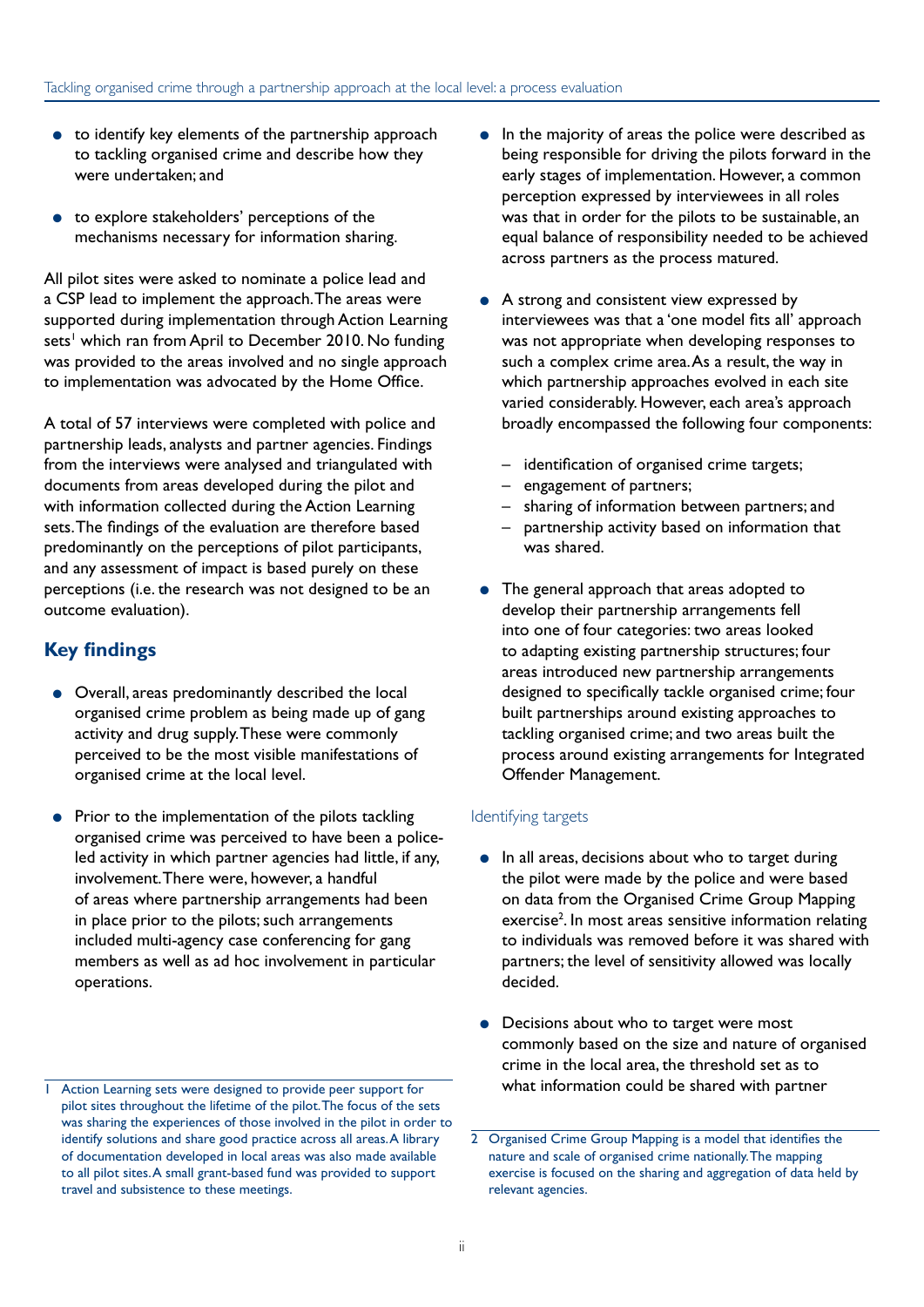organisations, and the role it was felt the partnership could play in tackling organised crime (e.g. disruption and/or enforcement activity). The majority of areas decided to focus on tackling organised crime groups, while one pilot site decided to focus on a number of specific organised criminals and another area focused on a discrete geographical area (a housing estate) which was considered to be of particular concern for organised crime.

#### Partner engagement

- Across areas a wide range of traditional (i.e. those previously engaged in tackling crime and disorder) and non-traditional partners were engaged in adopting a partnership approach. Partners engaged for the pilot fell into four categories: statutory CSP partners; Local Authority partners; national government partners with local/regional representatives (e.g. United Kingdom Borders Agency) and local non-government partners (including third sector).
- A method of developing a shared understanding of the roles that each partner could play was to run a 'tools and powers' event where partner agencies would come together to discuss the pilot. These events were run by several areas and were perceived to be successful in identifying the roles partners could play, the tools and powers available to them and how they might benefit from involvement in tackling organised crime.
- Almost all partners involved in the pilots identified a range of opportunities that arose as a result of working in partnership to tackle organised crime. These ranged from direct benefits and opportunities (e.g. better information to target individuals) to indirect benefits (e.g. developing a wider network of partners to tackle other crime types).
- Partners involved in enforcement activity based on information shared were able to demonstrate perceived immediate benefits of the approach to their role. In particular, these partners described how information sharing allowed immediate enforcement activity to be undertaken (e.g. using police data on an individual involved in a violent assault to prosecute the same individual for claiming disability allowance).

● Key facilitators identified by areas in developing partner engagement were: ensuring strategic oversight of the partnership process (i.e. the right level of senior level buy-in); strong one-toone communication and the foundation of preexisting partnership working. Conversely, a lack of understanding of the aims of pilot, lack of clarity around how each partner could play a role in tackling organised crime and lack of information on the outcomes achieved by the approach were felt to have inhibited partner engagement.

#### Information sharing

- Deciding on what information-sharing protocols were required was described as being a timeconsuming process complicated by the breadth of legislation in place governing each partner engaged in the process.
- Sharing information on organised crime was considered to be a complex process in comparison to more traditional CSP information sharing, not only because information was sensitive but also because many partners had not traditionally been involved in tackling organised crime at the local level. Most pilots, therefore, reported a process of trial and error between partners to identify what information was relevant and how that information could be built upon to inform the use of a partnership approach.
- The type of information that was shared included information about individuals' lifestyles, finances, friends and associates, as well as on previous enforcement activity. This information was crossreferenced with what was available on partners' systems to identify new avenues for activity against targets such as additional personal and business addresses, associates or vehicles. This information was then subsequently used to tailor the approach of partnerships to targeting individuals (either through disruption, enforcement or prevention).
- A common view expressed by areas was that dynamic and ongoing dialogue had to be established between data providers and data users to develop a shared understanding of how the range of information that was available could be used to target organised criminals.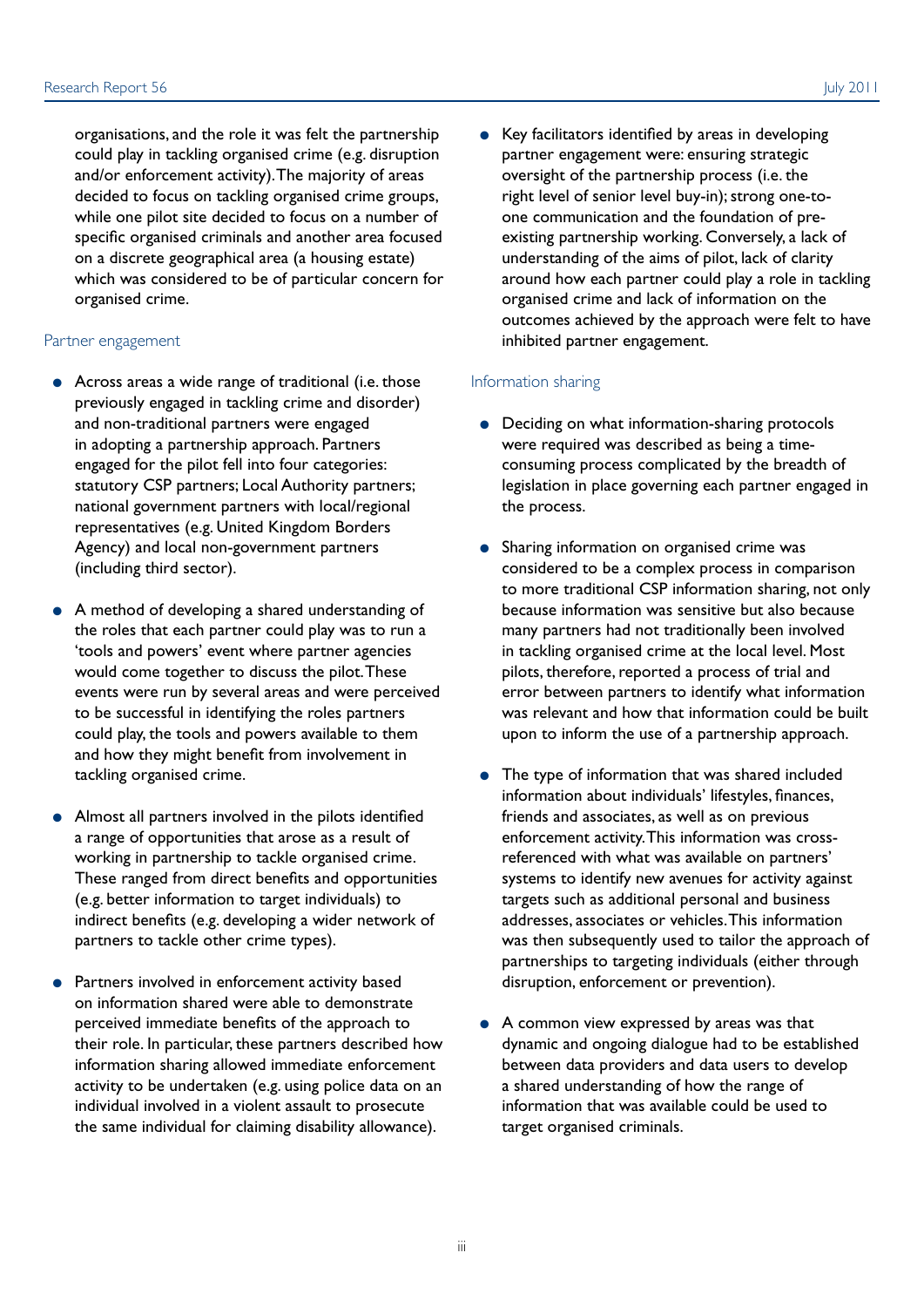#### Taking action against targets

- Progress in implementing the pilots was slower than anticipated and at the time of undertaking the interviews most areas were not well developed in terms of undertaking activity to target individuals or groups.
- In particular, identification of partners and the types of information required took longer than expected. However, developing this knowledge was considered by partners to be an understandably time-consuming process in response to a complex problem, and most areas were clear that they would continue implementing the approach as 'business as usual' once the pilots had finished.

#### Perceived benefits of partnership approach

- Most interviewees identified a number of both realised and potential benefits to adopting a partnership approach. The main benefit described was the ability to take action against organised criminals who would otherwise have a limited response against them either because they were too low-level (and therefore would not be the focus of police action) or because police information alone did not provide any avenues for enforcement or disruption activity.
- In addition, working in partnership was felt to provide opportunities to use available resources more efficiently. Many interviewees outlined how partnership working could contribute to joined up approaches to tackling organised criminals and could provide local areas with a greater range of options to tackle individuals, using the tools and powers available across partners to greatest effect.

#### **Conclusions**

This evaluation suggests that it is possible to set up a multi-agency approach to tackling organised crime at the local level and identifies ways in which barriers can be overcome to develop more joined up processes to address both individuals and organised crime groups. It therefore takes us some way towards understanding how partnership working can play a role in addressing the harms and risks posed by organised crime at the local level.

Overall, many interviewees outlined how, prior to the implementation of the pilot sites, an informal boundary existed between the role of police and partners in

tackling organised crime. Implementation of the pilots was perceived to have challenged this acceptance of traditional boundaries and developed an understanding of the role that partnership activity could play. As a result all areas felt that, if implemented effectively, a partnership approach could be more effective than a solely police-based response to tacking organised crime.

The delay in implementation, while a finding in its own right, constrains our understanding of the later stages of development, particularly the nature of operations and activity against organised crime groups. The evaluation therefore provides stronger evidence on the feasibility of setting up a partnership approach and less evidence on its potential effectiveness. However, taken together with the wider literature and evidence on multi-agency working, the study indicates that partnership approaches have the potential to be effective in tackling organised crime at the local level.

#### **Recommendations**

#### **A toolkit should be developed for partnerships outlining the roles that different partners can play in tackling organised crime at the local level.**

Most areas described how a considerable amount of time was spent identifying what role partners could play in tackling organised crime and crucially what the benefits were for individual agencies in engaging in the approach. A toolkit for partnerships detailing the range of partners that can play a role in tackling different aspects of organised crime at the local level should be developed. The toolkit should outline what information partners can provide, what the benefits of involvement for each organisation are and what tools and powers are available to them.

#### **A standardised information-sharing protocol template should be designed and agreed at the national level which can be adapted for use by local areas.**

Work should be commissioned to develop a standardised information-sharing protocol template for the purposes of sharing information on organised criminals which can be adapted to suit local circumstances. This template should be agreed at a national level and should include information on the implications of existing legislation around personalised information sharing for partners sharing information locally in the context of organised crime.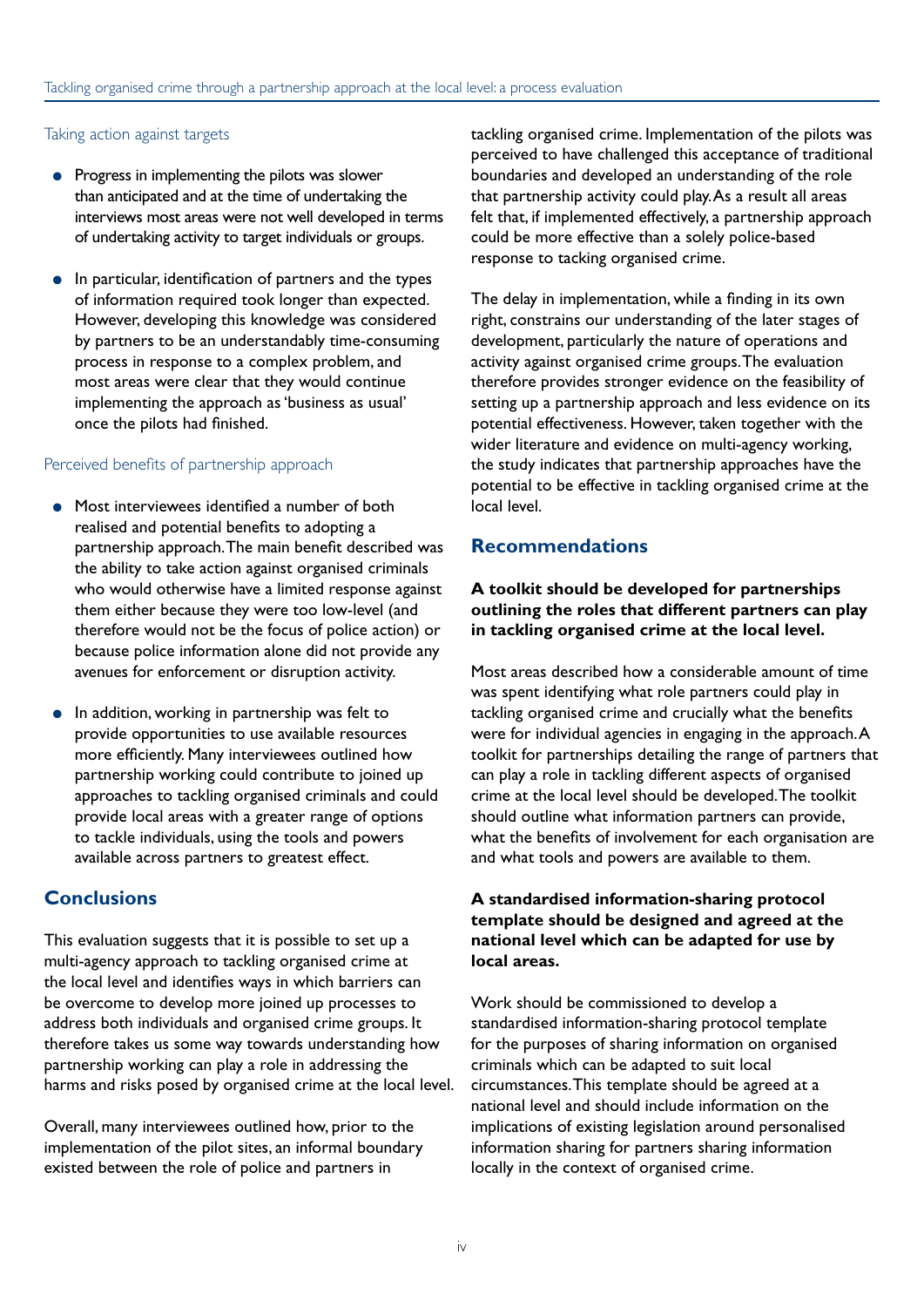#### **Consideration should be given to undertaking further research to understand how the pilot will be implemented when a partnership approach is rolled out across force areas.**

The dilution effect that could occur if a partnership approach is rolled out across force areas, particularly in relation to partner engagement and/or the reduction of capacity to target a larger number of organised crime groups, was considered by pilot areas to be a risk to the sustainability of the approach. Further research should be undertaken to consider how different models of working in this context can be developed.

#### **Further information**

Further information is available from CSPenquiries@homeoffice.gsi.gov.uk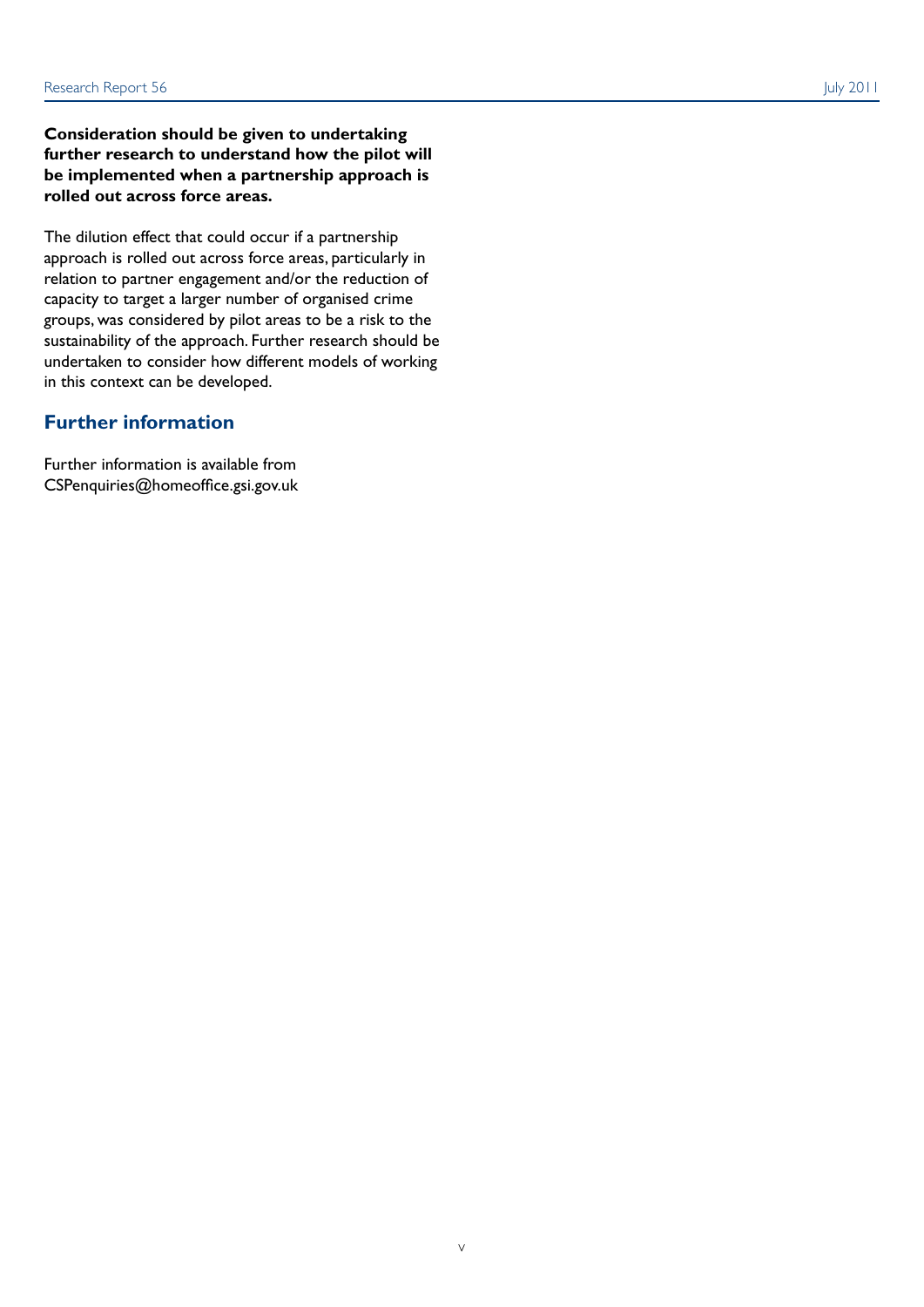### **Glossary of terms**

The below sets out a range of terms used throughout the report.

#### Anti-social Behaviour Order (ASBO)

An Anti-social Behaviour Order (ASBO) is a civil sanction which can be given to anyone over the age of ten who has committed a number of anti-social offences. They are orders from the court that ban an offender from doing threatening things, hanging out in certain areas or spending time with certain people. An ASBO is effective for a minimum of two years.

#### Community Safety Partnership (CSP)

Community Safety Partnerships (CSPs) are made up of representatives from the police and police authority, the local council, and the fire, health and probation services (the 'responsible authorities'). CSPs were set up as statutory bodies under Sections 5–7 of the Crime and Disorder Act 1998. The responsible authorities work together to develop and implement strategies to protect their local communities from crime and disorder.

#### Family Intervention Project (FIP)

FIP's are programmes which aim to reduce anti-social behaviour (ASB) perpetrated by the most anti-social and challenging families, prevent cycles of homelessness due to ASB and achieve positive outcomes for children and young people. FIPs use an 'assertive' and 'persistent' style of working to challenge and support families to address the root causes of their ASB.

#### Information-sharing protocol

An information-sharing protocol (ISP) provides an agreed framework which underpins the work of partners in the exchange and use of information. It aims to govern the secure use and management of information and outline the processes in place to manage information that is shared.

#### Integrated Offender Management (IOM)

IOM is based on the principle of end to end offender management. The aim of IOM is to co-ordinate all relevant agencies to deliver interventions for offenders identified as warranting intensive engagement, whatever their statutory status. It also aims to ensure, by support and disruption (of potential further offending), the continued commitment by offenders to engage in interventions offered with the express purpose of reducing further offending.

#### MAPPA

Multi-Agency Public Protection Arrangements (MAPPA) are a set of statutory arrangements to assess and manage the risk posed by certain sexual and violent offenders. MAPPA bring together the Police, Probation and Prison Services into what is known as the MAPPA Responsible Authority for each MAPPA Area. A number of other agencies are under a duty to co-operate with the Responsible Authority. Offenders eligible for MAPPA are identified and information is gathered and shared about them across relevant agencies. The nature and level of the risk of harm they pose is assessed and a co-ordinated risk management plan is implemented to protect the public.

#### Organised crime group (OCG)

Organised criminals that work together for the duration of a particular criminal activity or activities are classed as an organised crime group.

#### Organised Crime Group Mapping

Organised Crime Group Mapping is a model that identifies the nature and scale of organised crime nationally. The mapping exercise is focused on the sharing and aggregation of data held by relevant agencies: Her Majesty's Revenue and Customs (HMRC); Serious Organised Crime Agency (SOCA); Association of Chief Police Officers (ACPO) and the United Kingdom Border Agency (UKBA), (as well as ACPOS for Scotland and Police Service of Northern Ireland for Ireland). This data is used to build up a picture of organised crime at the local, regional and national level. Each individual agency collates information that they hold on organised crime groups and the threat they pose.

#### Partner

For the purposes of this report, partner refers to any agency or organisation involved in the pilot process, for example those from Local Authority departments, local organisations and national and regional agencies and organisations.

#### **Target**

An individual organised criminal or organised crime group which is the focus of partnership activity.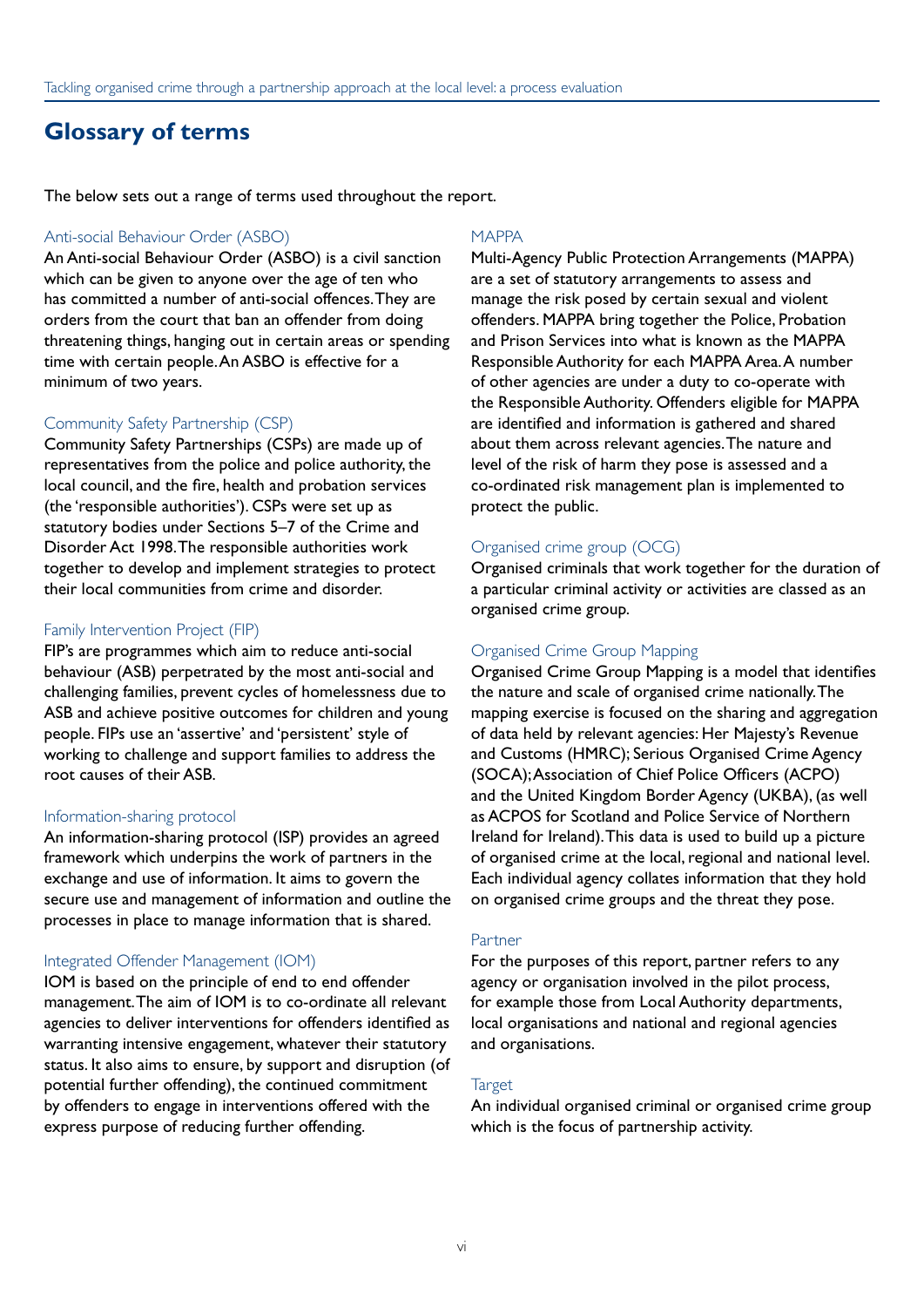### **Tackling organised crime through a partnership approach at the local level: a process evaluation**

**Lauren van Staden, Samantha Leahy-Harland and Eva Gottschalk**

### **1. Introduction**

Existing research suggests that multi-agency approaches can be particularly effective in tackling complex crime and disorder problems (Berry et al., 2011; Rosenbaum, 2002). However, our understanding of what can be achieved by tackling organised crime through multi-agency working is limited; a recent review of the evidence on the effectiveness of partnership working in tackling crime did not identify any studies which focused primarily on organised crime and criminal activity (Berry et al., 2011).

In England and Wales a partnership approach to tackling crime and disorder at the local level has been present in various guises since the 1960s, and has been a statutory requirement since the Crime & Disorder Act (1998). While the predominant focus of Community Safety Partnerships (CSPs) is crime and disorder, they are unlikely to regularly share information on, or develop a multi-agency action plan against, organised crime, unless it is identified as a priority through their local strategic assessment.

A partnership approach to tackling organised crime has recently been evident at both the national and regional level. The Organised Crime Partnership Board (set up in 2008) brings together a range of national agencies with the aim of strengthening the co-ordinated response to organised crime across the law enforcement and criminal justice community. At the regional level, multi-agency task forces have been in place since 2009. The aim of these groups is to address cross-border serious and organised crime in a more systematic way (HMIC, 2009). However, this has not extended through CSPs to the local level where tackling organised crime is still considered, in the main, to be the role of the police.

In February 2010 the Home Office set up an initiative to explore whether or not local partnership working could contribute to tackling organised crime. The initiative was

developed in response to a recommendation included in the Cabinet Office (2009) review of organised crime 'Extending Our Reach' which focused on the development of a better understanding of the role that CSPs can play in tackling lower-level organised crime<sup>3</sup>. Although not prescribing the mechanisms involved, the review proposed a partnership approach to tackling organised crime involving the sharing of relevant information between agencies for the purposes of targeting criminals and/or criminal activity. The review suggested that while not all those identified as being involved in organised crime would be suitable for targeting through a partnership approach, it was likely that a proportion would be known to both the police and partner agencies and could therefore potentially be tackled more effectively by co-ordinating activity (Cabinet Office, 2009, p47).

This study presents the findings from a process evaluation of 12 pilot sites set up as part of this initiative jointly run by the Home Office Community Safety Unit and the Home Office Strategic Centre for Organised Crime.

### **The nature of organised crime**

The harm caused by organised crime is wide ranging and difficult to quantify reliably, although a range of studies have attempted to estimate its impact (Kelly and Regan, 2000; Gordon et al., 2006; Cusick et al., 2009). While there is broad agreement that organised crime comprises several core elements including collusion between people, financial profit as the primary motivation and illegal activity (Bullock, Clark & Tilley, 2010; Maguire, Morgan & Reiner, 2002) no single definition exists,<sup>4</sup> and the types of activity that can be classed as organised crime range from human trafficking, money laundering, and immigration to more visible manifestations such as organised acquisitive crime, counterfeiting and gang activity.

- 3 This strategy is replaced by 2011 National Organised Crime Strategy
- 4 The Home Office 2011 strategy outlines how organised crime "involves individuals, normally working with others, with the capacity and capability to commit serious crime on a continuing basis".

*The views expressed in this report are those of the authors, not necessarily those of the Home Office (nor do they reflect Government policy).*

You may re-use this information (not including logos) free of charge in any format or medium, under the terms of the Open Government Licence. To view this licence, visit <http://www.nationalarchives.gov.uk/doc/open-government-licence/>

or write to the Information Policy Team, The National Archives, Kew, London TW9 4DU, or e-mail: [psi@nationalarchives.gsi.gov.uk](mailto:psi%40nationalarchives.gsi.gov.uk?subject=)



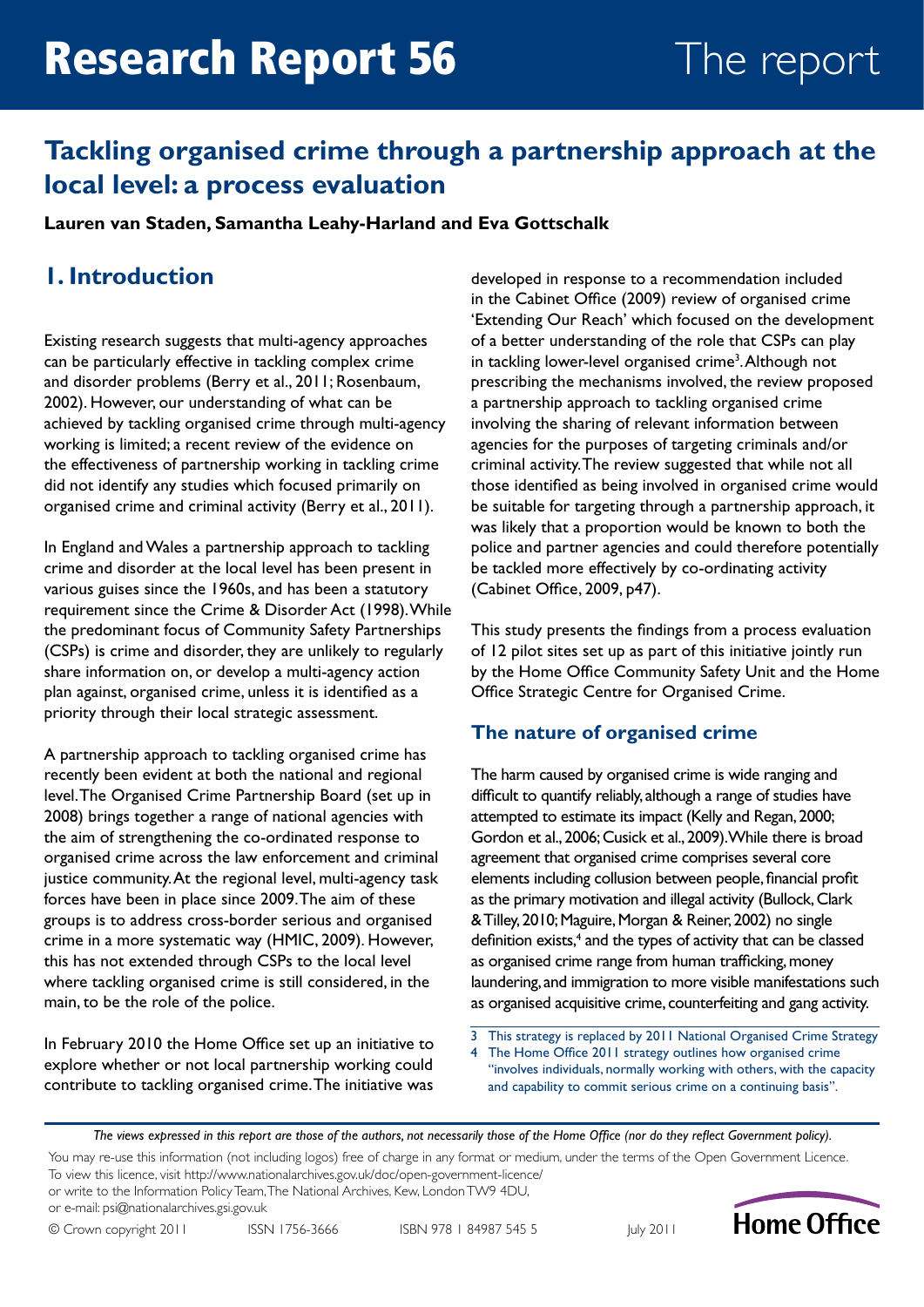It is clear from existing research that the public are concerned about the impact of organised crime on local communities and their way of life. Two recent surveys of public perceptions of organised crime (Bullock et al., 2009; and Gottschalk, 2010) found that drug dealing was perceived to be the most prevalent and harmful form of organised crime. However, our understanding of the effectiveness of methods to tackle these more visible aspects of organised crime at the local level remains under-developed.

### **Partnership working**

Partnership approaches to tackling crime and disorder are largely built on the premise that no single agency can deal with, or be responsible for dealing with, complex community safety and crime problems. While partnership working may not be effective in all contexts and against all crime types, a recent rapid evidence assessment into the effectiveness of partnership working identified a modest but promising body of evidence that supports the principle of applying partnership working as a component of effective initiatives to tackle crime and disorder (Berry et al., 2011). The review, which predominantly focused on multi-agency approaches to tackling violent crime, identified a range of mechanisms or characteristics associated with more effective partnership working (Berry et al., 2011). These can be grouped into five categories.

- **Leadership:** in particular developing clear and shared aims and objectives.
- **Data sharing and problem focus:** particularly the regular sharing of information to ensure accurate identification of the crime problem and appropriate targeting of resources.
- **Communication and co-location.**
- **Appropriate structures**: which are flexible and involve only those partners relevant to the problem being addressed.
- **Experience of working in partnership**: both with agencies involved in the partnership and across a wider network.

#### **Community Safety Partnerships and information sharing**

A partnership approach to tackling crime and disorder in England and Wales is facilitated through the local statutory Community Safety Partnership (CSP). How these partnerships are constituted and the focus of their activities varies between areas (Cooper et al., 2009; Jacobson, 2003). While most CSPs act at the strategic level, much of the activity undertaken by the partnership is done through other local agencies working together. Whilst these partnerships do not have the same statutory footing as CSPs they often work within the same local framework and act to deliver the services identified as being required by the CSP.

The implementation of a partnership approach to tackling crime and disorder is predicated on the sharing of both personalised and depersonalised information between agencies to improve local operational decision making.<sup>5</sup> A recent Home Office review identified three main purposes of information sharing across CSPs:

- Performance monitoring (usually requiring depersonalised, aggregated data).
- Development of intelligence products (requiring both personalised and depersonalised information).
- The delivery of tailored services to groups or individuals (requiring personalised information). [Home Office; 2010]

#### **Existing research: information sharing**

The success and utility of information sharing across CSPs, regardless of the focus, is varied. Steel et al. (2010), in a survey of CSPs across England and Wales, found that data sharing was being widely used by respondents to tackle violence and other crime types. In general, personalised information-sharing arrangements (as used by Multi-agency Risk Assessment Conferences (MARACs), Multi Agency Public Protection Arrangements (MAPPAs) and Prolific and Priority Offender (PPO) schemes) were reported to be working relatively effectively. However Steel et al. (2010) found that other arrangements – specifically data

<sup>5</sup> Depersonalised information refers to information that does not constitute personal data under the data protection act 1998 (This is data that can not be used in any way to identify a living individual). Personalised information refers to personal data which is provided in a way that can be used to identify a living individual.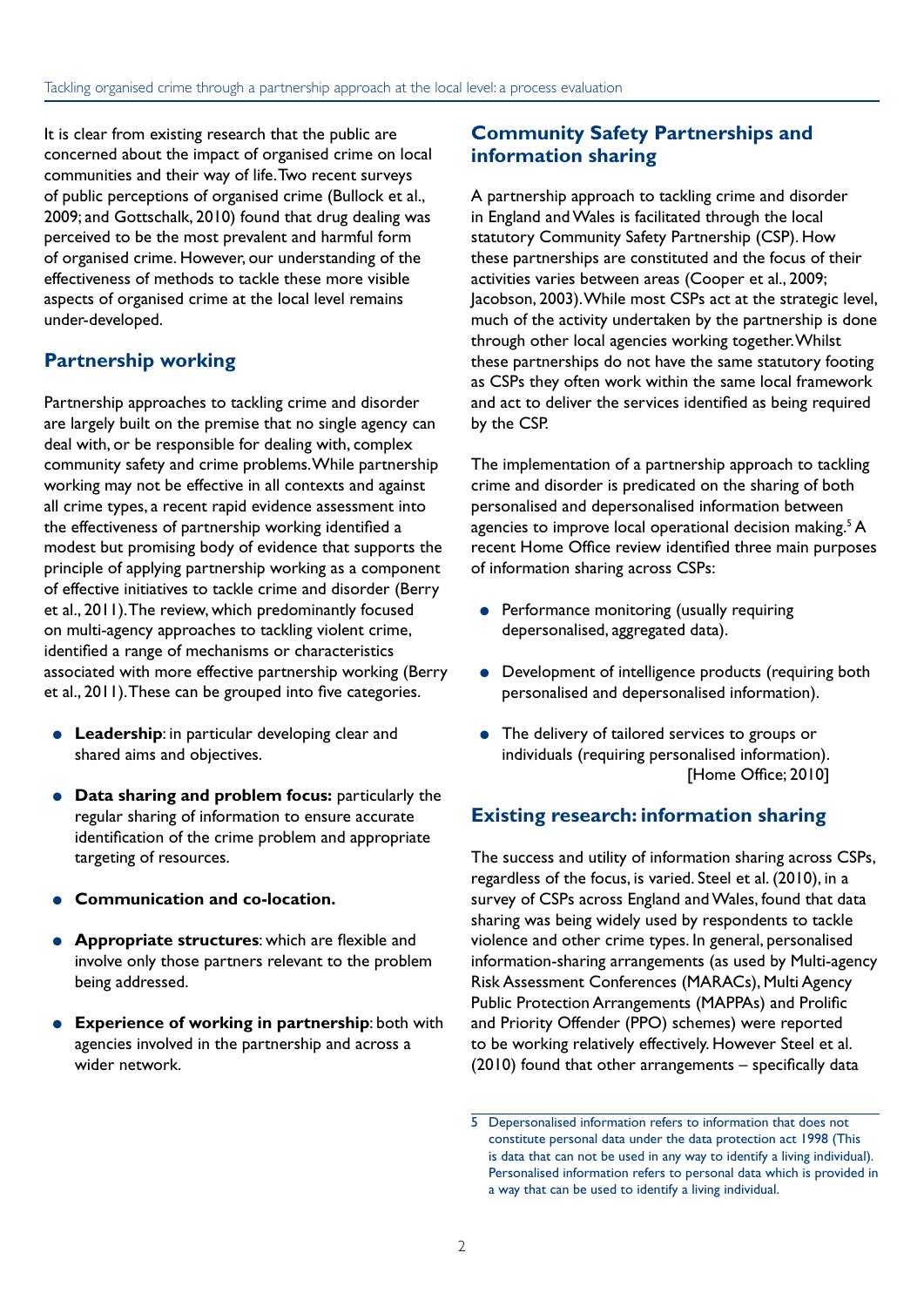sharing between police and Emergency Departments – posed particular problems in implementation (Steel et al., 2010). Davison et al. (2010) reviewed the process of depersonalised data sharing between Emergency Departments and CSPs for the purposes of tackling violence in the night time economy. They found that data

sharing in this context was complex and covered several distinct but linked stages, each of which had its own set of vulnerabilities (Davison et al., 2010).

A report commissioned by the Department for Communities and Local Government (CLG) (Office of Public Management, 2008) examined approaches to personal data sharing more generally across a wide range of public agencies (not specifically focused on CSPs). The study identified a range of mechanisms which were found to facilitate the establishment and maintenance of effective data sharing schemes:

- Initial stages: building and communicating a persuasive evidence base, funding to kick start the process and/ or pre-existing information systems which were compatible for data sharing.
- Pre-implementation: project management arrangements, appropriate resourcing, and partnership buy-in for the initiative.
- Implementation: Dissemination of positive messages about the perceived benefits of the initiative, particularly if championed by senior staff, and ensuring that staff turnover was compensated for.

The study also identified that getting the initiative mainstreamed (so that it effectively becomes the 'day job' or 'business as usual' of those involved) was a critical final step to the implementation of effective data sharing schemes. Successful implementation has also been found to be linked to the existence of appropriate structures and resources, in particular analytical capacity (House of Commons Committee of Public Accounts, 2008; McGarrell, 2009).

#### **Overview of research**

In 2010 the Home Office set up an initiative to explore how partnership working at the local level could be used to effectively tackle organised crime. The main strand of the research comprised of a process evaluation of 12 pilot sites which focused on identifying what, if any, perceived benefits can arise from the adoption of a multi-agency approach to tackling organised crime at the local level. Alongside this, three smaller exercises were undertaken to understand what role Community Safety Partnerships already played in tackling organised crime at the local level. These are discussed in turn below.

#### Sub-streams of research

The three sub-streams included in the evaluation were:

- a review of strategic assessments to identify if, and how, organised crime was prioritised by Community Safety Partnerships;
- an offender mapping exercise to identify whether existing multi-agency approaches (including ASBOs, PPO and MAPPA schemes) were being used by local areas to manage organised criminals;
- a review of existing practice in areas in which a partnership approach to tackling organised crime at the local level had already been adopted.

The review of strategic assessments (SAs) across England identified that the majority of the local assessments reviewed included some references to organised crime. However organised crime was not generally referred to as a discrete priority but was contained within another priority (e.g. gang crime). Overall, partnerships were generally more likely to prioritise types of organised crime that were considered to have a visible impact on the local community such as drug dealing. A more detailed summary of this exercise is provided in Annex A.

The second exercise collated information provided by pilot sites involved in the study on the the individuals managed at the time of the pilot by their existing offender management programmes. Only a small number of CSPs were using existing offender management approaches (ASBOs, PPO, and MAPPA schemes) as a way of addressing organised crime in their local areas. A summary of the methodology and findings of this exercise is provided in Annex B.

The final exercise sought to identify any existing practice across CSPs in England and Wales which utilised a partnership approach to tackling organised crime. The review identified a handful of areas, 11 in total, which had adopted a multi-agency approach. These ranged from undertaking disruption activity against groups to enforcement activity against individuals. This information was used to develop a typology of the range of approaches that could be adopted when tackling organised crime in partnership. This typology, along with short examples of the approaches included in the review, is provided in Annex C.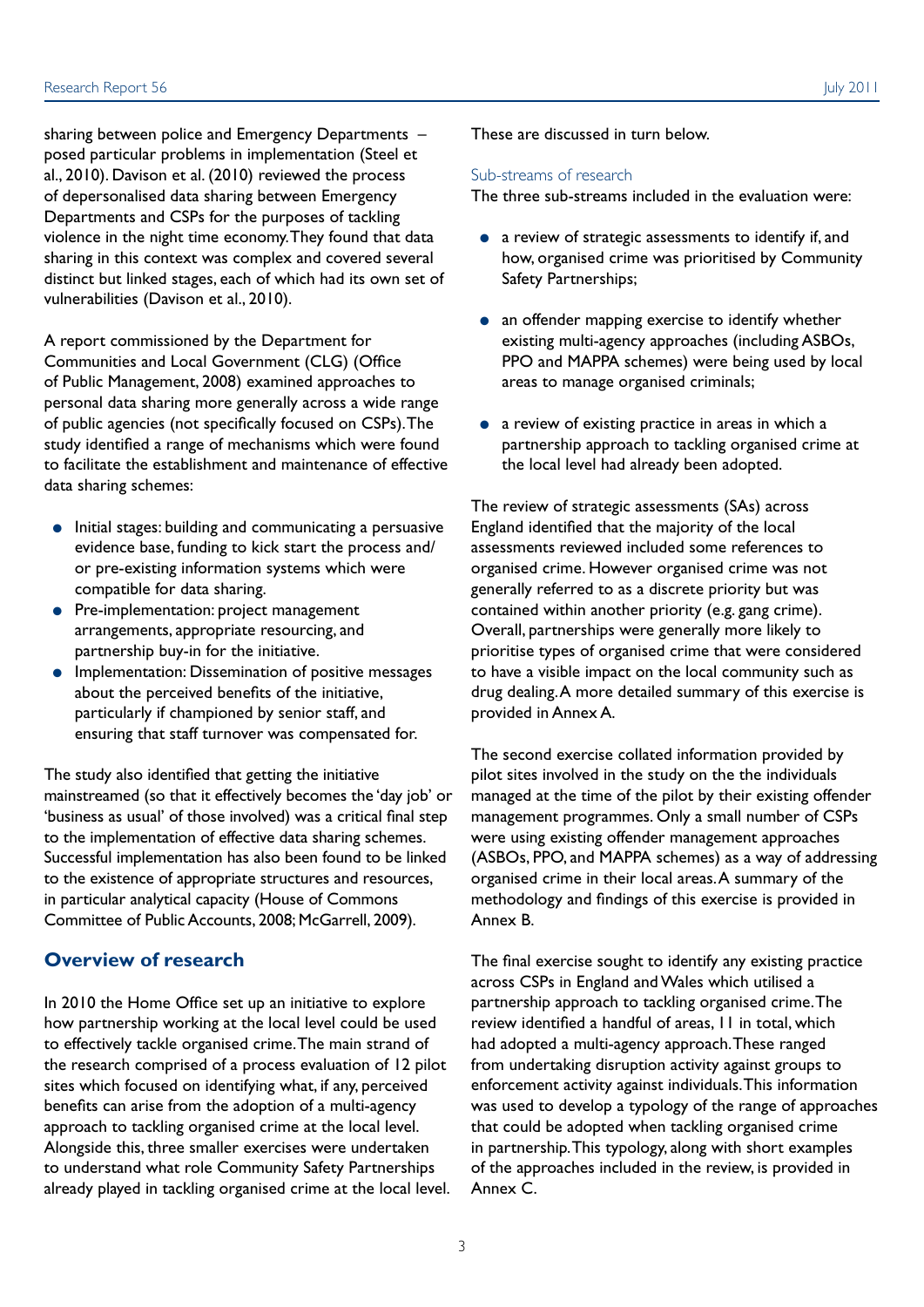#### Process evaluation

The main strand of work comprised of a process evaluation of pilot sites which focused on exploring the potential benefits of adopting a multi-agency approach to talking organised crime at the local level. All CSPs across England and Wales were invited to take part in the main strand of research from which 12 pilot sites were selected from the responses recieved. Areas were selected to ensure that a range of upper and lower tier CSPs<sup>6</sup>, urban and rural areas and geographic locations were included in the final sites.<sup>7</sup> No assessment of partnership activity undertaken to address organised crime prior to the pilot sites was made when selecting sites for inclusion.

The pilot sites were not designed to be prescriptive, to ensure that innovative approaches could be developed across areas depending on local circumstances. However, as with other partnership approaches to tackling crime and disorder, the principle of information sharing across organisations was expected to underpin the activity undertaken (Berry et al., 2011). In particular, the focus of the pilots was on how information sharing between partners could inform the better use of tools and powers of a wide range of agencies against targets. All areas were therefore required to engage a range of traditional partners (i.e. statutory partners of the CSP and cooperating bodies as specified in the Crime and Disorder Act, 1998)<sup>8</sup> and non-traditional partners (i.e. those which had previously not worked with the CSP) in the pilot process, such as regional/national agencies and local third sector partners.

All areas were required to nominate both a police and partnership lead (the Home Office did not mandate which of these took the lead for implementing the approach). In addition, the pilots were required to nominate a representative to attend Action Learning sets<sup>9</sup> which ran from April to December 2010, with the sets taking place monthly (except during August). As the overall aim of

- 6 Upper tier authorities are those that operate at the county or unitary level of a local council. Lower tier CSPs operate at the district level.
- 7 Prior to confirming participation in the project, all pilot sites were subject to an informal review of internal partnership processes to ensure that they were working well against the Hallmarks of Effective Partnerships.
- 8 Statutory agencies of the CSP are: Fire Service, Police Service, Police Authority, Primary Care Trust, Probation and Local Authority. Cooperating bodies of the CSP are; Registered Social Landlords, Parish Councils, NHS Trusts, Proprietors of independent schools and Drug Action Teams.
- 9 Action Learning sets were designed to provide peer support for pilot sites throughout the lifetime of the pilot. A small grant-based fund was provided to support travel and subsistence to these meetings.

the pilots was to use existing partnership resources to undertake the work, no additional funding was provided to the areas involved.

The aims<sup>10</sup> of the evaluation were:

- to understand and describe how partnerships were established between local partners involved in the pilots and between local partners and regional/ national agencies involved in tackling organised crime;
- to identify key elements of the partnership approach to tackling organised (including information sharing) and describe how they were undertaken, including identifying barriers and facilitators to the approaches adopted; and
- to explore stakeholders' perceptions of the mechanisms necessary for information sharing in locally-based partnerships set up to tackle organised crime.

#### **Process evaluation methodology**

Practitioner interviews were undertaken in each pilot area to explore the perceptions of those involved in the pilots. Two phases of interviews were undertaken: the first phase was undertaken during the set-up stage of the pilots; the second phase of interviews was conducted several months into the lifetime of the pilot. The evaluation focused on understanding the process of implementing a partnership approach to tackling organised crime; it did not include any outcome measures, for example, about the impact of partnership working on reducing organised crime.

#### The set-up phase

The first phase of interviews took place in April 2010 and involved interviews with the partnership lead, the police lead and the analyst in each of the 12 pilot sites. In total, 37 interviews were conducted.

During the interviews, practitioners were asked to describe:

- their understanding of the organised crime problem in their area;
- any current or previous activity undertaken by the partnership to tackle organised crime;

<sup>10</sup> As each pilot agency was expected to implement the pilot differently and identify local success measures, an impact assessment was not feasible.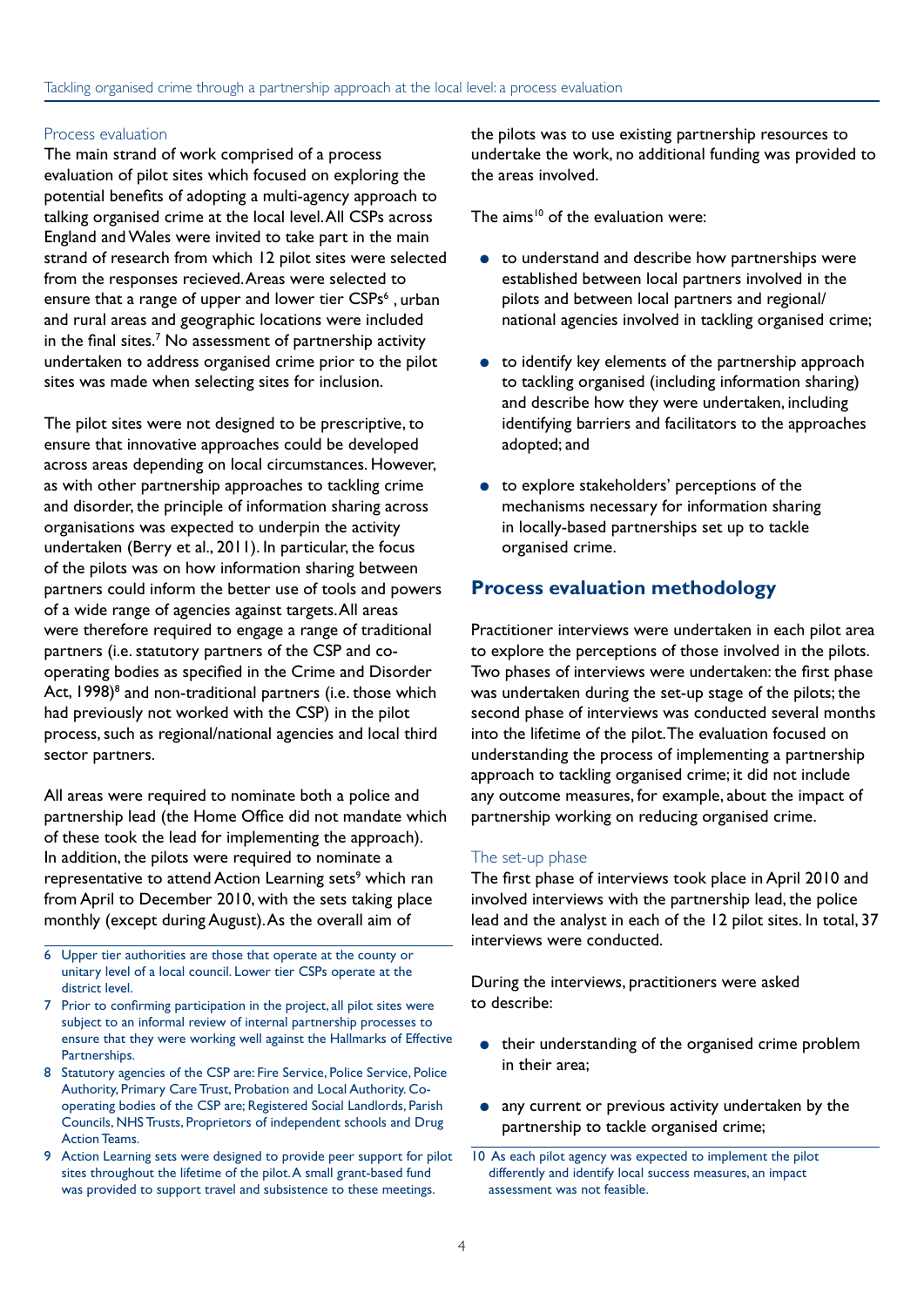- aims for the pilot process; and
- planned activity and perceived challenges.

#### The implementation phase

Round two interviews took place in September 2010. Information collected during round one interviews was analysed and used to inform pilot selection for round two. In order to capture a breadth of perceptions the sample was widened to include participants from partners. This meant that (for resource reasons) only six sites could be included from the original 12 areas included in the evaluation. The sample for the second round of interviews was selected from the subset of areas which had set up new partnership arrangements (eight areas), and therefore could compare and contrast previous arrangements with those new partnership arrangements set up for the purposes of the pilots (See Table 2). From these eight areas, a sample of six sites was selected to reflect the breadth of different approaches adopted across areas.

The partnership lead, police lead and analyst were invited for interview along with representatives from a selection of partner organisations identified by police and partnership leads who had been engaged for the purposes of the pilot. In total 20 interviews were conducted across the six pilot sites selected.

Representatives from the following partner organisations were included in this round.

- Department for Work and Pensions
- **Children's Services**
- Housing Associations
- Local Authority Housing
- Trading Standards

During this second round of interviews, practitioners were asked to reflect on the activity that had taken place and specifically to provide their views on:

- how the partnership had operated during the set up and implementation phases;
- the partnership activity that had taken place during the pilot;
- lessons learnt during the pilot; and

● views on how the work would be sustained after the pilots had ended.

A summary of the interviews that were undertaken is provided below.

#### **Table 1: Summary of interviews**

|                                | Part-<br>nership<br>lead | Police<br>lead | Analyst        | Part-<br>ners | Total |
|--------------------------------|--------------------------|----------------|----------------|---------------|-------|
| Round<br>One<br>(12)<br>sites) | $\overline{2}$           | 13             | $\overline{2}$ | 0             | 37    |
| Round<br>Two(6)<br>sites)      | $\overline{4}$           | 7              | 3              | 5             | 9     |
|                                |                          |                |                |               | 56    |

In addition one interview was undertaken with a DWP lead who was working with a pilot site not included in the round two site selection.

All face-to-face interviews were recorded and transcribed. A team of six interviewers developed a framework designed specifically for the study.<sup>11</sup> A matrix was developed in Microsoft Excel for each round of interviews based on key themes identified by researchers when undertaking interviews and subsequent analysis of transcripts.12 The initial framework was tested by two interviewers; three interviews were independently entered into the matrix for each round of interviews. These were then compared to ensure consistency of approach and to identify any elements of the framework which needed to be modified. Detailed instructions were then developed for researchers and all interview transcripts were summarised and entered into the framework by the original team of six researchers.

- 11 This framework approach is based on the National Centre for Social research approach to qualitative analysis. http://www.frameworknatcen.co.uk/about\_software/why
- 12 Round one analysis was structured under the following headings; background and understanding of organised crime locally, analysis conducted prior to pilots, organised crime activity prior to pilot sites, overview of pilots current activity, planned activity for the pilots, relationships and culture, perceptions of pilot implementation and perceptions of data sharing. The second round matrix was structured on the following headings; individual involvement in pilot, initial activity during pilot, ongoing activity as a result of pilot, partner engagement, data sharing, analysis undertaken during pilot, overall approach to tackling organised crime and perceptions of pilot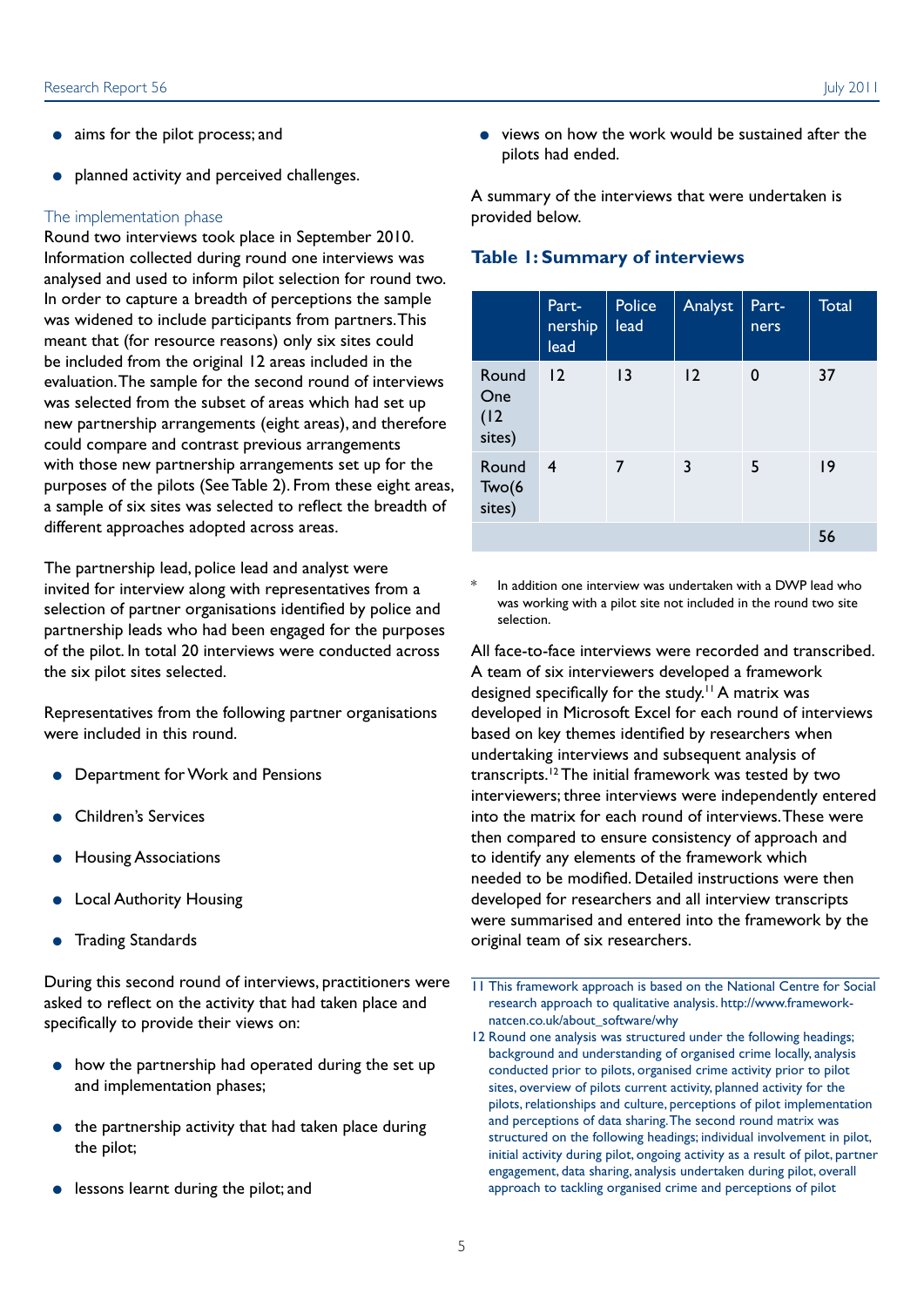Two of the researchers from the project team analysed the data, noting the general patterns and themes emerging from the interviews. Data was analysed by pilot area and role of individual, as well as across all roles and areas (between and within case comparison) to identify themes as well as differences and similarities in the perceptions expressed by those interviewed. The analysis team held regular meetings to discuss themes and to ensure consistency of approach. Emerging themes were also shared with a third researcher involved in the interviews to validate the analysis. These themes were then triangulated with the documentation provided by pilot sites on the processes and structures set up for the pilot and summaries of discussions held at the Action Learning sets. This iterative process allowed overall themes to emerge from the analysis and ensured a consistency of approach to analysing the data from all interviews in the study. Finally, the findings were presented to the Action Learning set in order to validate the thematic analysis undertaken.

#### **Structure of the report**

The report is structured in five chapters. Chapter 2 provides an overview of the approach adopted by areas to implementing the pilot. This chapter summarises the four core components included in all areas: identifying organised crime targets, engaging partners, sharing information and taking action. The subsequent chapters present the analysis in line with these four components: Chapter 3 describes the process of identifying targets and engaging partners: Chapter 4 focuses on information sharing: Chapter 5 describes the progress made by areas and perceptions of the sustainability of the partnership approach, and finally Chapter 6 summarises the themes identified throughout the research.

Quotes are used throughout the report for illustrative purposes, that is, to give a flavour of the language that respondents used during the interviews. The quotes are attributed either to a police lead, partnership lead, analyst or partner organisation; they are not attributed to individuals or particular areas in order to preserve the anonymity of respondents. Unless otherwise stated round one and round two interviews are analysed together throughout the report.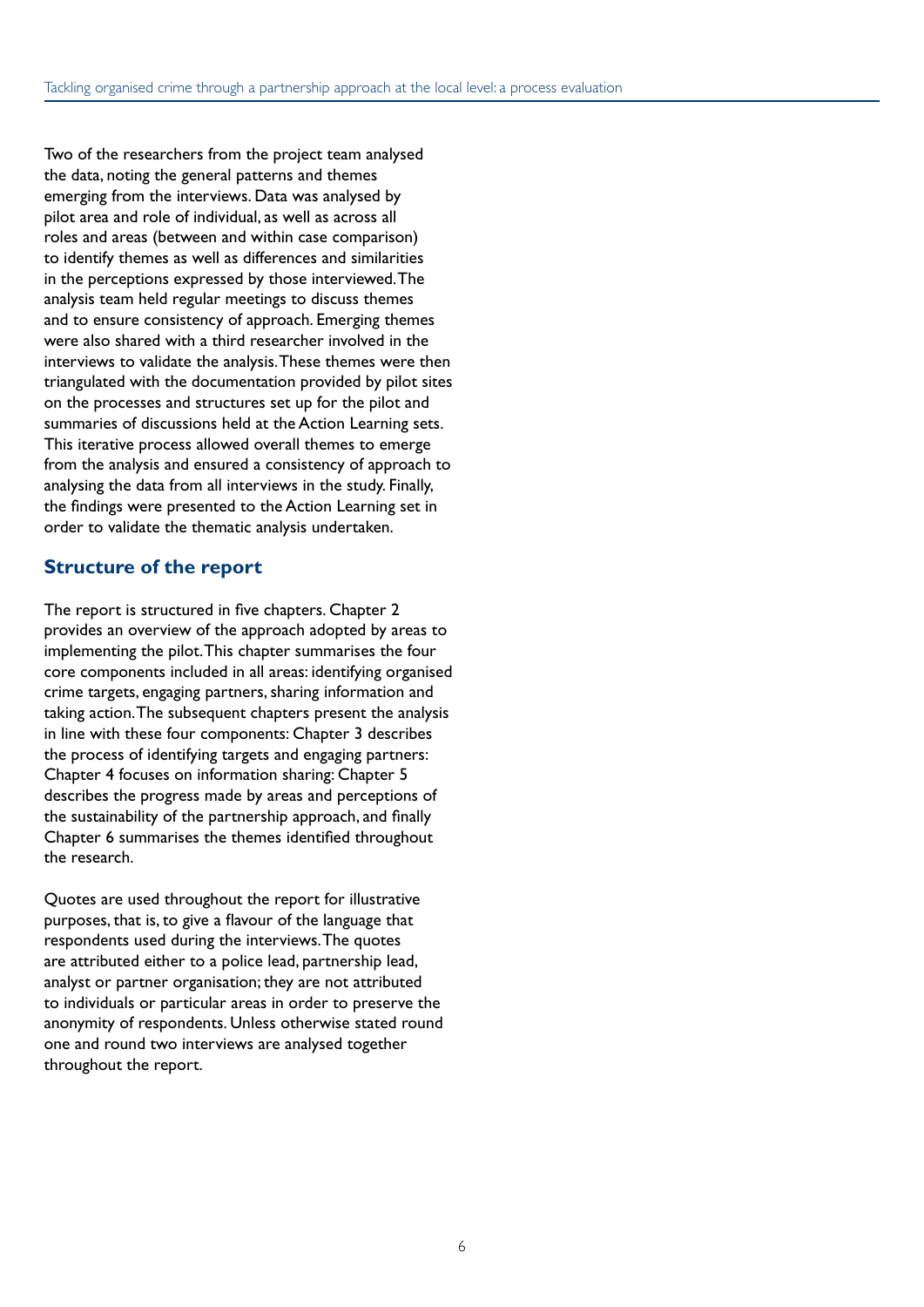### **2. Developing a partnership approach to tackling organised crime**

This chapter briefly describes the role of Community Safety Partnerships and individual agencies in tackling organised crime at the local level prior to the pilots being implemented. This is followed by an overview of the initial stages of implementation of the pilots described by interviewees in each of the areas, and the structures put in place to support these.

#### **Existing approaches to tackling organised crime**

There was a range of views expressed around what constituted organised crime, and personal views were understandably often heavily influenced by what was occurring in a particular local area. However, organised crime was predominantly described as being linked to drug supply and gang activity (spanning a range of criminality) and in some cases gang activity was considered to be interchangeable with organised crime. The majority of interviewees felt that organised crime groups/gangs were fluid with targets moving between groups depending on circumstances. This changing composition was felt to have a significant influence on the nature of the organised crime problem at any given time and so the appropriate response to tackling it.

Overall, areas described how higher level organised crime was dealt with at the force or regional level, whilst lower less organised criminality, such as gangs, was dealt with at the local police force level (i.e. Basic Command Unit (BCU) Level). As one police analyst described:

"The Force has identified a couple of human trafficking ones, but generally the focus of our intelligence gathering is on drugs… things like organised [kind of] immigration crime are so much bigger than the BCU… so we don't tend to identify the group actually at work." [Analyst]

At round one interviews, all of those interviewed were asked to describe what approaches had been in place to tackle organised crime prior to the pilots being implemented. Tackling organised crime was consistently perceived to have been traditionally a police-led activity in which partners had little, if any, involvement. Many of those interviewed described how CSPs often identified 'lower level' crime types through their strategic assessment process which were often higher volume

and/or were identified as being of a higher priority to local communities (such as burglary and anti-social behaviour). While these might have some overlap with organised crime, for example gang activity, this would rarely be the primary focus of partnership activity.<sup>13</sup> In contrast, police leads described the role of the police as central in tackling organised crime. In many cases organised crime featured in police strategic assessments and force control strategies, depending on the area and the nature of the overall crime in the area.

There were, however, a handful of areas which described pre-existing partnership approaches to tackling organised crime. Existing partnership approaches could be classified along a continuum ranging from regular multi-agency arrangements (e.g. multi-agency case conferencing approaches to develop joint management of gang members) to ad hoc engagement where the police worked with partners as required (e.g. a week of action to tackle a particular problem area). In a handful of cases a combination of approaches was in existence depending on the focus of the activity being undertaken.

"From my understanding they [partners] would come on board when and if required. For example, if there was an undercover police operation… It would be very much, unfortunately, on a needs basis." [Police lead]

Police and partnership leads as well as analysts were asked to describe what they perceived the aims of the partnership approach to organised crime to be in their local area for the purposes of the pilots. At the outset three broad aims were described by areas.

- Setting up and embedding a partnership approach (an aim shared by all pilot sites).
- Engaging the community in tackling organised crime.
- Effectively undertaking disruption, enforcement and/ or prevention activity against organised crime.

#### **Process of implementation**

The dominant role of the police described in tackling organised crime prior to the pilots was felt to have continued in the implementation of the pilots. Interviewees in the majority of pilot sites described how the police

<sup>13</sup> A review of strategic assessments undertaken in 2009 by the Research and Analysis Unit confirmed these views. A summary of the review is provided in Appendix A.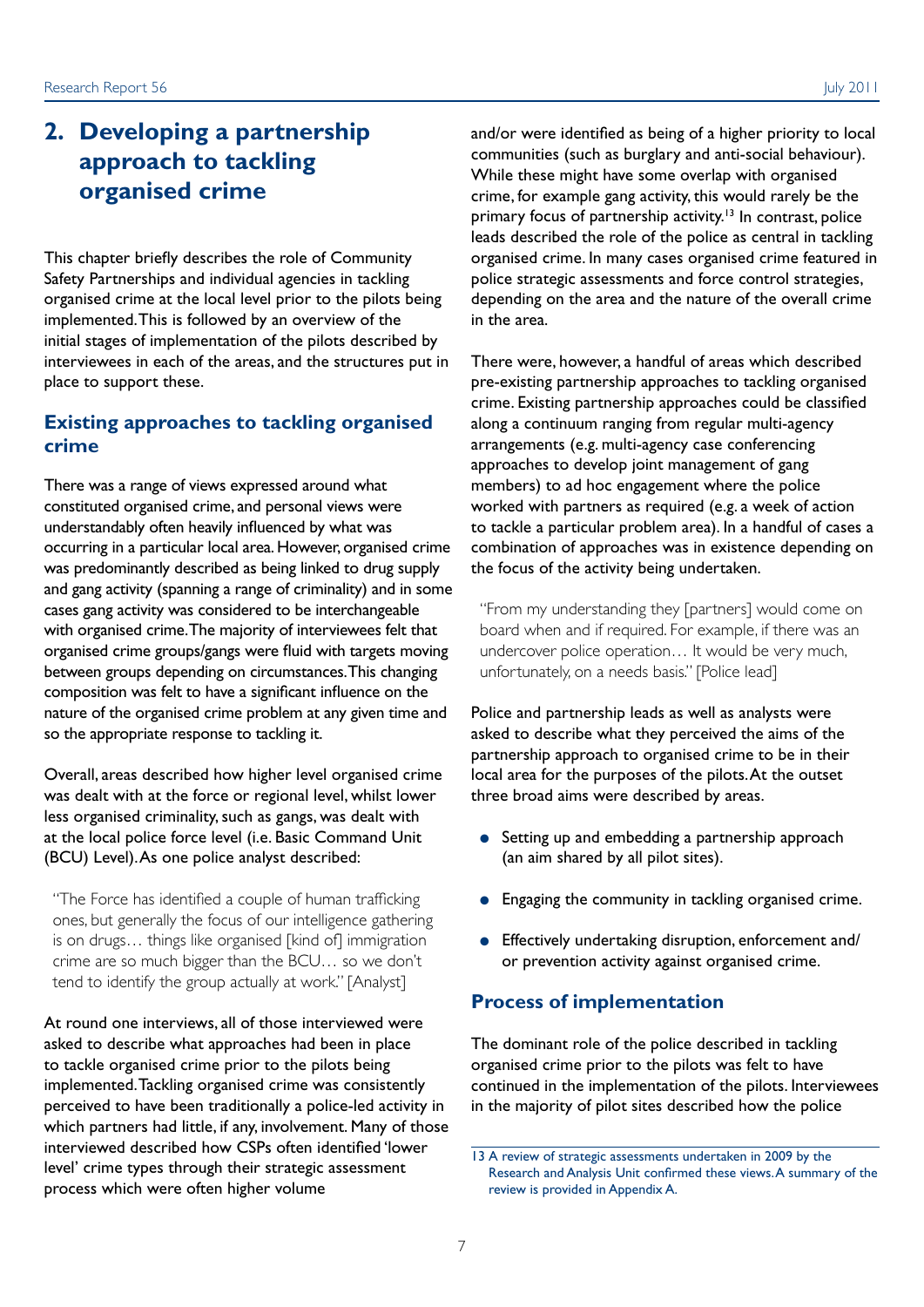were responsible for driving the work forward in the early stages.14 This included shaping how the partnership became involved in the pilot, how the pilot was run, and how information on organised criminals was initially provided. In only one area was the partnership lead responsible for initiating the work (and focused on engaging the police as part of the process). In three other areas, the initiative was described as being jointly initiated by both the police and partnership leads.

The dominant role of the police was described as being logical given their traditional role in tackling organised crime (and their ownership of the organised crime mapping information). However, a common perception expressed by interviewees in all roles was that in order for the pilots to be sustainable an equal balance of responsibility needed to be achieved across partners as the process matured (with partner organisations being involved in decisions about the focus of the approach).

While a range of approaches were adopted across areas, implementation of the pilots was described as comprising of four main components:

● **Identification of organised crime targets** Decisions about who/what to target for the purposes of the pilot was determined by the police Organised Crime Group Mapping exercise.15 While there were mixed views initially on what to target, most areas decided to target organised crime groups rather than individual targets.<sup>16</sup> The number of OCGs that were targeted varied between areas from up to eight groups to thirty individual targets. The focus was predominantly on ensuring that a manageable number was chosen while still providing a range of possibilities for partnership action.

#### ● **Engagement of partners**

Pilot sites described an iterative process through which partners were engaged by police and partnership leads. Which partners were engaged was often reviewed based on which targets had been identified, what datasets were considered to be of use and what activity might be feasible through the

tools and powers available to agencies.

**Sharing of information between agencies** Information sharing was described as consisting of a number of stages: agreeing an information-sharing protocol, deciding what information to share and with whom and then collating the information in a meaningful way to inform analysis. The type of information that was shared and the level of sensitivity that was attached to this varied across areas. In some cases information was shared between all agencies involved (via email or at meetings) while in others information sharing was undertaken between a lead officer and single point of contact in an organisation.

● **Taking partnership action as a result of information shared**

The aim of information sharing was to identify suitable approaches to tackling targets identified (either through disruption, enforcement or prevention). However, at the time of undertaking the interviews, most areas had yet to reach this stage in the development process.

The relationship between these four components is outlined in Figure 1. Interviewees described how the implementation of these stages required a trial and error process, with most areas revisiting the stages outlined in order to refine the approach adopted.

<sup>14</sup> The Home Office did not provide guidance on which agency should lead the pilot, this was determined locally.

<sup>15</sup> Decisions were made based on the data that the police had submitted to the national agency team rather than the collated multi-agency information available at the national level.

<sup>16</sup> One area decided to focus on a housing estate which was associated with high levels of organised crime and undertook the pilot within the context of a regeneration project for this estate.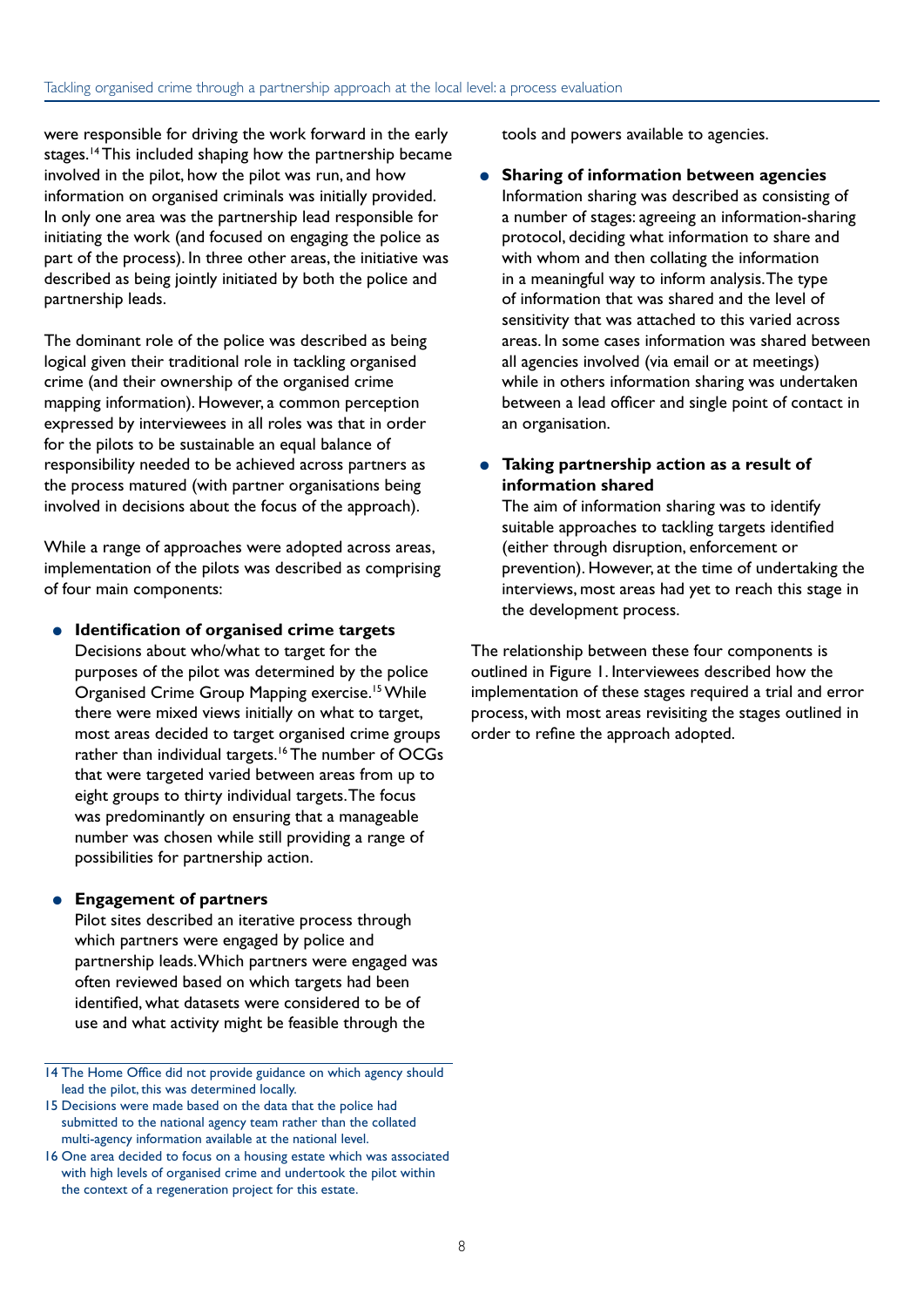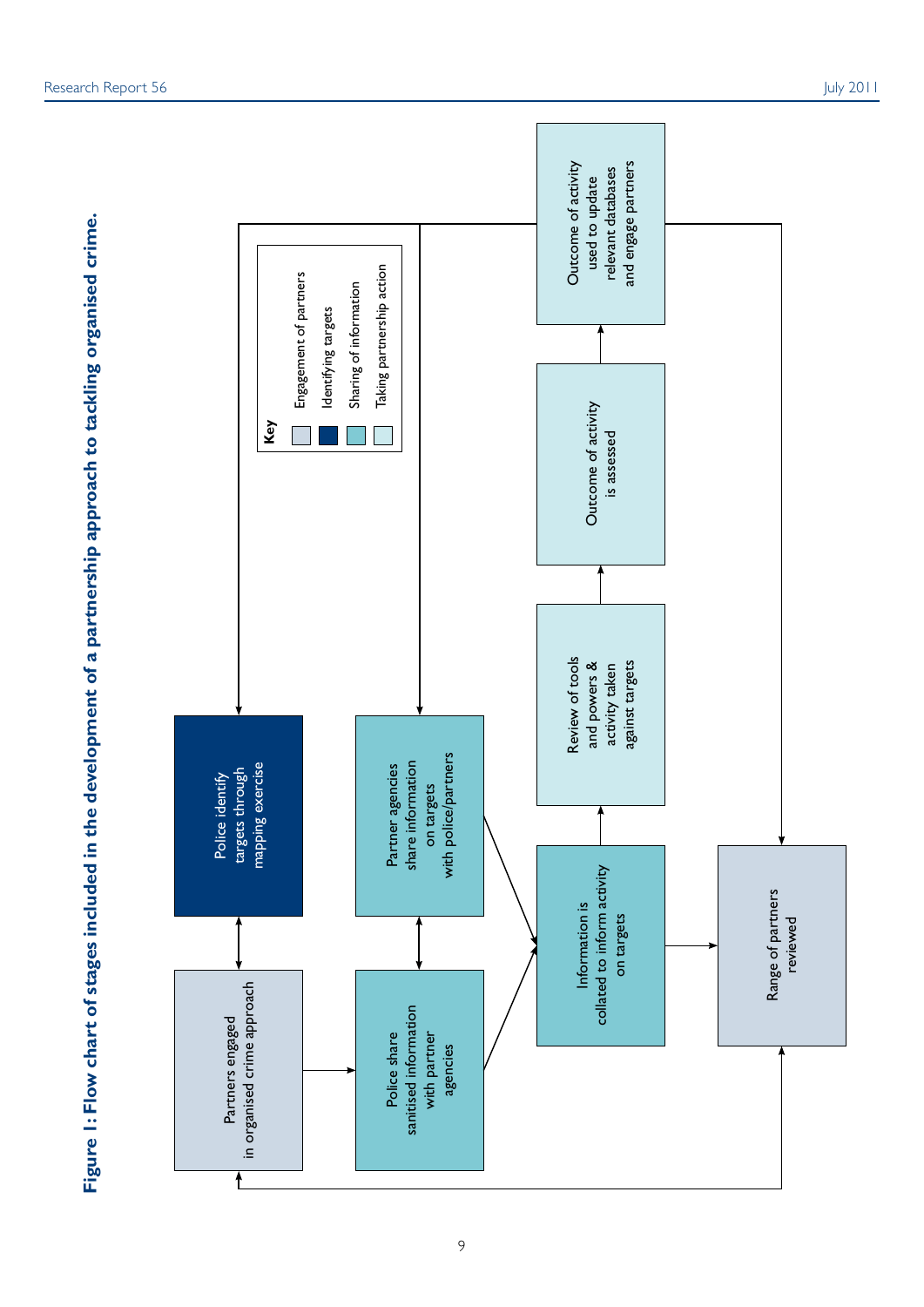#### **How areas developed partnership working**

A strong and consistent theme expressed by interviewees was that a 'one model fits all' approach was not appropriate when developing structures to respond to such a complex crime area, and the way in which partnership approaches evolved across sites varied considerably. A range of local factors were described as influencing the type of arrangements put in place. These factors predominantly related to the nature of the organised crime problem in the local area and the availability of resources with which to implement the approach.<sup>17</sup> This was played out in the range of structures developed, the partners engaged and the information sets that were collated to inform activity. A summary of the different approaches adopted and the decisions made on who to target for the purposes of the pilot is provided in Table 2.

Overall, four broad approaches to implementing the pilots were adopted:

#### Using existing arrangements without modification

In two areas (area five and area eight) existing partnership structures to tackle organised crime were considered to be sufficiently developed and no additional arrangements were put in place as a result of the pilot project. However, this was considered to be a missed opportunity by one interviewee to identify new ways of working in partnership.

#### Developing new arrangements specifically for the purposes of the pilot

Four areas opted to develop entirely new arrangements for tackling organised crime specifically for the purposes of the pilot. This included new oversight structures for the partnership approach, new meeting arrangements and information-sharing processes. Both area two and area ten, jointly led by the police and partnership leads, set up new multi-agency meetings which focused on engaging partners in tackling OCGs. Area 12 had begun to set up new processes for engaging partners but decided that this was not feasible; the approach was amended mid way through the pilot process and included within an existing regional enforcement team approach previously developed by Trading Standards to focus on information sharing and enforcement (this ultimately meant that the pilot was incorporated into existing mechanisms rather then being implemented through a new approach). Finally, area nine aimed to set up new multi-agency meeting structures

and oversight mechanisms for the purposes of the pilot although the scope of these was never fully developed (and the area withdrew from the pilots).

#### Building on existing arrangements focused on organised crime

Four areas decided to build on existing arrangements to tackle organised crime predominantly by creating a stronger partnership focus. In two areas (area four and area eleven), partnership arrangements were added into existing police mechanisms to review and manage organised crime groups; these focused on lead officers "owning" the management of the group and engaging partners when required. In area seven a partnership approach was incorporated into an existing large-scale project to tackle organised crime. Finally, area seven sought to further develop an existing Family Intervention Project to focus on organised crime groups and identify and engage a wider range of partners in this process.

#### Incorporating the approach into existing Integrated Offender Management (IOM) structures

Two areas decided to incorporate the pilot into existing IOM structures which had not previously focused on organised criminals. In area six the pilot was incorporated into the existing offender management approach, 'one day, one conversation', where agencies came together on a single day to discuss known offenders grouped by intervention (see case study one). In area three IOM was being rolled out to include all offender groups and organised criminals involved in gangs and guns were included as part of this.

<sup>17</sup> In the majority of areas no additional local funding (outside of staff time) was provided to implement the approach.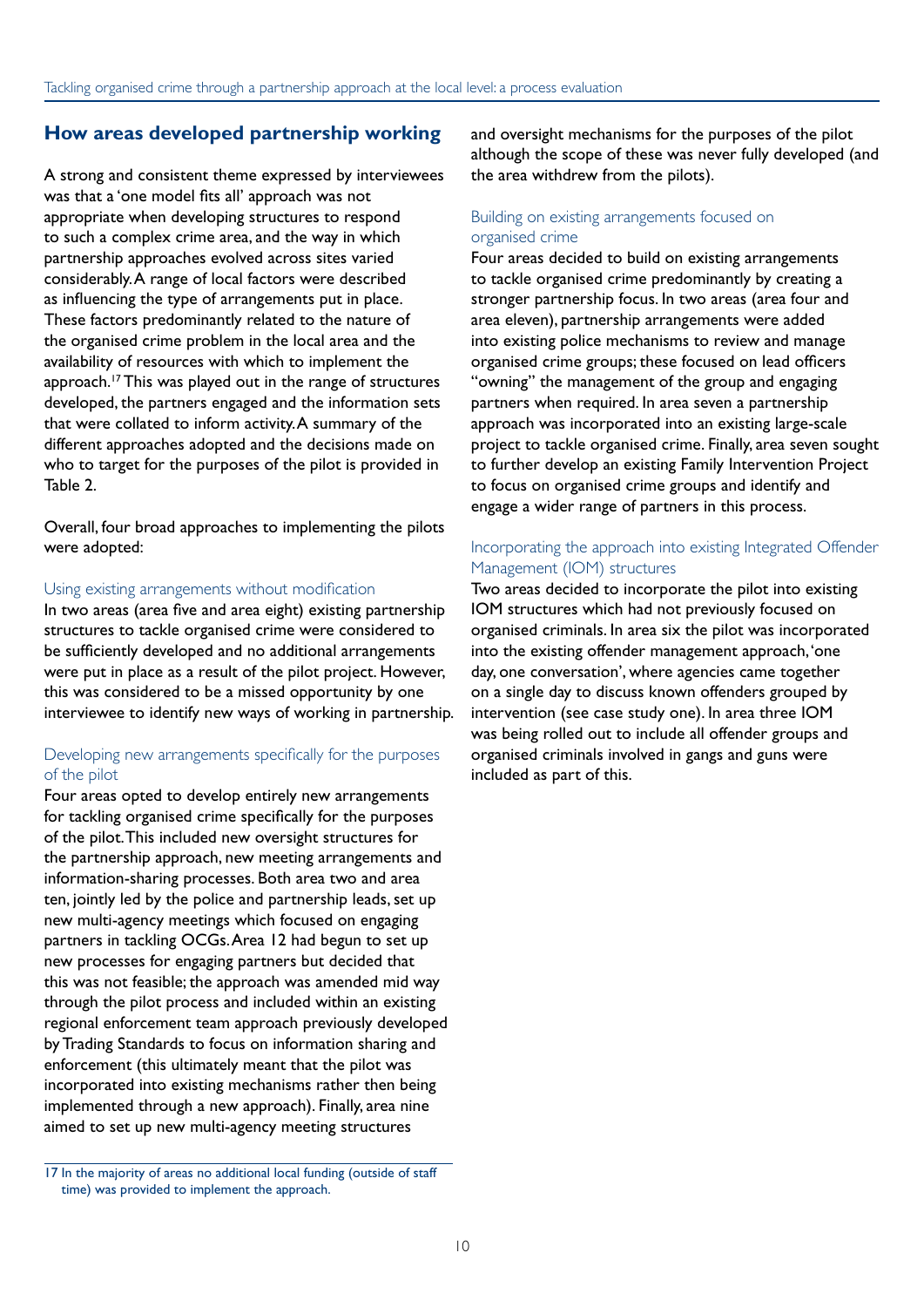The police and partnership lead decided that the pilot did not require a structure over and above what was already in place in the local area to manage offenders. The information-sharing protocol developed for IOM was used for the pilots and new partners were asked to sign up to this agreement when joining the process. Prior to the pilot, the area had adopted a 'one day, one conversation' approach in implementing IOM in which different offender groups (e.g. high crime causers) were discussed during different sections of the day and relevant partners invited to those sections in which it was felt they had a role to play in tackling the offender group discussed. Organised crime groups were added to this day as a result of the pilots.The meetings proved successful in identifying existing intelligence gaps and provided a way of filling these gaps through information provided by those around the table. The next stage was to use the information shared at these meetings to further develop the OCG mapping process which had previously been based predominantly on police intelligence.

Perceived advantages of incorporating organised criminals into IOM approach

- Rationalise structures and avoid duplication of meetings.
- Utilise existing tiered approach to management.
- Utilise and build upon existing information-sharing agreements and partner organisation relationships.

#### Potential disadvantages

- Change of focus of IOM from high volume to high risk offenders.
- Possibility of diluting existing service provision by focusing on too many aspects of criminal activity.
- Not all targets suitable to be targeted through services available through IOM.
- Not all OCGs involve known offenders (i.e. some have not yet been convicted of an offence).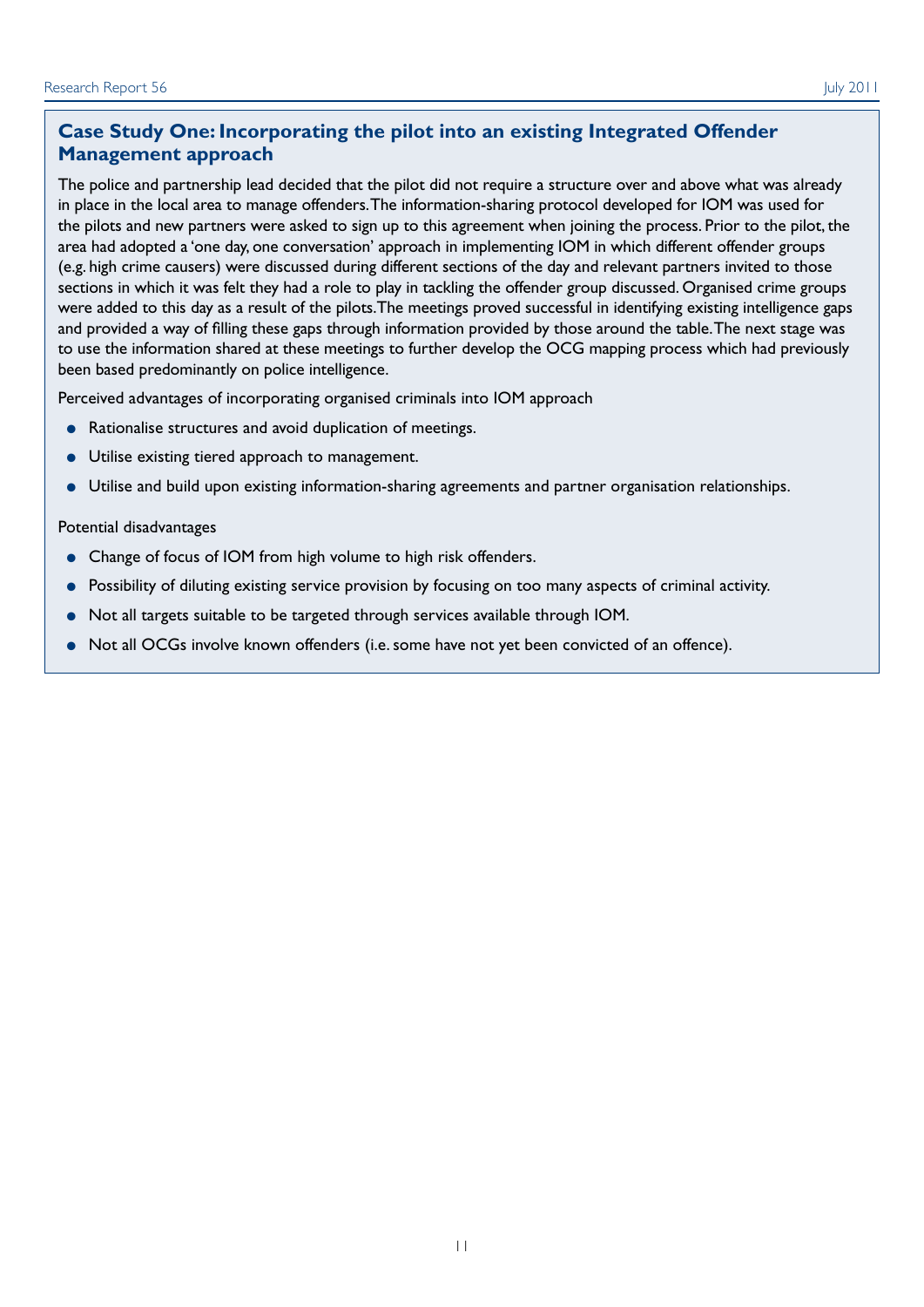| Area  | Perceived lead of<br>implementation                                                       | identified as<br>before pilot<br>partnership<br>assessment<br>Organised<br>priority in<br>strategic<br>crime | mixture, new<br>structure:<br>existing,<br>$I$ ype of | Focus of OCGs that are<br>being tackled                                                      | <b>Structure developed</b>                                                                                                                                                                                        | development (at<br>4- take action<br>RI interview)<br>information<br>I-choose<br>2- engage<br>partners<br>3-share<br>Stage of<br>targets | Stage of development<br>3- share information<br>$(\text{at } R2 \text{ interval})^{18}$<br>2- engage partners<br>I - choose targets<br>4- take action |
|-------|-------------------------------------------------------------------------------------------|--------------------------------------------------------------------------------------------------------------|-------------------------------------------------------|----------------------------------------------------------------------------------------------|-------------------------------------------------------------------------------------------------------------------------------------------------------------------------------------------------------------------|------------------------------------------------------------------------------------------------------------------------------------------|-------------------------------------------------------------------------------------------------------------------------------------------------------|
| One   | Police lead                                                                               | No: priority is<br>gangs                                                                                     | Existing                                              | Manage prolific offenders<br>involved in organised<br>crime (gang activity<br>predominantly) | oversee the project although<br>leads report directly to CSP.<br>The approach is built upon<br>No formal group set up to<br>tiered approach to dealing<br>with organised crime                                    | 4                                                                                                                                        | 4                                                                                                                                                     |
| Three | Police lead                                                                               | shootings two<br>result of gang<br>years earlier<br>Yes: as a                                                | $\sum_{i=1}^{\infty}$                                 | Gang focus (Class A drug<br>(Alddns                                                          | tasking process for the group.<br>The group is managed by the<br>Develop partnership group<br>following initial workshop,<br>develop new information-<br>sharing arrangements and<br>င်္ဘ                         |                                                                                                                                          | 3/4                                                                                                                                                   |
| Five  | police working on<br>of an overarching<br>different aspects<br>Partnership and<br>project | in guns, young<br>No: included<br>people and<br>drugs                                                        | Existing                                              | Gun crime and supply<br>controlled drugs (and<br>lower level ASB<br>contraband)              | Built on existing programme<br>described as being high level<br>estate - most police activity<br>of work to tackle problem                                                                                        | 4                                                                                                                                        | 4                                                                                                                                                     |
| Seven | Joint: police and<br>partnership                                                          | Yes: as a result<br>of previous<br>operation                                                                 | Existing                                              | from established project<br>partnership structures<br>Built on existing<br>for the pilot     | Built on existing partnership<br>project and new partners<br>structures from existing<br>engaged through this<br>mechanism                                                                                        | 4                                                                                                                                        | 4                                                                                                                                                     |
| Eight | Police                                                                                    | No: priority is<br>serious youth<br>violence                                                                 | Existing                                              | Youth gangs                                                                                  | existing cross-border multi-<br>agency youth gang forum<br>Pilot incorporated into                                                                                                                                | 4                                                                                                                                        | 4                                                                                                                                                     |
| Ten   | Joint: Police and<br>partnership                                                          | No: highest<br>acquisitive<br>priority<br>serious<br>crime                                                   | $\sum_{i=1}^{n}$                                      | Drug-related                                                                                 | with ad hoc involvement from<br>enforcement agencies on CSP.<br>developed following tools and<br>A partnership approach was<br>very police-focused project,<br>Describe as being, initially, a<br>powers workshop | 2/3                                                                                                                                      | 2/3                                                                                                                                                   |

Tackling organised crime through a partnership approach at the local level: a process evaluation

**Table 2: Summary of approaches adopted by all areas in implementing a partnership approach**

Table 2: Summary of approaches adopted by all areas in implementing a partnership approach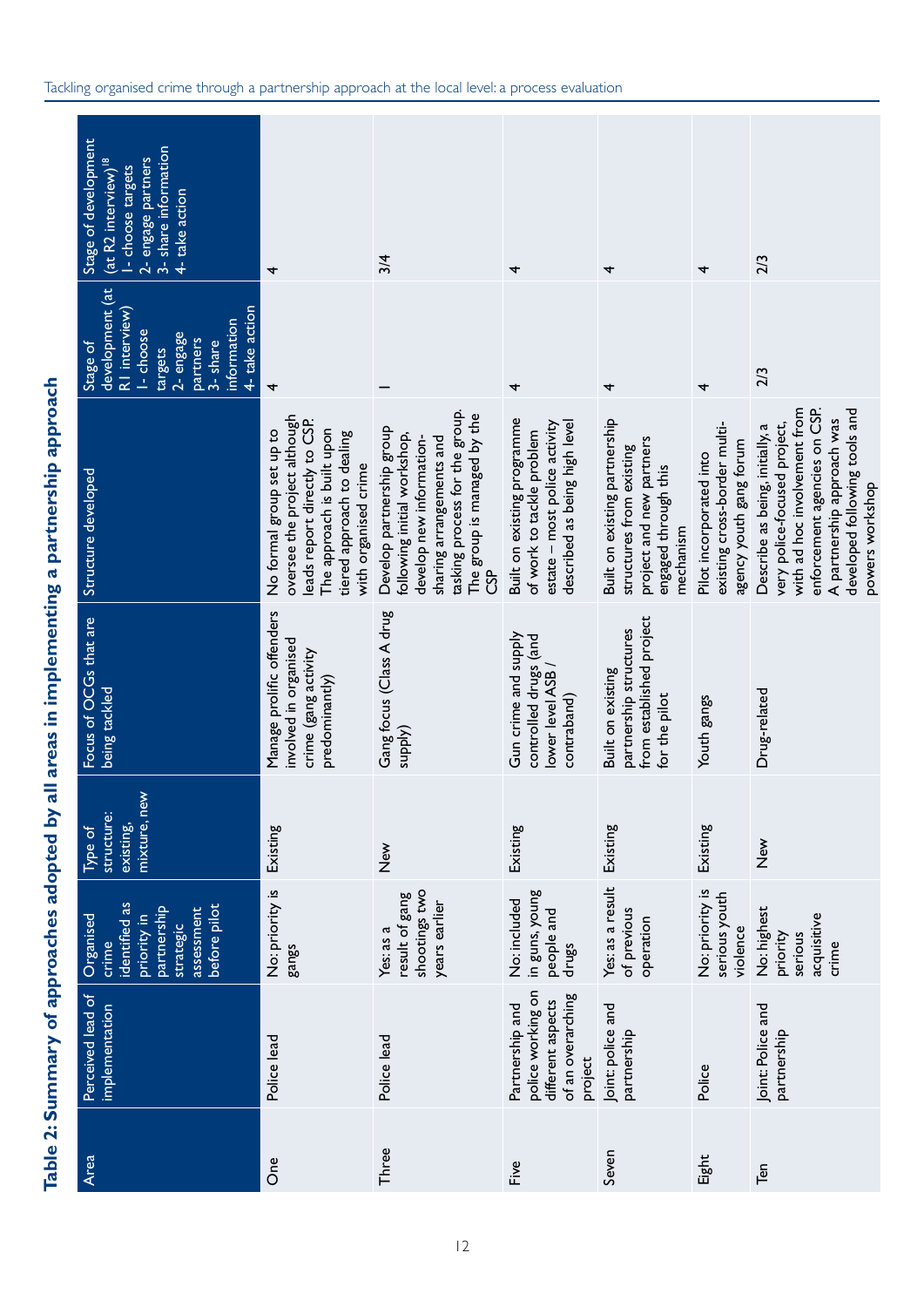|                              | 2/3                                                                           | Starting 4                                                                                                                                       | 2/3                                                                                               |                                                                                                                                 | 3/4                                                                                                                                                                | 2/3                                                                                                                                                                                                                              |
|------------------------------|-------------------------------------------------------------------------------|--------------------------------------------------------------------------------------------------------------------------------------------------|---------------------------------------------------------------------------------------------------|---------------------------------------------------------------------------------------------------------------------------------|--------------------------------------------------------------------------------------------------------------------------------------------------------------------|----------------------------------------------------------------------------------------------------------------------------------------------------------------------------------------------------------------------------------|
|                              | 2/3<br>approach based on tools and<br>Set up new partnership<br>powers events | 2/3<br>meetings and set up separate<br>partnership meetings to run<br>tactical six-weekly review<br>Built into existing police<br>alongside this | 2/3<br>one day one conversation'<br>Incorporated into existing<br>offender management<br>approach | Developed a new partnership<br>around lower-level organised<br>achieving an eight-point plan<br>arrangement focused on<br>crime | 2/3<br>Retained existing police OCG<br>plan owners and identified<br>contacted by plan owners<br>new points of contact for<br>partners who could be<br>when needed | 2/3<br>approach into existing regional<br>structure by new partnership<br>Subsequently incorporated<br>multi-agency enforcement<br>but this was unsuccessful.<br>set up new arrangements<br>An attempt was made to<br><b>Dea</b> |
|                              | Class A drugs and<br>travelling OCGs                                          | identified localities and<br>disruption activity on<br>Largely targeted<br>stonbs                                                                | Gang activity (focused<br>on money laundering,<br>firearms and drugs)                             | Gangs (mainly involved in<br>drugs and firearms)                                                                                | knives/guns/street gangs)<br>drugs/acquisitive crime/<br>Wide range of activity                                                                                    | Initially focused on one<br>family involved in Class<br>A drugs                                                                                                                                                                  |
|                              | $\sum_{i=1}^{\infty}$                                                         | arrangements<br>Built on<br>existing                                                                                                             | arrangements<br>Built on<br>existing                                                              | New<br>Z                                                                                                                        | arrangements<br>Built on<br>existing                                                                                                                               | arrangements<br>Built on<br>existing                                                                                                                                                                                             |
|                              | No: organised<br>to be police<br>considered<br>centric<br>crime               | under serious<br>crime (drugs)<br>Featured                                                                                                       | on serious<br>No: focus<br>violence                                                               | No: identified<br>crime (gangs)<br>which are<br>organised<br>priorities<br>linked to<br>other                                   | serious violent<br>No: included<br>in focus on<br>crime                                                                                                            | partnership<br>priority as<br>no target<br>attached<br>Not a                                                                                                                                                                     |
| Round one and two interviews | Joint: police and<br>partnership                                              | Joint: police and<br>partnership                                                                                                                 | Joint leads                                                                                       | Partnership                                                                                                                     | Police lead                                                                                                                                                        | <b>Trading Standards</b><br>Joint: police and                                                                                                                                                                                    |
|                              | Two                                                                           | Four                                                                                                                                             | Si <sub>X</sub>                                                                                   | Nine                                                                                                                            | Eleven                                                                                                                                                             | Twelve                                                                                                                                                                                                                           |

. Action Learning sets held monthly information provided at the

Research Report 56 July 2011

vide an assessment of distance travelled

o

ovided at Action Learning sets to pr

y information pr

ws was supplemented b

vie

ound one inter

y interviewed at r

eas onl

Note: Information on those ar ver the pilot period

o

13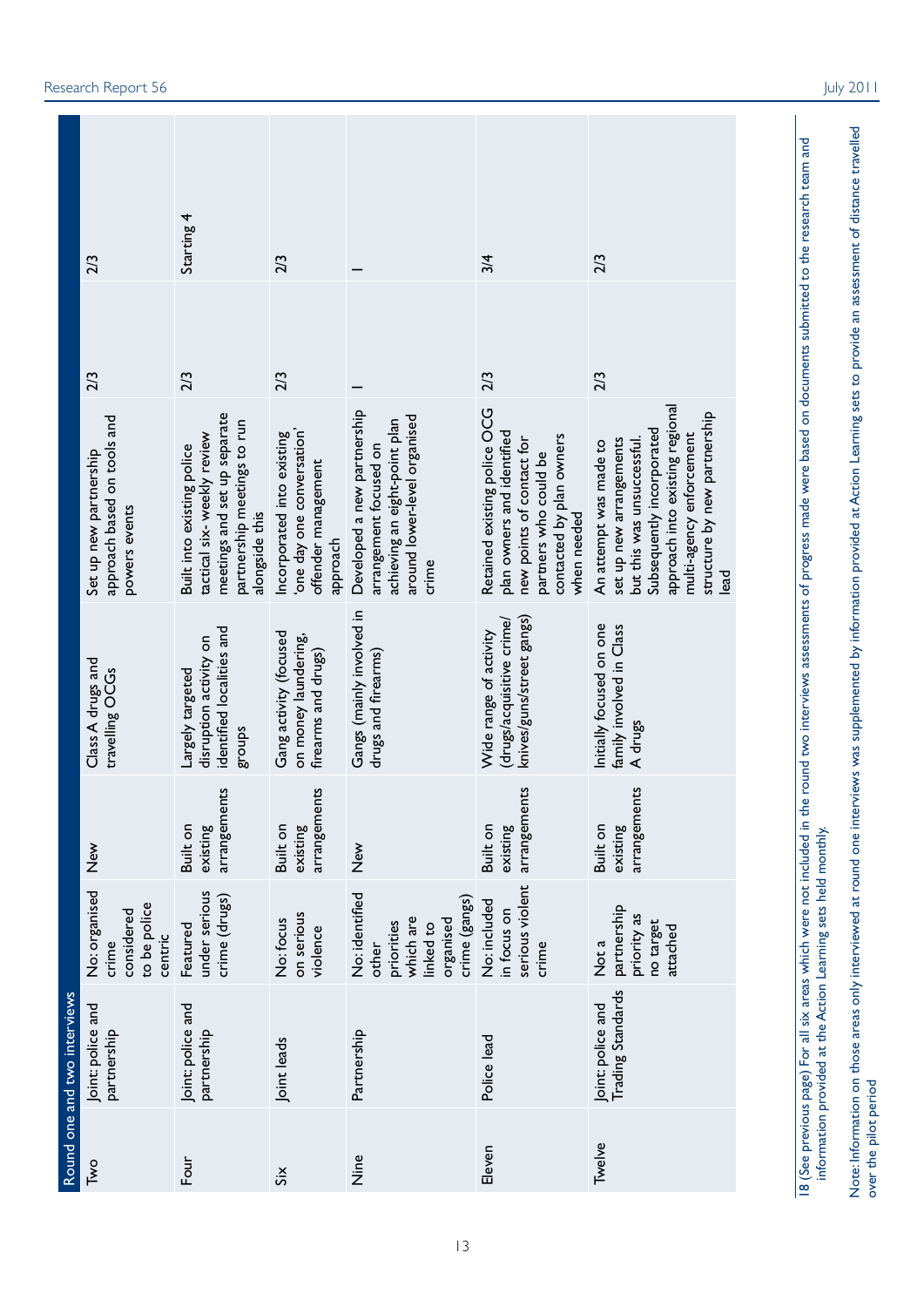### **3. Identifying targets and engaging partners**

Chapter 3 considers the first stages described by interviewees in adopting a partnership approach: identifying targets and engaging partners. The process of engaging partners is grouped into three broad themes: the range of different organisations involved; how they were engaged in the partnership approach; and what the facilitators and enablers of partner engagement were perceived to be.

#### **Identifying targets**

Local areas went through a broadly consistent process, predominantly undertaken by the police, in identifying suitable targets for partnership action. All targets were selected from OCGs identified by the police through the OCG mapping process. Based on those OCGs identified, a decision was then made which targets would be suitable for multi-agency action. This decision was described as being driven by:

- the size and nature of the organised crime problem in the local area;
- the level of information the police felt it was suitable to share with partners on a particular group or individual (a locally determined threshold often decided by those outside of the pilot process);<sup>19</sup> and
- what the perceived role of a partnership approach to tackling organised crime was (whether or not this should focus on disrupting the group's activity or aim to dismantle organised crime groups).

In selecting OCGs to target, partners essentially sought to strike a balance: targeting those OCGs that posed the most risk to the community; those which the police deemed 'acceptable' to share information on more widely; and those which presented the greatest opportunity for success, with the resources available.

While the majority of areas decided to focus on a number of whole organised crime groups, one pilot site decided to focus on specific individuals across a range of groups. Finally, one chose to focus on a geographical area (housing estate) which was considered to be a particular concern for organised crime overall and was already undergoing a regeneration programme.

"the two issues are one, you don't want to compromise anything that's going on elsewhere covertly and the other issue is, the majority of intelligence is source-led, sourcedriven and that the level of criminality some of these people are operating at there's like an inherent risk about disclosing that because you may compromise potentially your source or sources." [Police lead]

In many cases, the decision of who or what to target was made by the police independently of other partners' involvement. All interviewees felt that while this approach had been adopted initially, once data sharing was more robust and trust had been developed between partners, a more balanced approach to choosing targets would be feasible. As one partnership lead described;

"If somebody comes to the table from another partnership and say, well, [Name of target] causing us more grief than these two OCGs, I think we should be open enough to at least discuss and debate that, and that hasn't happened thus far." [Partnership lead]

For example, in one area two types of organised crime were identified as manifesting at the local level. One consisted of gang networks, predominantly based around gang members who were involved in robbery, extortion and in some instances violence related to retaliation against other gangs in the local area. Members of these gangs were mostly younger people. Higher level organised crime (the second group of organised crime) was identified as being related to Kurdish and Turkish gangs which were involved in gaming clubs and protection/extortion rackets. This later group of more serious organised crime was typically dealt with at the Force level. The focus of partnership activity both before and during the pilot was on the lower level youth gangs.

#### **Identifying partners**

The approach to identifying and engaging partners varied across the pilot sites. For some areas, initial activity included a meeting or workshop to which all partners it was felt could potentially play a role in the approach were invited. For others a more gradual approach was

<sup>19</sup> Ultimately, the overall decision made focused on the appropriate level of OCG that could be shared with partners, which varied across areas. A key concern in sharing information on targets classified as higher-level OCGs was that there could be covert activity being undertaken by the police which could be compromised by partnership activity. However, in some pilot areas this was not considered to be a key area of concern.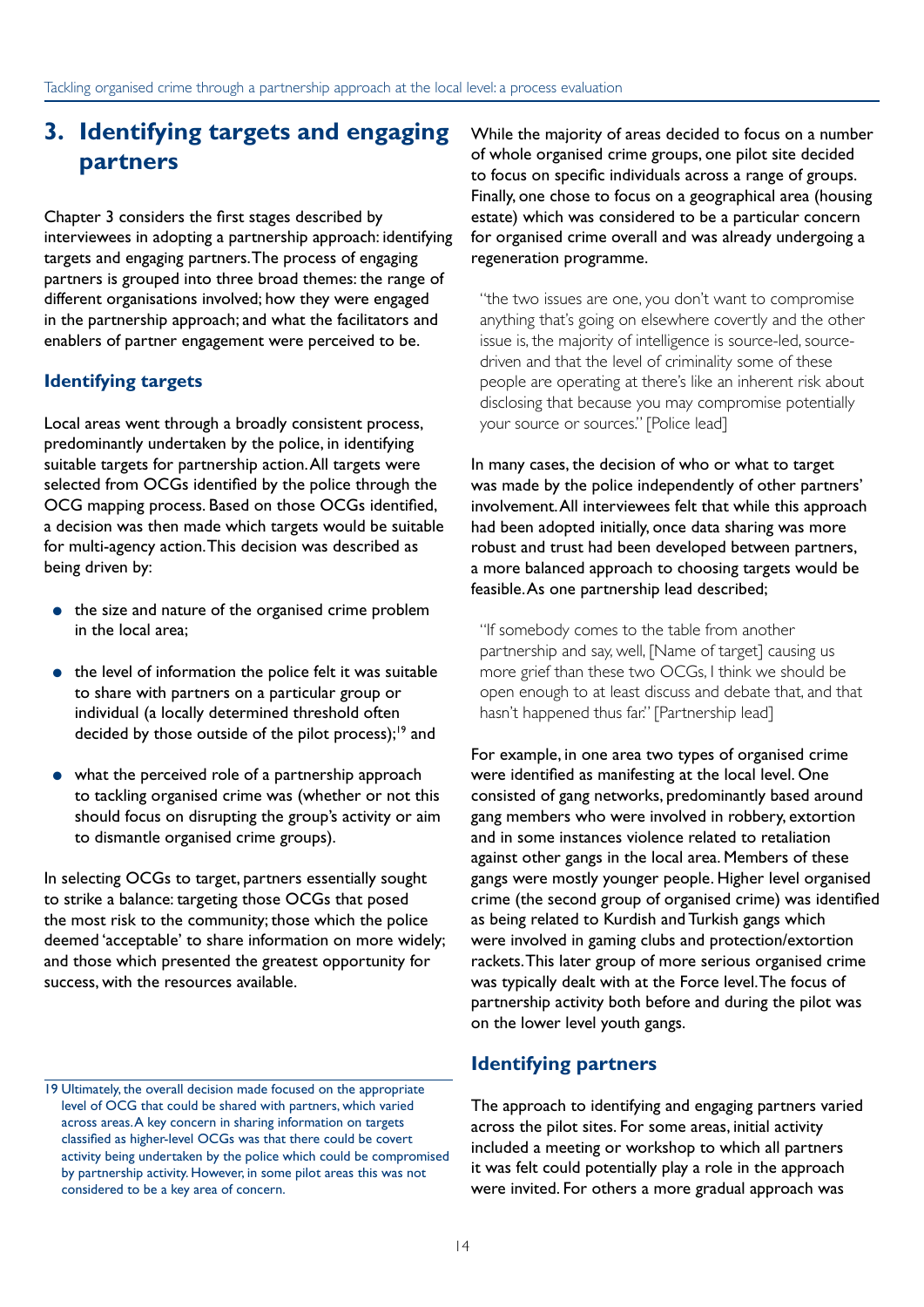adopted whereby existing meetings with partners were used to raise awareness of the pilot and gauge interest in participating. For example, in area 12 a 'snowball' approach was described whereby an existing partnership group was used initially, with new partners being invited to take part at the suggestion of those already involved in the process. Key to both approaches, however, was ensuring that the benefits of engaging with the process were clearly communicated to potential partners. As one partnership lead described:

"We didn't have many meetings [to identify partners], probably only about three, but it was just getting the principles across and selling it to them." [Partnership lead]

A common activity across pilot sites was the holding of a "tools and powers" event to engage partners and identify what could be achieved through the pilot process. In the round two interviews, three areas (two, six and eleven) described holding these events. They usually involved a range of partners and focused on discussions around

what organised crime was and how it manifested itself at the local level. Partners were then typically asked to consider how they could contribute to tackling this through the use of their tools and powers (e.g. use of licensed premises legislation). These events were developed through conversations in the Action Learning Sets (which were described as being a key arena for sharing what had and had not worked at regular intervals through the pilot process).

"We talked about two scenarios… about an organised crime group. [And we asked] what would you then bring to the table, and how do you think you'd be able to disrupt it? And that got the minds going, really, about how to do it. We spent about two hours on that. They then gave us all feedback about what they could bring. And, you know, some of the feedback that [partnership lead] had, it was a really valuable event." [Police lead]

In one area partners perceived the broad approach to engagement to be beneficial to establishing the partnership approach. The police lead, however, suggested that this had

#### **Case Study Two: Tools and powers event**

One of the first tools and powers events to engage partners took place in pilot area six. Strategic level support was sought from the Local Council Chief Executive. Identifying appropriate partners was both time-consuming and labour intensive and as a result the event was delayed in order to provide more time to compile what was perceived to be a complete list of partners and contact details. Invitations were sent out a month in advance of the event and prior to the event one-to-one meetings and telephone calls were held to ensure buy-in and attendance. Both the police and partnership lead considered the event to be a success in identifying what role partners could play in tackling organised crime and received positive feed back from those agencies that attended. However, there was a degree of scepticism that needed to be overcome throughout the event; in particular, partners were concerned about how data would be managed once shared, particularly for those agencies who did not normally work with the police to tackle crime (e.g. DWP/UKBA/Housing services). The event provided a forum to discuss these concerns and ensure that all agencies involved had an understanding of what they and others could contribute to a partnership approach to tackling organised crime. Based on the information shared at the event, agencies were grouped into 'core' and 'periphery' partners for the purposes of the pilot. Each agency was followed up after the event to ensure buy-in and maintain motivation across groups.

#### Potential advantages

- Establish what the benefit is for individual agencies for becoming involved in the approach and ensure buy-in.
- Identify what tools and powers are available to agencies in tackling organised crime and what information is required to utilise these.
- Identify relevant sources of information across agencies.

#### Potential disadvantages

- If too many agencies are invited to the event it may be necessary not to include some after the event.
- Low turn-out at the event can jeopardise the success of implementing a partnership approach.
- Balancing the contribution of core and periphery agencies can be difficult and can result in some partners feeling sidelined.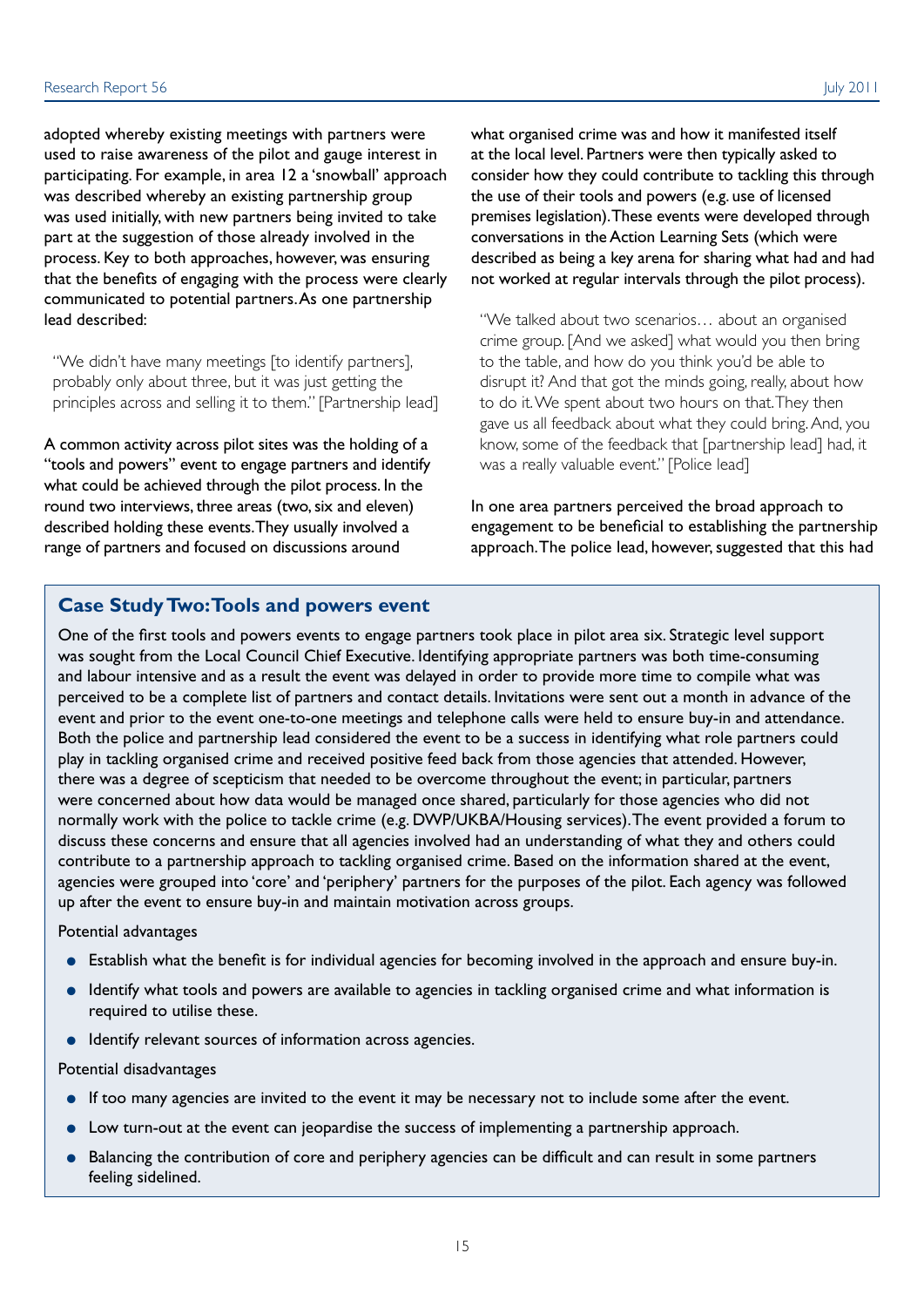resulted in a large unwieldy group which he felt lessened the likelihood that everyone who had been invited to the event could contribute satisfactorily.

Finally, in the area in which the partnership lead drove activity (area nine), the focus of engagement was not on partners but rather on engaging police leads responsible for organised crime in the process. The partnership lead in this area therefore focused on setting up key strategic meetings between CSP and police leads.

Interviewees generally acknowledged the limited value of adopting a blanket approach to partnership involvement. It was also recognised that the role that partners could play, depending on who was being targeted, could change over time. Interviewees describe how successful partner engagement was linked to the ability to demonstrate what the role was of that particular organisation in tackling organised crime. However, the absence of a definitive summary of what partner organisations could contribute, the process of engaging partners and identifying the potential value they could add, was perceived to be a challenging process that was fundamentally based on trial and error. Ultimately, many felt that had a list of possible partners been available (including what they could contribute and what the potential benefits for each organisation were) the process of setting up the pilots would have been both quicker and less resource intensive. One analyst suggested a toolkit identifying what the potential role of each partner organisation could be would have facilitated the process:

"You don't know what people can pull out of their bag of tricks, because what we don't have is almost a resource audit of the partnership, which would be really handy to sort of say, what can everybody bring to the table. Because really, you've got no clue." [Analyst]

Figure 2 illustrates the range of partners involved across the 12 pilots, by allocating the agencies into four categories based on their primary role and the level at which they operate;<sup>20</sup>

● CSP statutory partners: these agencies were legally required to work in partnership to tackle crime and disorder and would normally play a similar role in tackling other crime types in local areas.

- Local Authority departments: these included organisations which came under the umbrella of the Local Authority but were not represented on the CSP. In the main these partners had previously played a limited role in tackling crime and disorder at the local level.
- Non-statutory local agencies: these included voluntary and community sector bodies and community groups that were active in the local area. In most cases these were described as not having been previously involved in tackling crime and disorder.
- National/regional agencies: this included a range of different bodies across a range of functions (e.g. Serious Organised Crime Agency (SOCA), Job Centre Plus and United Kingdom Border Agency (UKBA)).

The specific organisations within these categories that were engaged by each local area are listed in Table 3. While this table demonstrates the range of partners involved, the levels of engagement of each partner organisation differed. The main factors influencing this engagement were perceived to be individual personalities, the extent to which mutual benefit had been established, the structure of the approach that had been developed and the organised crime problem under consideration.

<sup>20</sup> At the time of interview pilot sites were still engaging partner agencies which they felt could play a role in tackling organised crime.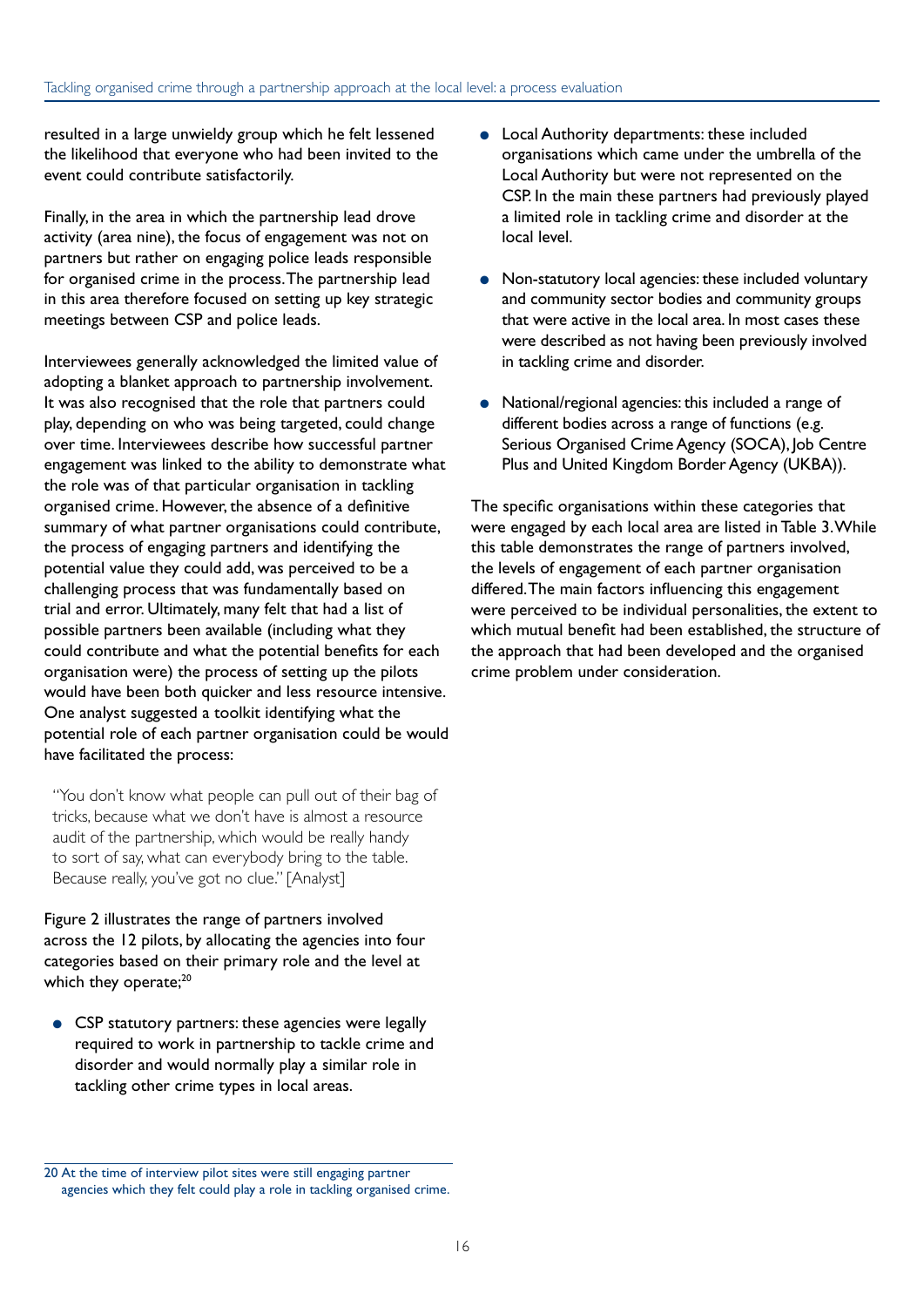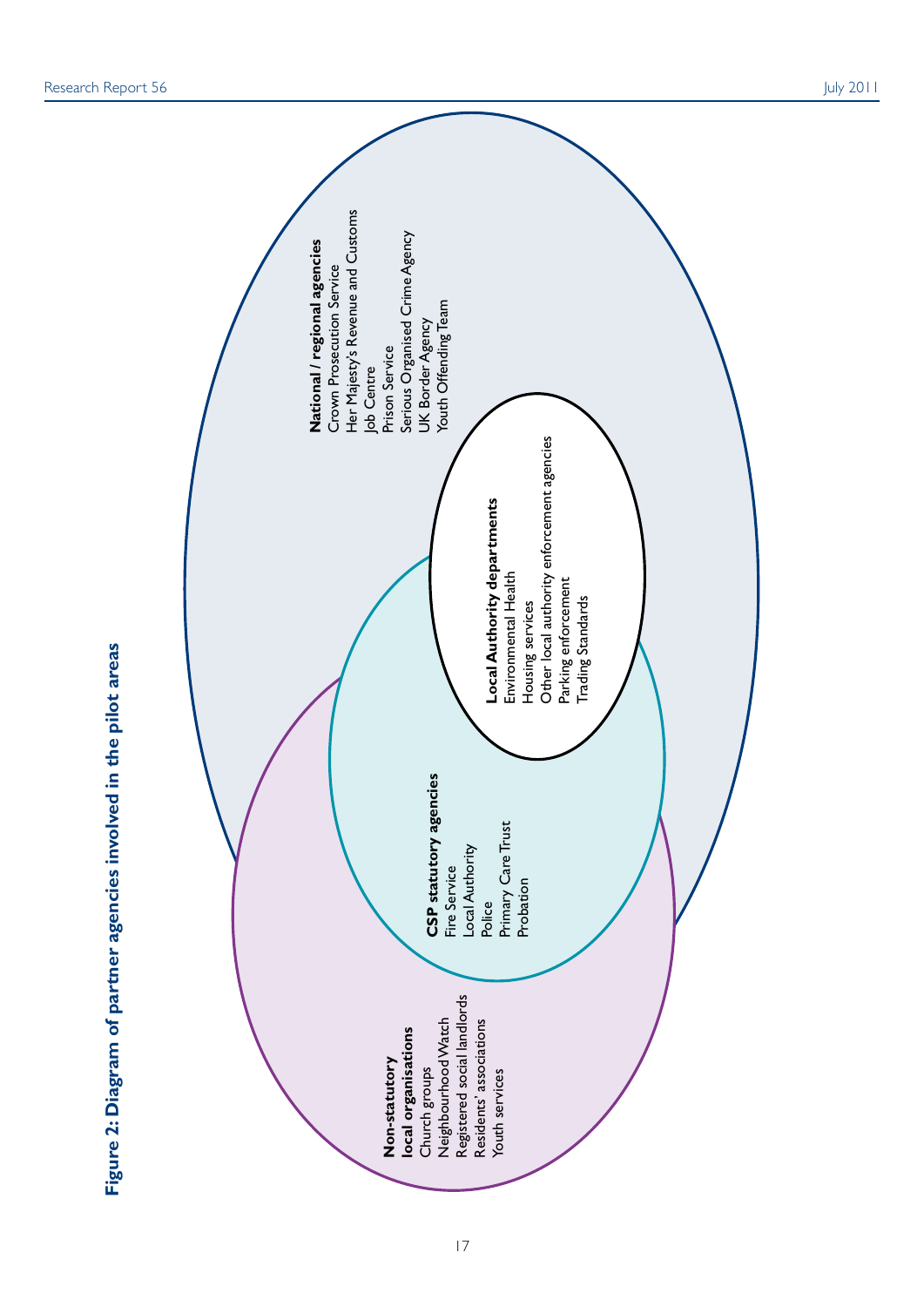### **Table 3: Range of agencies engaged by each area**

| Area         | CSP statutory agencies                                                                                                                    | Local Authority departments                                                                                                                                                  | Non-statutory local<br>agencies                                                                         | National/regional<br>agencies                                                                                                                                                                                                                                                                               |
|--------------|-------------------------------------------------------------------------------------------------------------------------------------------|------------------------------------------------------------------------------------------------------------------------------------------------------------------------------|---------------------------------------------------------------------------------------------------------|-------------------------------------------------------------------------------------------------------------------------------------------------------------------------------------------------------------------------------------------------------------------------------------------------------------|
| One          | Local Authority<br>Police<br><b>Probation Service</b>                                                                                     | <b>Education services</b><br><b>Schools</b><br>Youth services                                                                                                                | Local community<br>workers<br>Goals UK<br><b>YMCA</b>                                                   | Connexions (Job<br>Centre)<br>Youth justice services                                                                                                                                                                                                                                                        |
| Two          | Fire and Rescue Service<br>Local Authority/District<br>Council<br>Police<br>Primary Care Trust                                            | Benefits and Fraud Section<br><b>Community Safety Team</b><br>Housing services<br>Environmental Health Planning<br><b>Public Spaces</b><br>Youth Offending                   | Neighbourhood Watch<br>Registered Social<br>Landlords<br>Association<br>Women's Refuge<br>Church Groups | <b>DWP</b>                                                                                                                                                                                                                                                                                                  |
| <b>Three</b> | Fire and Rescue Service<br><b>Local Council</b><br>Neighbouring City Council.<br>Primary Care Trust<br>Police<br><b>Probation Service</b> | Children and Family Services<br>Neighbourhoods Team<br><b>Licensing Unit</b><br><b>Targeted Youth Support</b><br><b>Trading Standards</b><br>Youth Offending Service         | <b>Housing Association</b><br>Registered Social<br>Landlord(s).<br><b>Voluntary Drug Agency</b>         | <b>DWP</b><br><b>Environment Agency</b><br>Job Centre<br><b>Government Office</b><br><b>Prison Service</b><br><b>RSPCA</b><br><b>SOCA</b><br><b>UKBA</b><br><b>Court Service</b><br><b>Crown Prosecution</b><br>Service                                                                                     |
| Four         | <b>Community Safety Team</b><br>Fire and Rescue Service<br>Police<br><b>Probation Service</b>                                             | Children and Adults Service Legal<br><b>Services</b><br><b>ASB</b> Team<br><b>Environmental Enforcement Team</b><br><b>Trading Standards</b><br><b>TV Licensing</b>          | Private Sector landlords<br>Registered Social<br>Landlords                                              | <b>DWP</b><br><b>Environment Agency</b><br>Fraud Investigation<br>Service Team<br><b>HMRC</b><br><b>SOCA</b><br><b>UKBA</b>                                                                                                                                                                                 |
| Five         | Local Authority<br>Neighbouring City<br>Authority<br>Police<br><b>Probation Service</b>                                                   | Children and Family Services<br><b>Targeted Youth Support</b><br>Youth Offending Service<br>Neighbourhoods Team                                                              | Registered Social<br>Landlords                                                                          | <b>SOCA</b><br><b>Crown Prosecution</b><br>Service.<br><b>Government Office</b>                                                                                                                                                                                                                             |
| Six          | Local Authority<br>Police<br>Primary Care Trust<br><b>Probation Service</b>                                                               | <b>ASB Unit</b><br>Domestic Abuse Unit<br><b>Environment Services</b><br><b>Housing Services</b><br><b>Trading Standards</b><br>Social Care and health<br>Planning/Licensing |                                                                                                         | <b>DWP</b><br><b>UKBA</b>                                                                                                                                                                                                                                                                                   |
| Seven        | Community Safety Team<br>Fire & Rescue Service<br>Local Authority<br>Police<br>Probation                                                  | <b>Benefit Fraud</b><br><b>Housing Providers</b><br>Planning<br><b>Trading Standards</b><br>Legal Services                                                                   | Local Prison<br>Passenger Transport<br><b>Executive</b><br>Risk business services                       | Business, Innovation<br>and Skills<br><b>Crown Prosecution</b><br>Service<br><b>DWP</b><br>D.V.L.A.<br><b>Environment Agency</b><br><b>HMRC</b><br><b>HMS</b> prisons<br><b>Gambling Commission</b><br>Insurance Fraud<br><b>Bureau Security</b><br><b>Industry Authority</b><br><b>SOCA</b><br><b>UKBA</b> |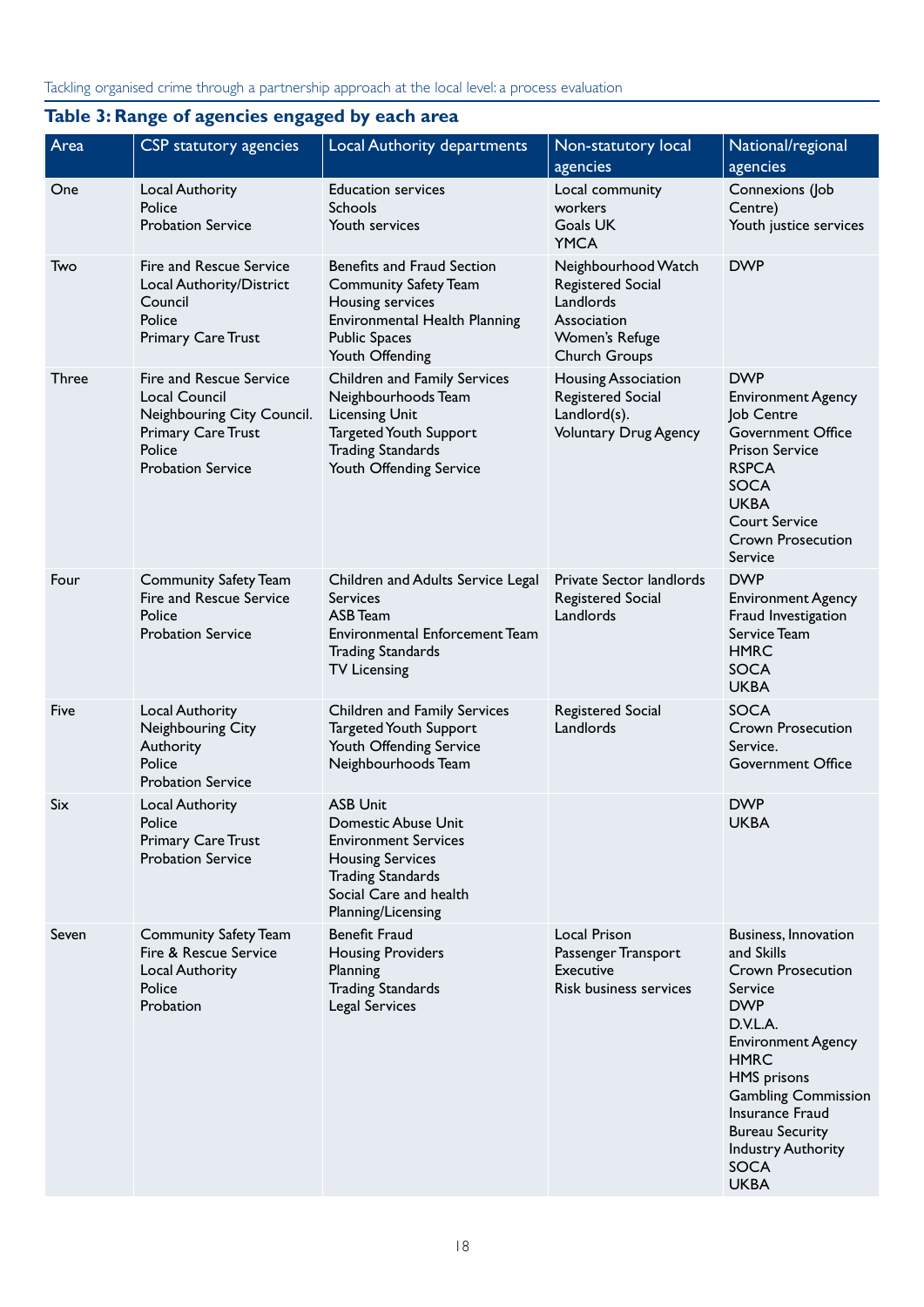#### Research Report 56 July 2011

| Area          | CSP statutory agencies                                                                                                | Local Authority departments                                                                                                                                                                           | Non-statutory local<br>agencies | National/regional<br>agencies                                                                                                                                                                                                                                                                                                                                                             |
|---------------|-----------------------------------------------------------------------------------------------------------------------|-------------------------------------------------------------------------------------------------------------------------------------------------------------------------------------------------------|---------------------------------|-------------------------------------------------------------------------------------------------------------------------------------------------------------------------------------------------------------------------------------------------------------------------------------------------------------------------------------------------------------------------------------------|
| Eight         | Local Authority<br>Police<br><b>Probation Service</b>                                                                 | <b>ASB Teams</b><br><b>Benefit Office</b><br><b>Children's Services</b><br><b>Educational Welfare</b><br>Head teachers<br>Pupil Referral Units                                                        | Registered Social<br>Landlords  | <b>DWP</b><br><b>UKBA</b>                                                                                                                                                                                                                                                                                                                                                                 |
| Ten           | Health<br>Local Authority<br><b>Police Force</b><br>Probation                                                         | ASB team<br>Trading Standards (inc illegal<br>money lending unit)<br><b>Youth Service</b><br>Youth Offending Services                                                                                 |                                 | <b>DVLA</b><br><b>DWP</b><br><b>Environment Agency</b><br><b>HMRC</b><br><b>SOCA</b><br><b>UKBA</b><br>Vehicle and Operating<br>Services Agency                                                                                                                                                                                                                                           |
| Eleven        | Fire and Rescue Service<br>Health<br>Local Authority<br>Police<br><b>Probation Service</b><br>Youth Offending Service | Housing services<br>Licensing<br>Safer Communities Partnership<br>Safeguarding<br>Social Care<br><b>Regulatory Services</b><br><b>TV Licensing</b>                                                    |                                 | <b>Environment Agency</b><br><b>DWP</b><br><b>HMRC</b><br><b>SOCA</b><br><b>UKBA</b>                                                                                                                                                                                                                                                                                                      |
| <b>Twelve</b> | Local Authority<br>Police<br><b>Probation Service</b><br><b>Primary Care Trust</b>                                    | ASB team<br><b>Benefit Fraud</b><br>Environmental Health<br>Housing Enforcement<br><b>Licensing Unit</b><br>Planning and Building Control<br><b>Trading Standards</b><br><b>Waste and Streetscene</b> |                                 | <b>DWP</b><br><b>DVLA</b><br><b>Environment Agency</b><br><b>Gambling Commission</b><br>Health and Safety<br>Executive<br><b>HMRC</b><br>Intellectual Property<br>Office<br><b>Licensing Authority</b><br>Post Office<br>Regional Intelligence<br>Unit<br><b>Trading Standards</b><br>Security Industry<br><b>SOCA</b><br><b>UKBA</b><br>Vehicle and Operators<br><b>Standards Agency</b> |

\* Area 9 as been excluded from the table as it withdrew from the pilot process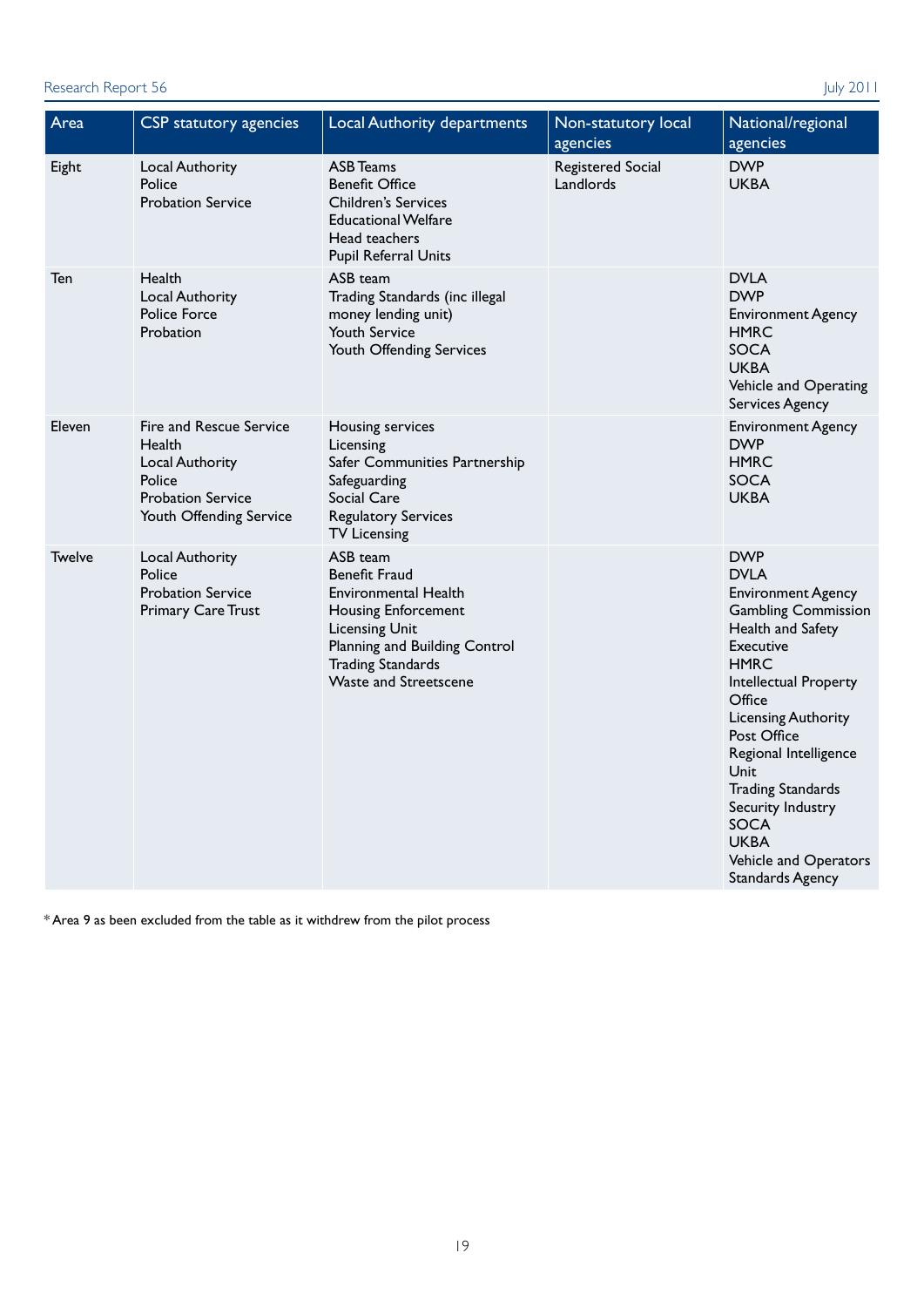#### **Facilitators and barriers to partner engagement**

Several mechanisms were identified as being linked to effective partner engagement in the pilot process. While some interviewees described these as being key facilitators of an effective partnership approach, others described how the absence of these elements had hindered an effective approach being implemented. The three facilitators of partner engagement identified across areas were:

- ensuring strategic oversight of the process;
- one-to-one communication with partners; and
- previously embedded partnership working.

These are discussed in turn below.

Both police and partnership leads described the need for strategic oversight of the pilot to drive the process forward. This was achieved through a range of mechanisms, for example, using existing structures or through the establishment of new oversight boards. Perceptions on what the right level of strategic buy-in were varied across areas. Senior oversight was felt by those at the operational level to demonstrate a partner's commitment to the pilot, which meant that operational buy-in was easier to develop.

Not unsurprisingly, those interviewees who felt that they had more success in engaging partners described spending large amounts of time and effort on communicating with individuals outside of formal meeting structures. Oneto-one communication was perceived to allow police and partnership leads to demonstrate what the relevant benefits of the approach were to individual agencies. As one interviewee described:

"[The partnership lead] really pulled together all those partners. A lot of one to ones, a lot of letters, a lot of ringing around and getting buy-in from them." [Police lead]

Partnership leads in several areas also felt that because partnership working was already well embedded in the area prior to the pilot, albeit not necessarily in the context of tackling organised crime, the development of new relationships had been easier. Where strong relationships were already established, information sharing was already happening routinely and securing buy-in for the pilot was therefore considered to be less of an issue. However, some partners and partnership leads described this as being to the detriment of encouraging new relationships.

For example, in one area partners suggested that this may have limited the scope of the organisations that had been involved in the process.

"probably the easiest partners that we've engaged with are the ones that we've got established relationships with" [Police lead]

Conversely, a range of barriers to the development of effective relationships was identified. Difficulties associated with partner engagement were not described as being partner-specific: that is, no single type of partner emerged as being consistently difficult to engage across pilot areas. Partnership engagement, or a lack of it, was therefore not perceived to be the result of a formal policy of a partner organisation. Rather engagement was perceived to be linked to other, locally determined factors, such as personality of individuals and workload of partners. The importance of individual relationships and personalities appeared to be important in determining the effectiveness of partnership working across the pilot sites:

"Because, actually, partnership working is very, very powerful if you've got the right people. The problem is getting the right people… and sometimes you can have the negativity. I mean, you know, it's not in my job description, I can't do that." [Police lead]

Three main barriers, over and above the role of individual personalities, were identified to effective partner engagement:

- different ways of working across partners;
- differing priorities across partners; and
- poor communication between partners.

There are discussed in turn below.

A large number of those interviewed at both round one and two interviews identified that differences in the ways of working between partners could create a barrier to effective partnership working. This generally arose in relation to the disparity between the 'tasking and coordination' orientated manner of the police in comparison to other agencies. This was often described as creating tension in developing a partnership approach, which consequently risked alienating other partners, particularly in instances when the action suggested by the police was not felt to be appropriate by the partner organisation.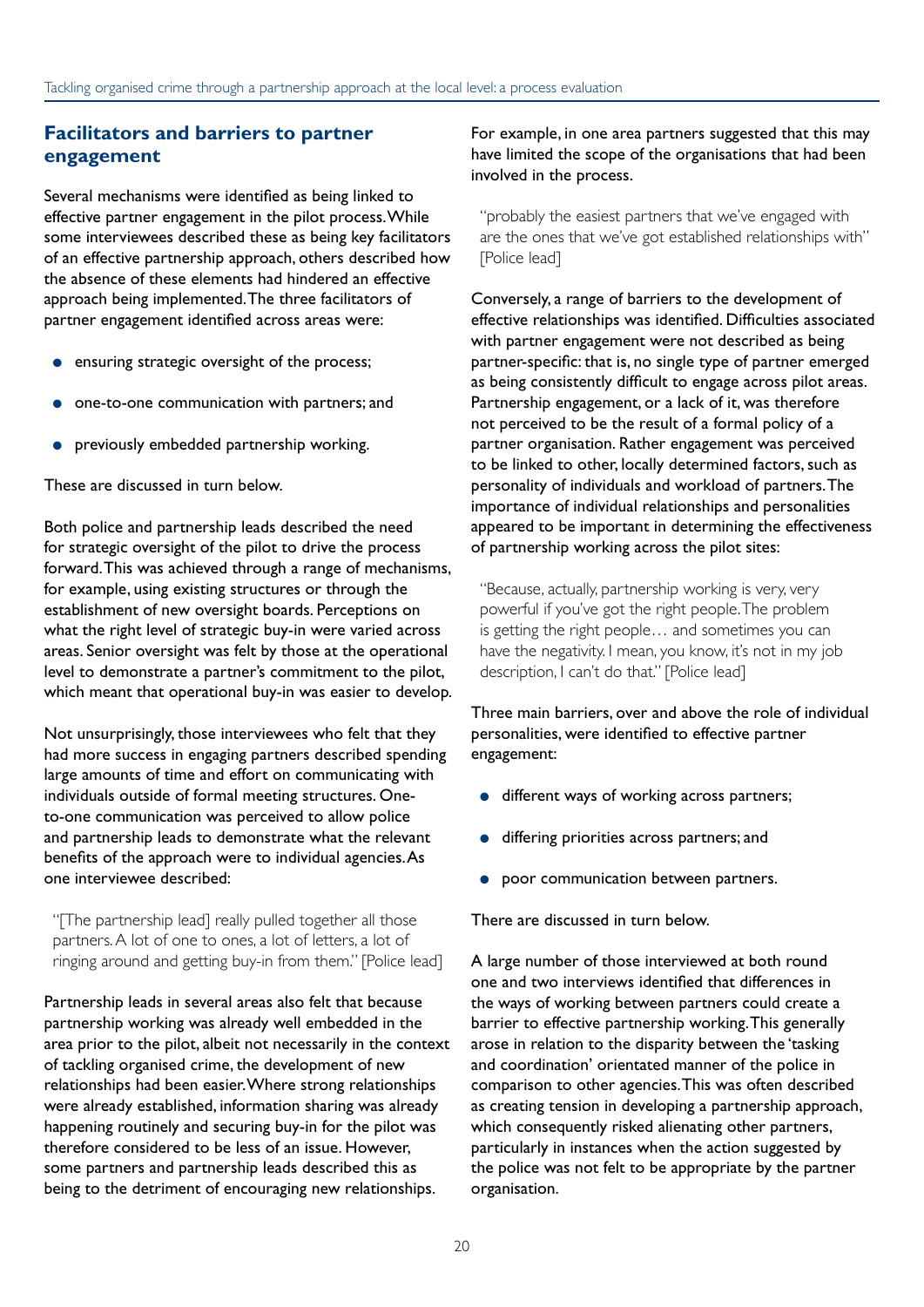"The police want us to do something and we can't do it. That's pretty much what we've got now… where we're at loggerheads over what action we can and can't take." [Partner organisation]

"it's…difficult working with different agencies because in the police you've got a definite command structure and if you're told to do something you would, whereas… working with partners is a bit more tricky." [Police lead]

Outside of this, the main area of contention was between the enforcement-oriented approach of the police on the one hand and those of other partners which focused on prevention and rehabilitation. This was particularly true in cases where the priorities of partner organisations were in conflict around the 'right' approach to take to particular targets/OCGs. In these instances good relationships were described as being a key factor in navigating these difficulties and in achieving a balance in deciding the best way to handle a particular problem/case.

"You're talking about an individual and related to that individual will be, I don't know, child care issues and safeguarding issues. Well, obviously if you're social services, your primary concern is about safeguarding the child, whereas if you're the police, your primary concern might be about disrupting or arresting the individual, so there are always going to be tensions." [Partnership lead]

Differing priorities between partners were also commonly cited as a barrier to effective partnership working, although in some areas police leads noted that aligning the aims of the process with individual partner targets could help to overcome this.

Finally, lower levels of engagement were described by partners, partnership analysts and partnership leads as being linked to poor communication. Specifically, there were three areas in which poor communication was identified as a barrier to engagement:

● **Lack of understanding about the aims of the pilot** – a number of partners noted that they did not have a good enough understanding of what the pilot was trying to achieve. Some attributed this to the lack of direction nationally by the Home Office. Others saw this as a consequence of them being involved too late in the project's development.

- **Lack of understanding around how partner agencies could play a role** – Interviewees across all roles expressed concerns about the lack of clarity around what they could realistically contribute to the pilot and importantly what they could contribute that would have the most value. This also extended to a lack of understanding around how particular powers could be utilised to tackle organised crime.
- **Lack of information about outcomes** some partners criticised the lack of a 'feedback loop'; in other words, some partners provided information but never found out what happened as a result. During the second round of interviews, many of those involved in the pilot across roles agreed that to help maintain partnership engagement, partners needed to be informed about what had happened as a result of their involvement.

The way in which these barriers to communication were described by areas was not uniform and communication was perceived differently within and between pilot areas. For example, in one area while the police lead felt that communication between those involved was good, the partnership analyst and partnership leads felt that communication around the progress of the approach was poor (particularly after information had been shared and acted upon). In contrast, in another area communication was perceived to be poor by partners prior to engagement events (particularly around what was required of individuals and what would be discussed). Past this point partners felt that communication improved. Finally, an area using existing structures felt that communication was less of a concern as an established group was being used which had well-established methods of communication in place.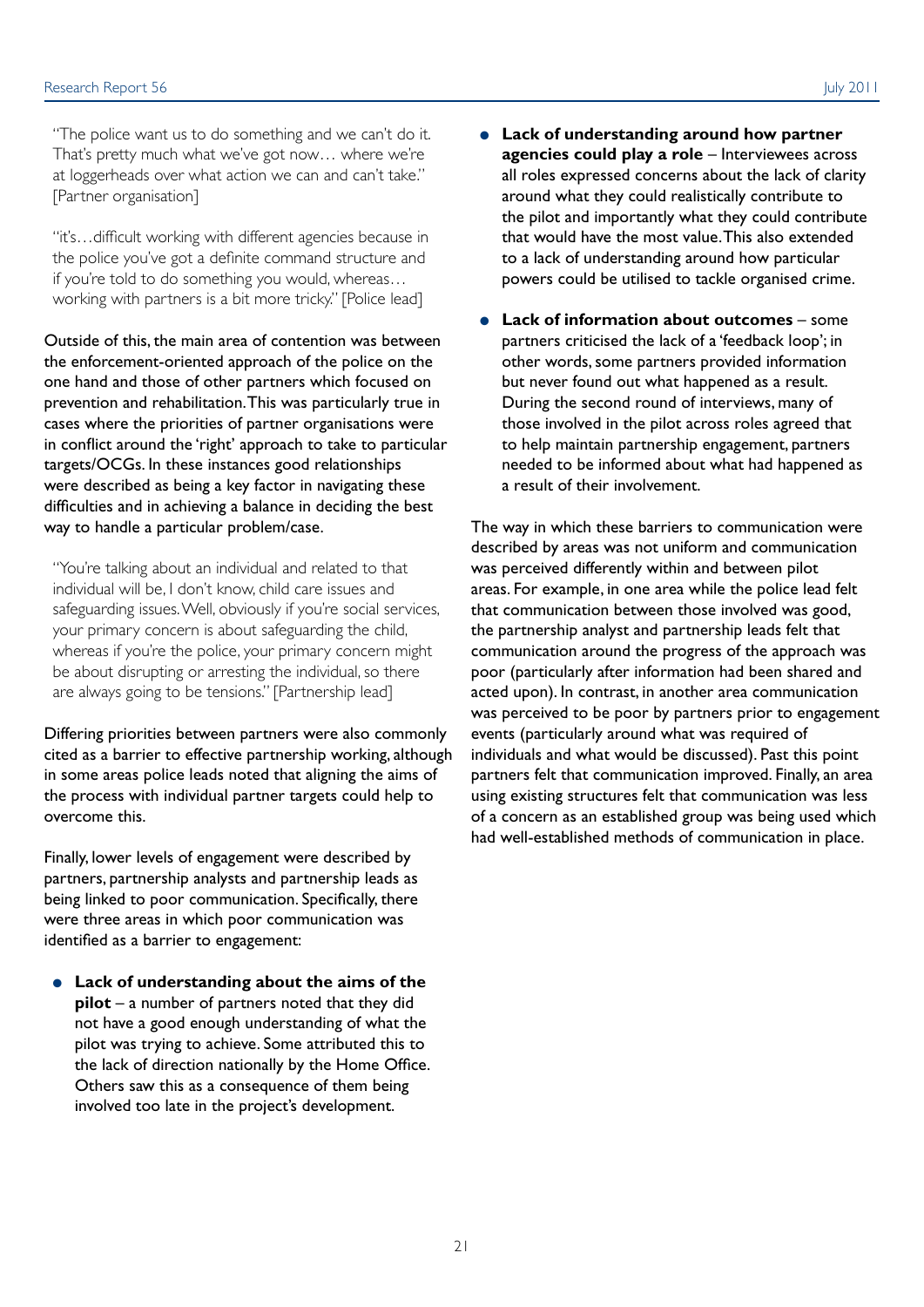### **4. Information sharing**

Chapter 4 concentrates on the process of information sharing, the third main component of a partnership approach identified by areas. As with partner engagement, information sharing was described as a complex process that had a direct impact on the ability to undertake action against organised criminals. In the context of this approach interviewees described how the information shared needed to be relevant (i.e. it needed to enhance the picture of organised crime in a local area) and/or specific enough to inform the use of tools and powers or other activity against the targets under consideration. In order to facilitate the sharing of this type of information a range of stages needed to be completed including developing an information-sharing protocol, deciding what information could be shared between agencies (and how this would be done), developing an understanding of how to get the best value out of the information that was shared, and overcoming barriers to information sharing overall. These are each discussed in turn below.

#### **Information-sharing protocols**

Interviewees described how many of those who had been involved in developing a partnership approach lacked a clear understanding of the Data Protection Act and of what information could be shared under the remit of tackling crime and disorder. This was particularly acute when partners who had not previously been involved in tackling crime were involved, as they were potentially governed by different legislation or were not covered by existing protocols.

As a result differing views were expressed, both between and within areas at round one interviews about what information-sharing protocols needed to be in place before personalised information on identified targets could be shared. $21$  For example, in one area, the police lead felt that a new information-sharing agreement was not needed while the partnership lead felt that existing arrangements were not sufficient. This resulted in a new agreement being developed.

Concerns were also expressed about how to include non-statutory agencies in information-sharing protocols, particularly around identifying the most appropriate

person to sign an agreement. This was particularly the case in fields such as the Youth Services, where there were multiple service providers. Finally, there were particular difficulties in engaging new organisations in information sharing as each organisation had its own rules and regulations which governed the sharing of personal information. For example, when engaging health services it was necessary to refer to the Caldecott Guardian to decide what personal information on individuals could be shared. These had to be taken into account when developing information-sharing protocols to ensure that they were suitable for all organisations involved, and this lengthened the time taken to reach agreement on the most suitable approach to adopt.

As a result, no single approach was identified as being 'correct' and decisions were based on local context and what was already in place at the time of implementing the pilot. Broadly speaking two approaches were adopted by pilot areas.<sup>22</sup>

- **Using existing protocols**: in these areas pilot sites cited the overarching framework of the Crime & Disorder Act as the key piece of legislation that permitted the sharing of personalised information about suspected criminals. It was felt that existing CSP protocols were sufficient to share information for the purposes of the pilot. In some cases a memorandum of understanding was added as an addendum to existing protocols (This approach was chosen by seven areas).
- **Setting up new protocols:** in some sites there was a push from a range of partners to develop new information-sharing protocols for the purposes of the pilot. New protocols were predominantly sought when interviewees expressed concerns that current protocols did not provide sufficient protection for the level of sensitivity associated with the information being shared (This approach was chosen by five areas).

Many areas also undertook additional activities to ensure that partners were clear about the regulations around the sharing of information to provide extra reassurance to all involved in the process. This ranged from a focused session at a meeting of partners (to explain the regulations and what they meant) to attaching letters from the partnership

<sup>21</sup> At the time of the pilot several areas were undertaking a review of the CSP information-sharing protocols to reflect the inclusion of probation as a statutory agency on the CSP.

<sup>22</sup> Some areas also considered whether or not those involved in the pilot needed to be vetted, but discounted this as they felt that provisions with the Crime and Disorder Act were sufficient.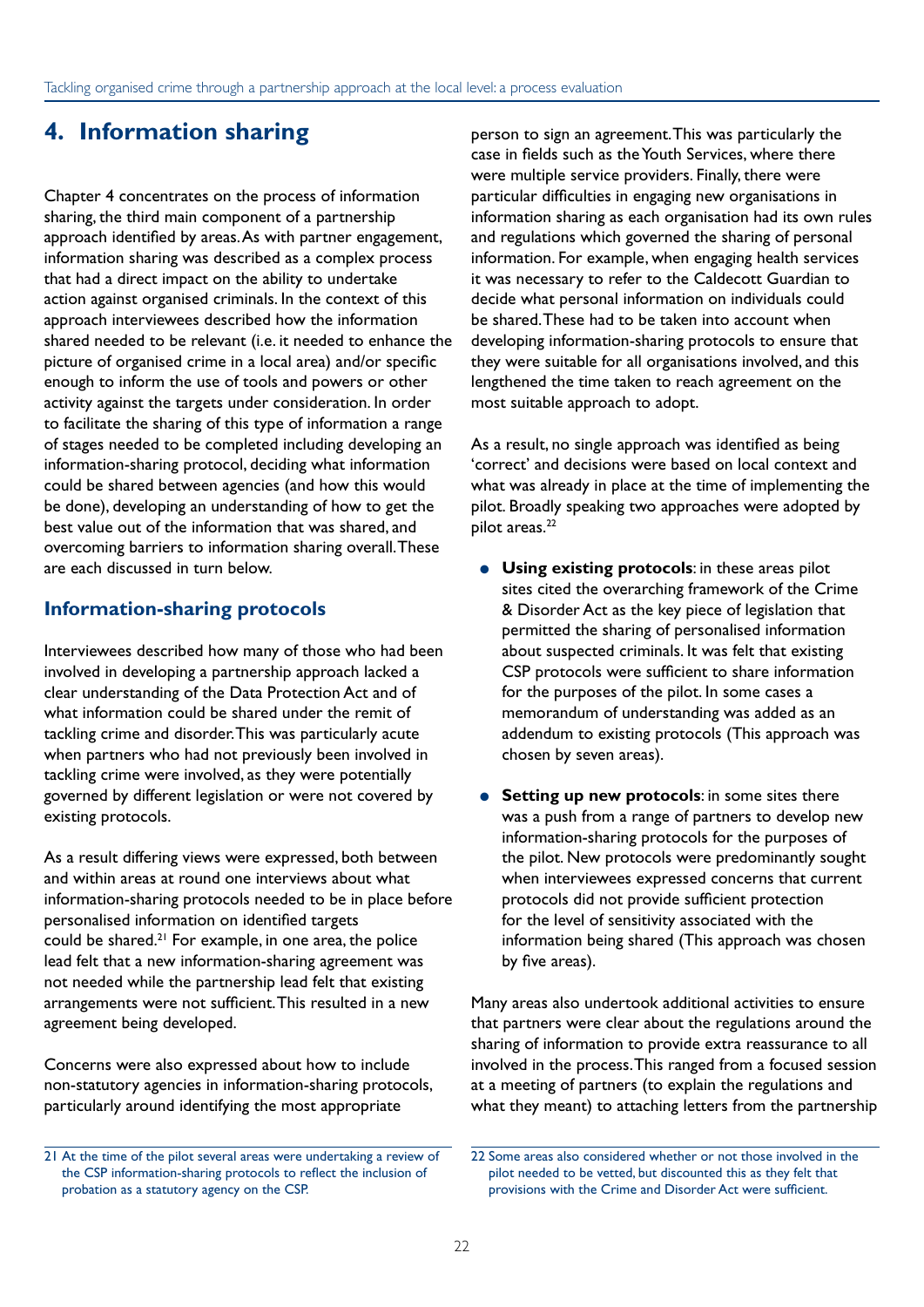legal team outlining the legal position in relation to information sharing and how it applied in this instance.

Overall, reaching agreement about what the necessary protocols were, was described as being a very timeconsuming process. This appeared to be true across all pilot sites, regardless of the decision made to either use existing protocols or develop new ones. While many of those involved shared learning from this process during the Action Learning sets, the predominant view expressed by the majority of interviewees in round two interviews was that the availability of a standardised template to provide a core information-sharing framework, which could be adapted where necessary to suit local contexts, would have significantly reduced the time and resource burden.

#### **What information was shared**

The first step in the information-sharing process was the provision of personal information on organised crime targets by the police to partners. Core data fields included name and known address of individuals, make/s of vehicles, known associates and family members and suspected business interests. Providing information on why the target was known to the police was also found to be useful by partners.23 This information was then cross referenced with partner databases, which led to additional information being provided or existing information being clarified/ corrected e.g., if the target was registered at a different address for the purposes of benefits claims. For example;

" I collected loads of information about their family, things they'd been involved in the past, what their aliases were, how one of their mothers had been in league with another drug dealer and been arrested and, you know, all that kind of stuff, because they all knew their histories… And that's how we found out somebody else's alias. " [Partner organisation]

The range of information that was shared between both police and partner organisations for the purposes of targeting targets can be grouped into the following categories:

● Background information (including education, previous convictions).

- General lifestyle information (including information on family/friends and acquaintances, general movements, housing, vehicles etc.)
- Financial activity (including information on benefits, business, financial transactions).
- Recent activity (e.g. suspected drug dealing in particular locations).
- Previous and current enforcement/management/ investigation activity (e.g. previous convictions, current agency investigations).

Each category of information was described as having the potential to be useful in developing an understanding of how to tackle an organised criminal (although clearly not all information was available on each target under investigation). In some areas interviewees described how the provision of one piece of information (e.g. a new address) would result in additional information across other categories being identified.

#### **Getting the best value out of information sharing**

The main aim of information sharing described across roles was to build up a more comprehensive picture of a particular OCG group and/or targets which could enable better targeting of partnership resources and inform the use of tools/powers. The focus on information sharing therefore was not about further analysis; in most cases this had already been completed through the OCG mapping exercise. As a result the primary role for analysts was described as collating information on a particularly target, rather then undertaking more sophisticated analysis based on multiple datasets in a distinct analytical process. In some areas this was described as involving the collation of a detailed spreadsheet or matrix which identified what information was known and also what interventions were currently in place against targets identified for partnership activity.

"I suppose I see this as a bit of a spider's web that the police data is in the middle and it may take us down different avenues and the partner's role in this is almost to challenge the police in terms of their perceptions of the right avenues to go down." [Partnership lead]

#### At the time of the second round of interviews, gathering, collating and subsequently getting the best value out of

<sup>23</sup> As organised crime groups were identified through a verified mapping process based on police intelligence, the sharing of information on targets was considered to be proportional to the severity of the alleged offence (participation in an organised crime group).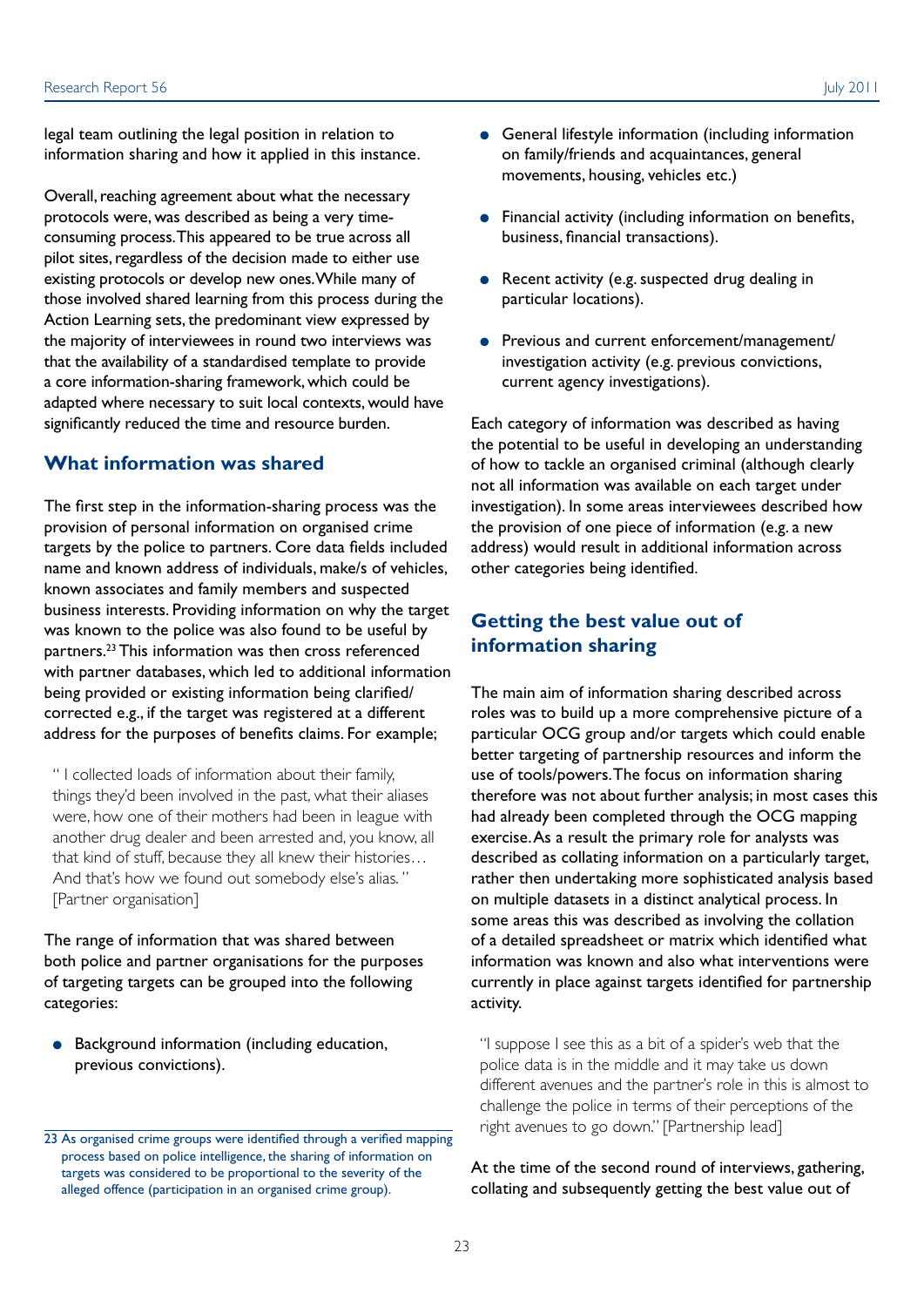the potential information available was described as a complex process. In many areas the difficulties in sharing information were not driven by any specific piece of legislation and the hurdles identified in some areas had been successfully overcome in others. The variation in the approaches adopted was a particular frustration for pilot areas, and was most often perceived to be a result of individuals' decisions on what risk was acceptable, rather than the practicalities of information sharing. As one police lead described;

"[Name of police force] Police shared all their information, sanitized it, but shared everything, whereas our intelligence unit was not prepared to share anything, and that is a real issue. And I think the way information sharing goes around different police forces, different agencies across the country.... it's probably the biggest bugbear that I have." [Police lead]

A range of themes emerged across areas which were described as being linked to effective information sharing and utilisation. These are discussed in turn below.

#### Identifying the most appropriate information

Interviewees commonly described a cluttered data landscape which included a plethora of different datasets, many of which it was felt had the potential to be of use in developing a better understanding of organised criminals in the local area. An initial hurdle described by most areas, therefore, was the identification of the right information, both in terms of what might be useful to enhance the picture of organised crime in the local area (i.e. relevant information) and/or inform the use of tools and powers against targets (i.e. specific information). However, no areas had a detailed list/map which clarified what information was available and how it could be used (e.g. Local Authority departments had numerous and inconsistent databases for recording information). Ultimately, a list of what information was available and how it could be used would have reduced the time taken to develop effective information-sharing processes.

"Well, we looked at, I suppose, quality rather than quantity because [unclear] get a lot of stuff back that didn't mean anything at all so we very much had the emphasis right at the start is around quality…" [Police lead]

In some areas work was taken forward by working with partners to identify what information could be useful on a one-to-one basis and through 'tools and powers events'. However, a common perception was that in order to get

the most value out of the information that was shared, the process had to go beyond the simple sharing of information and focus on establishing a more intelligent dialogue between those who could utilise information on targets and the information providers to identify a shared understanding of how the data could be used. For example, an understanding of what information was needed to bring charges against a target for benefit fraud offences could inform what information was provided by other partners to the DWP.

More generic issues around data sharing were also cited as important when identifying and utilising information. These included the provision of data in a useable format and in an appropriate timeframe. Finally information sharing was also hindered by the lack of secure email between partners which made the sharing of sensitive information difficult.

#### Open and unfettered data access<sup>24</sup>

At round two interviews, most interviewees described how frustrations associated with the limitations of the information being shared manifested themselves at various points in the information-sharing process. A particular problem was around the partial sharing of information (i.e. the sharing of information that had been sanitised to too thoroughly so was no longer useful) which was perceived to have taken place both internally and externally across police and partners.

"Some of it's absurd because it's not consistent... I'm the lead for [name of programme] and the information that I get sent is a lot more detailed than the information that comes through to certain fairly high ranking police officers who are not in a position to share their information with me. You know, there's that kind of craziness isn't it really?" [Partnership lead]

This sanitisation of information by all agencies before it was shared created particular problems for receiving agencies. Both police and partners reported that restricting the amount of detail contained in the information shared, especially in the finer detail of the targets that had been identified, consequently limited what information could be identified on police and partner databases. This was particularly acute in instances where partnership analysts and leads had been provided with limited information

<sup>24</sup> For a handful of areas, understanding the legislation defining the circumstances under which a partner agency could share information was important. For example, in a minority of cases information sharing was described as being limited because a partner agency could only share information if a particular criminal offence was being investigated.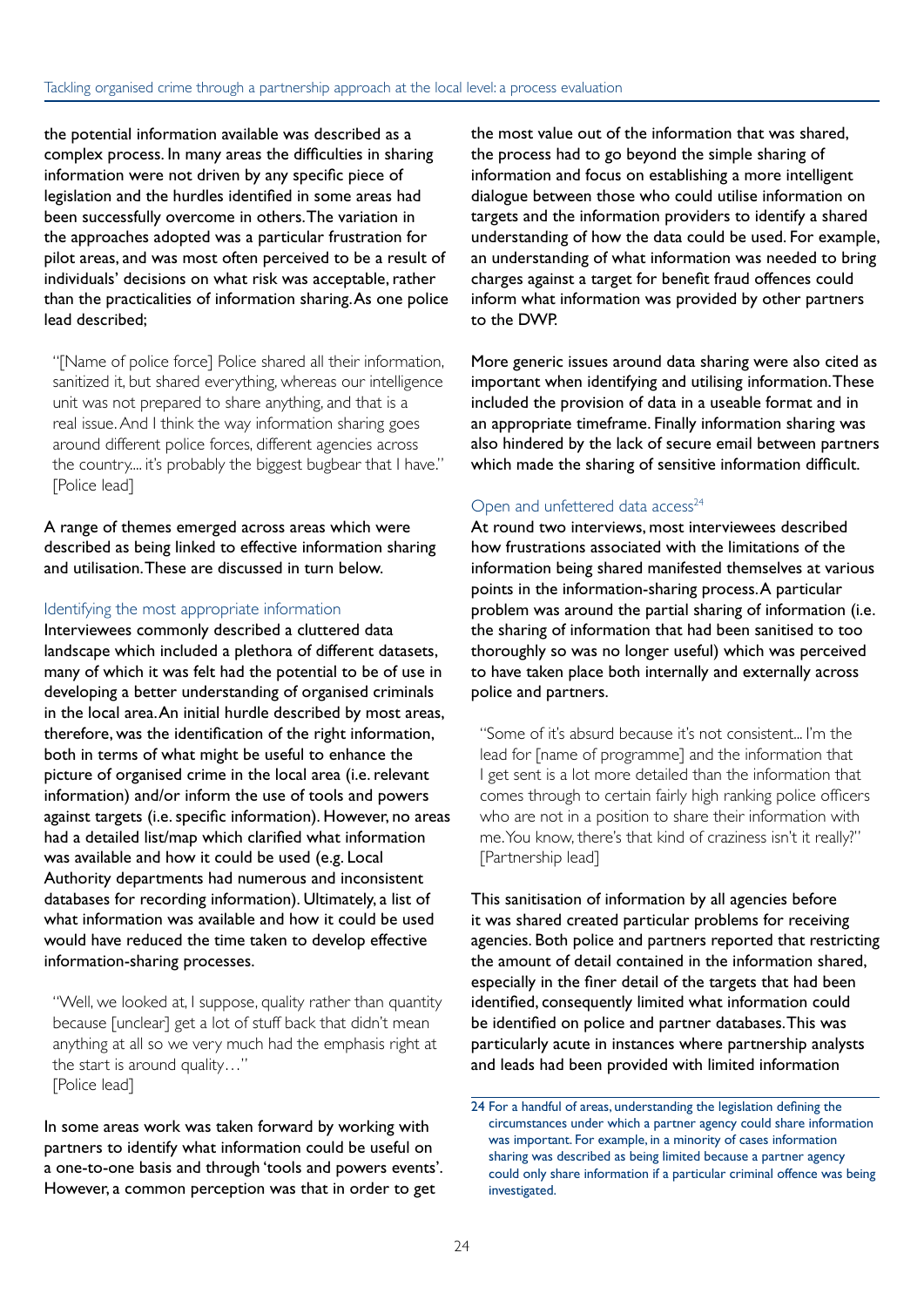#### by police leads (and analysts) working with them which they felt resulted in them being marginalised from the partnership process.

"I thought that it might have been a sort of a level playing field in terms of the information that I would be privy to, to be able to have a fully functioning analytical role in the pilot. But for one reason or another that doesn't seem to have been the case, and I don't know whether that's because of the police restrictions on the intelligence, or what have you, I'm not really sure." [Analyst]

A key hurdle, therefore, was developing trust and understanding around what information could be shared, what would happen with the information once it had been shared and how it would ultimately be used. As one police lead explained;

"I, sort of, gave a load of information which I wouldn't have otherwise given to these agencies, hoping and praying it wouldn't get left on the bus or disclosed. So we led from the front, but we haven't had that sort of level of confidence back. People are still very reluctant." [Police lead]

#### Identifying and mitigating risk

The level of information shared (and therefore its value) was described by all interviewees as being linked to the level of perceived risk associated with sharing information between agencies. The two primary risks described were juxtaposed; on the one hand there was a risk that the information shared with partners could be shared with other colleagues/organisations associated with them ('secondary' or 'tertiary' sharing). This was a particular concern if it compromised the security of people who had provided the information (e.g. police informants or case workers). Conversely, by not sharing the information with members of their own organisation, there was a risk that these colleagues could be put in danger when undertaking routine action against individual targets. Many areas described how mitigating these risks had in some instances limited the amount of information that was shared.

Most interviewees felt that the hurdles outlined above were a function of the infancy of the approach and were confident that as the process developed, the quality of the information shared and the ease of transfer would improve. The benefits of a more mature approach were perceived to be two-fold; over time it would be clearer to all involved what information could be of use and why, and, trust and confidence between partners would facilitate deeper and broader information sharing.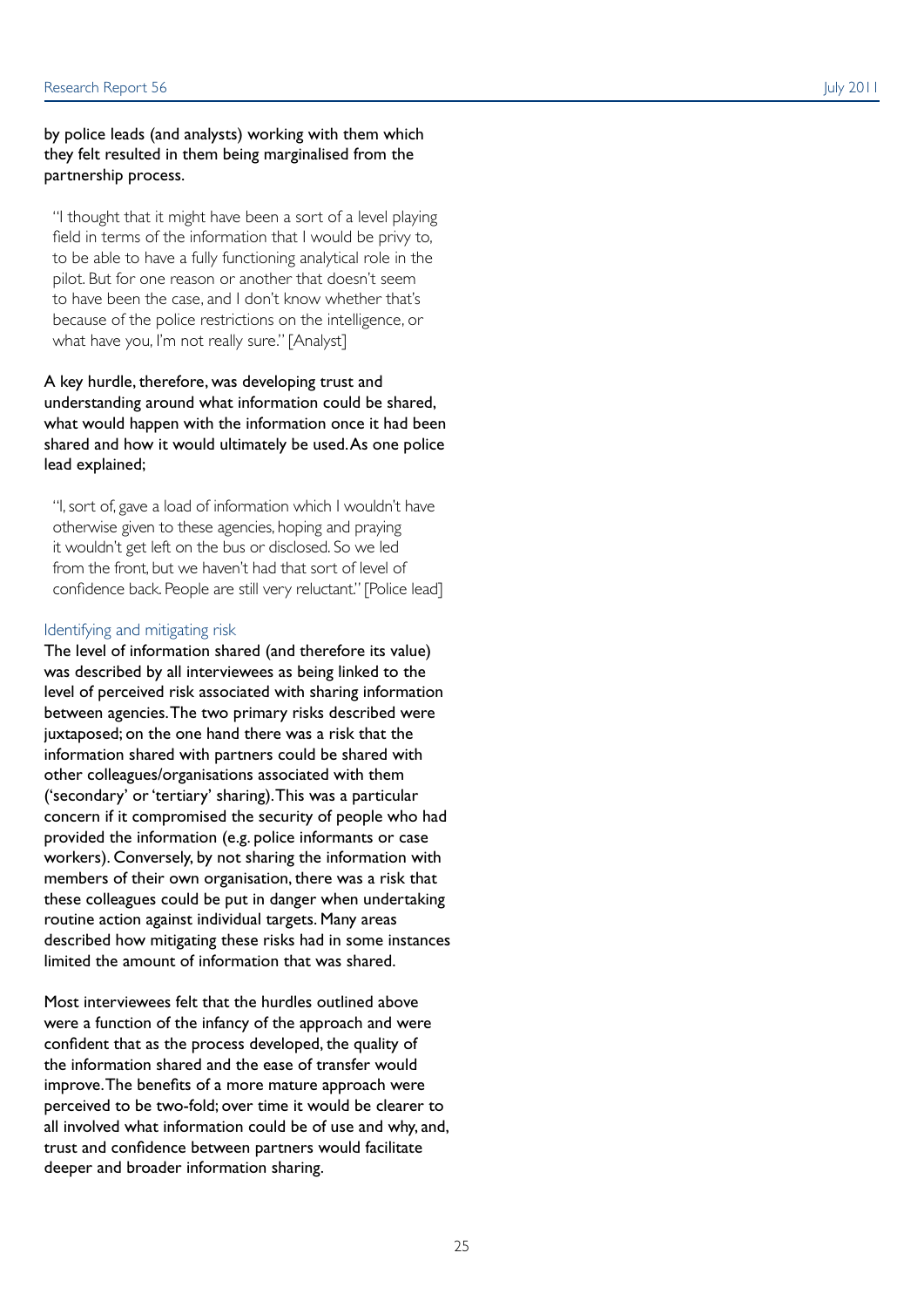### **5. Progress and sustainability**

Chapter 5 describes the final stages of the implementation process and considers the progress made by the pilot sites over the lifetime of the evaluation (a period of six months). Many areas described how success was difficult to quantify in a meaningful way given the nature and complexity of organised crime and the nature of the interventions undertaken (e.g. disruption). This in turn meant that the perception of success in this context was linked to the process of embedding the approach rather then on specific outcomes. In addition, the original timetable for the evaluation had envisaged a relatively quick move towards activity to tackle organised crime. However, due to the complexity of setting up the required partnership arrangements the process was slower then expected. This in turn makes measuring the success of the approach more problematic.

Given the pilots' focus on implementation of the most appropriate structure, success against this benchmark is discussed in this chapter. So too are the range of perceived potential benefits associated with developing a partnership approach, which at the time of undertaken the evaluation had yet to be fully realised. Finally, many of those interviewed at round two raised a number of perceived challenges to the sustainability of the approach. These challenges are discussed in relation to the potential solutions proposed.

### **Progress achieved during pilots**

The process of developing and embedding a partnership approach was described as an unexpectedly timeconsuming process. Each component of the approach was described as having its own complexities and attempting to navigate these effectively was often based on a lengthy process of trial and error. A consistent message from most of those interviewed was that when all elements of the approach – partner engagement, information sharing, appropriate structures, and partnership action – were embedded as 'business as usual', outcomes would follow quickly behind.

Overall, at the time of round two interviews, most areas' self-assessment of their progress was limited to the first three components of adopting a partnership approach: identifying targets; engaging with partners and information sharing. For those areas which had integrated the approach into existing models, and so had made smaller changes

to the way partnerships were operating (particularly areas four and twelve), some activity against targets had been undertaken. Where activity had occurred it was predominantly focused on individual targets within groups who had been identified for partnership activity (e.g. a target had been charged). Fewer areas had begun to undertake partnership activity as a part of larger operations against OCGs (although these have since taken place). A summary of the action taken and outcome achieved in one pilot site is provided in Case Study Three.

In one area, the approach developed for the pilot to tackle organised crime was not continued. Partnership activity in this area had primarily been driven by the CSP, but agreement around the aims of the pilot had not been secured across police and partners. The failure to secure this buy-in was felt to have contributed to a lack of strategic and operational level support for the project and in turn, was perceived to have ultimately led to the failure of the pilot in this area.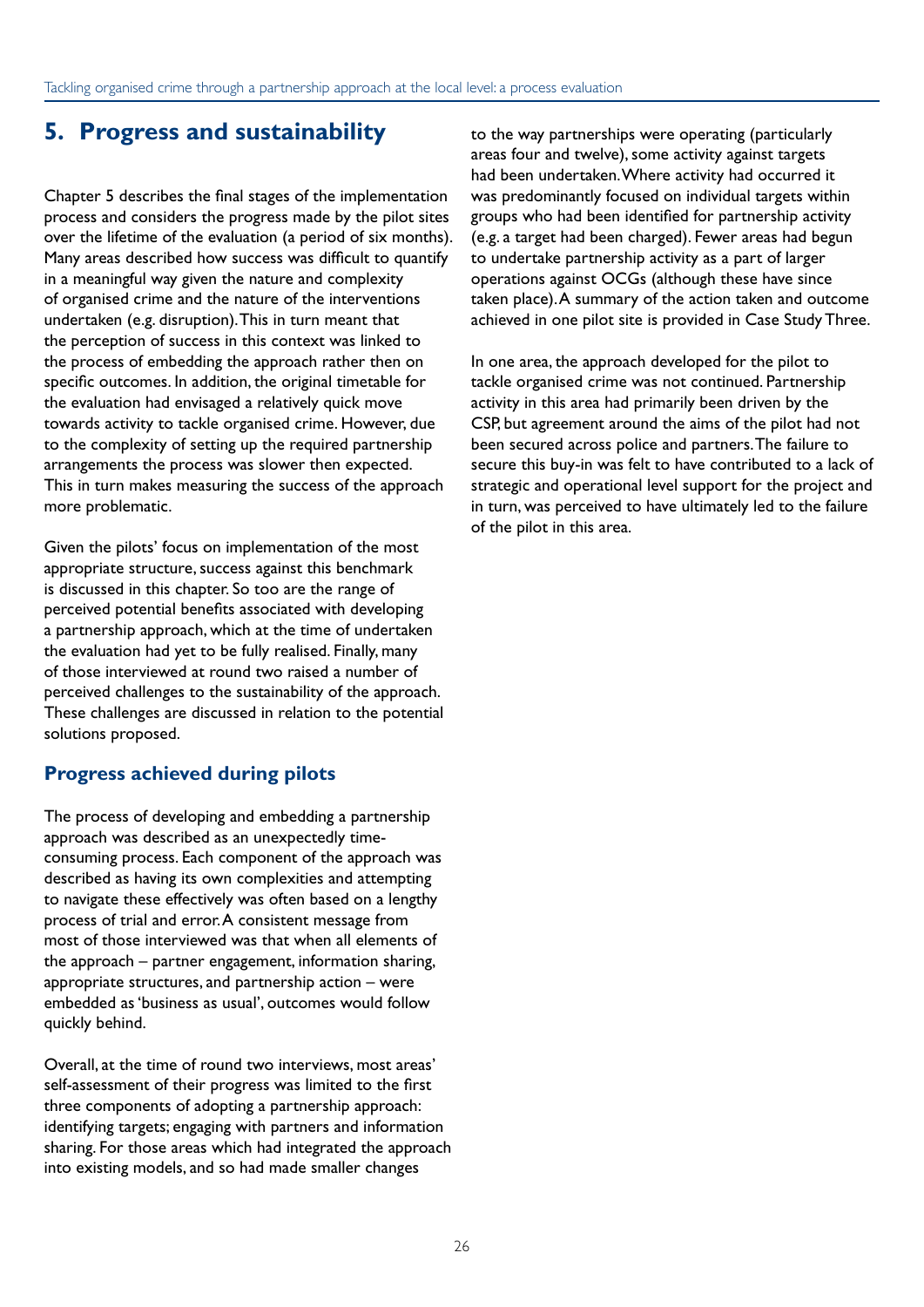|                                     | <b>Case Study Three: Operation to target a travelling OCG</b>                                                                                                                                                                                                                                                                                                                                                                                                                                                                                                                                     |
|-------------------------------------|---------------------------------------------------------------------------------------------------------------------------------------------------------------------------------------------------------------------------------------------------------------------------------------------------------------------------------------------------------------------------------------------------------------------------------------------------------------------------------------------------------------------------------------------------------------------------------------------------|
| <b>Target of activity</b>           | Five targets from a mid-level OCG were engaged in a range of crimes<br>from various types of benefit fraud, tax evasion, handling stolen goods and<br>money-laundering offences.                                                                                                                                                                                                                                                                                                                                                                                                                  |
|                                     | The targets lived for part of the year on an illegal travellers' site and then within<br>houses across different parts of the country.                                                                                                                                                                                                                                                                                                                                                                                                                                                            |
| How target/s were<br>identified     | The targets were identified from intelligence reports received. The local<br>intelligence office linked the reports and sightings with an increase in reported<br>crime. Further analysis was undertaken by Police Intelligence Developments<br>Officers who developed detailed profiles. This development relied on input from<br>DWP, three Council departments, Land Registry and four Constabularies.                                                                                                                                                                                         |
| <b>Lead organisation</b>            | Local Constabulary                                                                                                                                                                                                                                                                                                                                                                                                                                                                                                                                                                                |
| <b>Partner agencies</b><br>involved | HMRC examined the incomes and tax declared by the targets and also<br>examined the financial background of any companies owned or controlled by<br>them. They then provided evidence of tax evasion offences.<br>DWP examined all benefit claims made by the targets throughout the Country.<br>They then provided evidence in relation to three of the targets who made<br>unlawful claims for various benefits.                                                                                                                                                                                 |
|                                     | Area I District Council provided evidence in relation to three of the targets<br>committing housing benefit fraud.<br>City Council provided evidence of two targets committing further housing                                                                                                                                                                                                                                                                                                                                                                                                    |
|                                     | benefit fraud.<br>Area 2 District Council assisted with evidence of various frauds.<br>Land Registry provided details of owners of properties and also evidence on<br>properties which had been transferred into other names.<br>Four Constabularies assisted with evidence gathering and general enquiries.                                                                                                                                                                                                                                                                                      |
| <b>Activity undertaken</b>          | The targets moved to the local area and within a short period of time there<br>were a number of intelligence reports received which suggested they were<br>involved in the rise of burglaries and thefts. Background checks were made with<br>other Constabularies and further intelligence suggested the main target was<br>involved with handling stolen goods. Enquiries were made with various agencies<br>and the targets were found to be claiming benefits but running a block-paving<br>company. The company and the targets were found not to have paid any tax for<br>at least 6 years. |
|                                     | Further enquiries were made and despite living on an illegal site the targets were<br>linked to the purchase of five properties in Wales and London valued in excess of<br>£1 million. Warrants were executed at these locations. Staff from HMRC, DWP,<br>the police and immigration also attended the locations.                                                                                                                                                                                                                                                                                |
|                                     | All the targets were arrested for a range of offences and released on bail whilst<br>the agencies worked together to produce the necessary evidence.                                                                                                                                                                                                                                                                                                                                                                                                                                              |
| <b>Outcome</b>                      | The immediate outcome was that £500,000 in cash was either seized or<br>restrained, property and vehicles valued at $£1.3$ million were restrained and<br>£130,000 worth of jewellery was seized. Over 35 items of stolen machinery<br>and caravans were returned to their owners. The targets were charged with 33<br>counts of money laundering, fraud, benefit offences and tax evasion. Over 150<br>production orders were obtained to seize bank records and various files stored<br>at their solicitors.                                                                                    |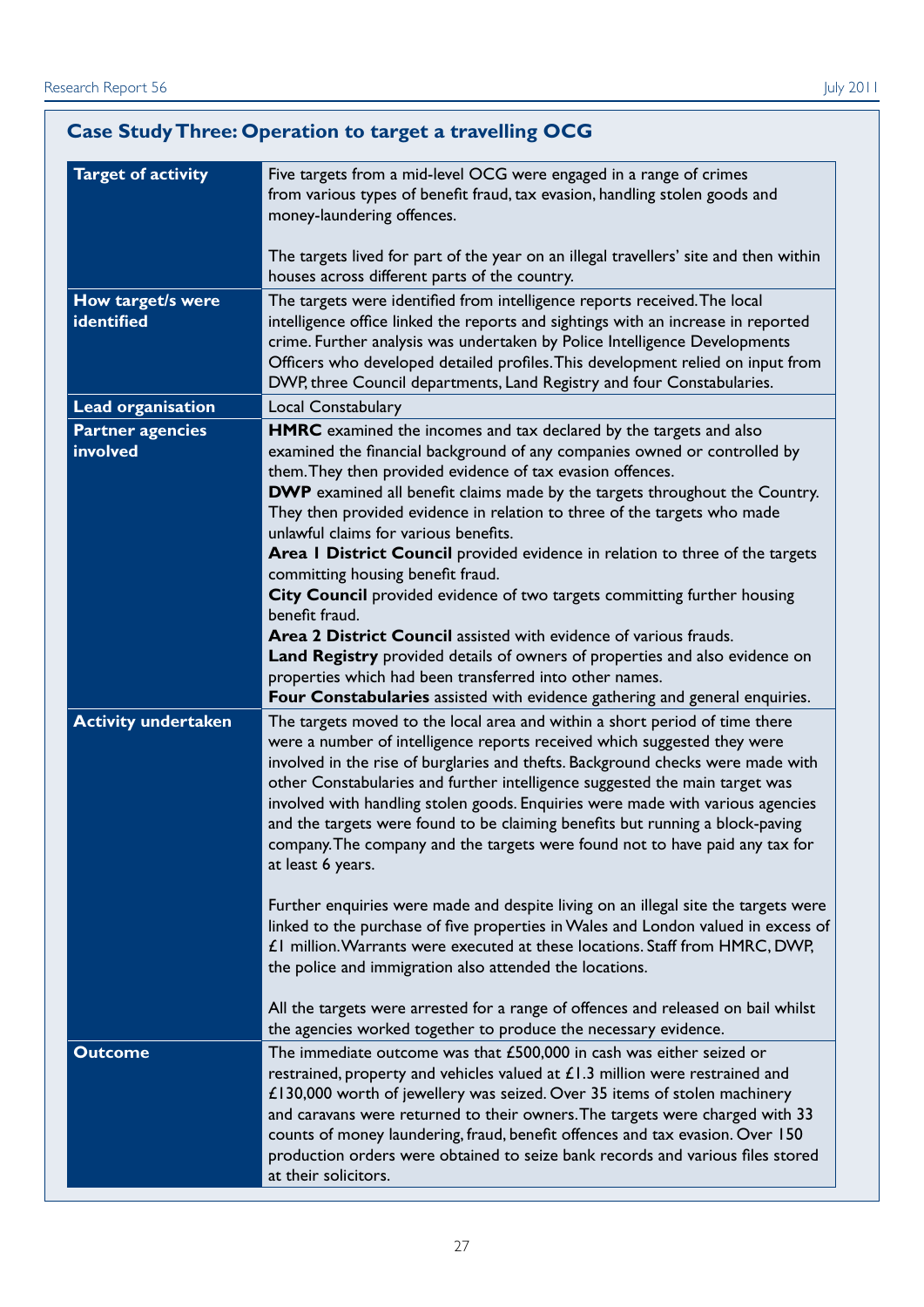#### **Perceived benefits of partnership approach**

While progress with implementing the pilots was slower then anticipated, almost all of those involved in both round one and round two interviews described a range of potential benefits to tackling organised crime through a partnership approach. The benefits were considered to be inter-linked but focused predominantly on sharing information across a wide range of agencies and the subsequent broader range of options and cost savings that this could contribute to. These are discussed below.

Ultimately, almost all of those interviewed felt that there were limits to what could be achieved through a single organisation response. These views were consistent for those individuals involved in both first and second rounds of interview. Working in partnership was perceived to provide an opportunity to broaden the range of options to tackle organised criminals by utilising (often in tandem) the range of tools and powers available to those agencies involved. Police and partnership leads also felt that it provided opportunities to target a much wider range of individuals by providing access to additional non-police resources. This was particularly the case when considering those targets who were deemed to be of lower risk. Due to limited resources, these individuals would traditionally have had limited activity being undertaken against them.

"because we've identified however many groups, and obviously from the force point of view, we haven't got the resources to tackle all those groups… the benefits of it then going to the partners is you've got even more people who can give resources to tackling the group." [Partnership Analyst]

Information sharing was described as providing a basis for generating a greater range of options for taking action. The perception was that collating information across partners mitigated against a disjointed approach to tackling targets, and ultimately could lead to more successful outcomes. The development of partnership relationships was also felt to have benefited informal mechanisms of information sharing; this allowed partners to share pertinent information with police leads and vice versa on the basis of relationships that had been built up for the pilot process. This again was felt to have positive consequences for identifying new avenues for action.

"What they've done is built up a relationship where they know that they can ring up [name police lead] and say, I've got this bit of information for you or whatever, and then below those members, each agency has had to develop its own gathering system really." [Partnership lead]

Most of those involved in implementing the approach noted that successfully engaging partners was based on identifying mutual benefit. While there was a tendency at the start of pilots to view the approach as non-police partners assisting with tackling organised crime (i.e. what tools could partners provide that can help the police tackle identified targets), over time most areas reported a shift in perceptions and partners felt that the a partnership approach could assist non-police partners in achieving their own objectives (while still also tackling organised crime).

In the main, the potential benefits to enforcement agencies were in most cases most immediately apparent. For example, information shared between the police and DWP could be used to inform DWP investigations (or negate the need for them) and allow prosecution of cases which would otherwise have required additional investigation by DWP. However, wider benefits to other agencies also became apparent. For example information shared with partners could also be used to ensure the health and safety of staff undertaking inspections or investigations (by alerting managers to the risks associated with particular premises or persons) or enable housing associations to make informed decisions on housing allocation which could have wider benefits for the community.

"It also gives protection to some of the agencies... can be a bit dangerous sometimes, because they've not got the backup that we've got. If they're working with us and if we're doing stuff together, they will still get the same results, it will be a bit safer." [Police lead]

"And when it comes to re-housing people it's good to be alerted to the fact that all these people are interconnected. So, if we accepted one for a property, probably, others would come along as a parcel, so that's really useful to know." [Partner organisation]

This approach was therefore considered to have the potential to contribute to greater efficiencies by providing an opportunity to pool resources and knowledge and avoid duplication of effort (e.g. undertaking parallel investigations).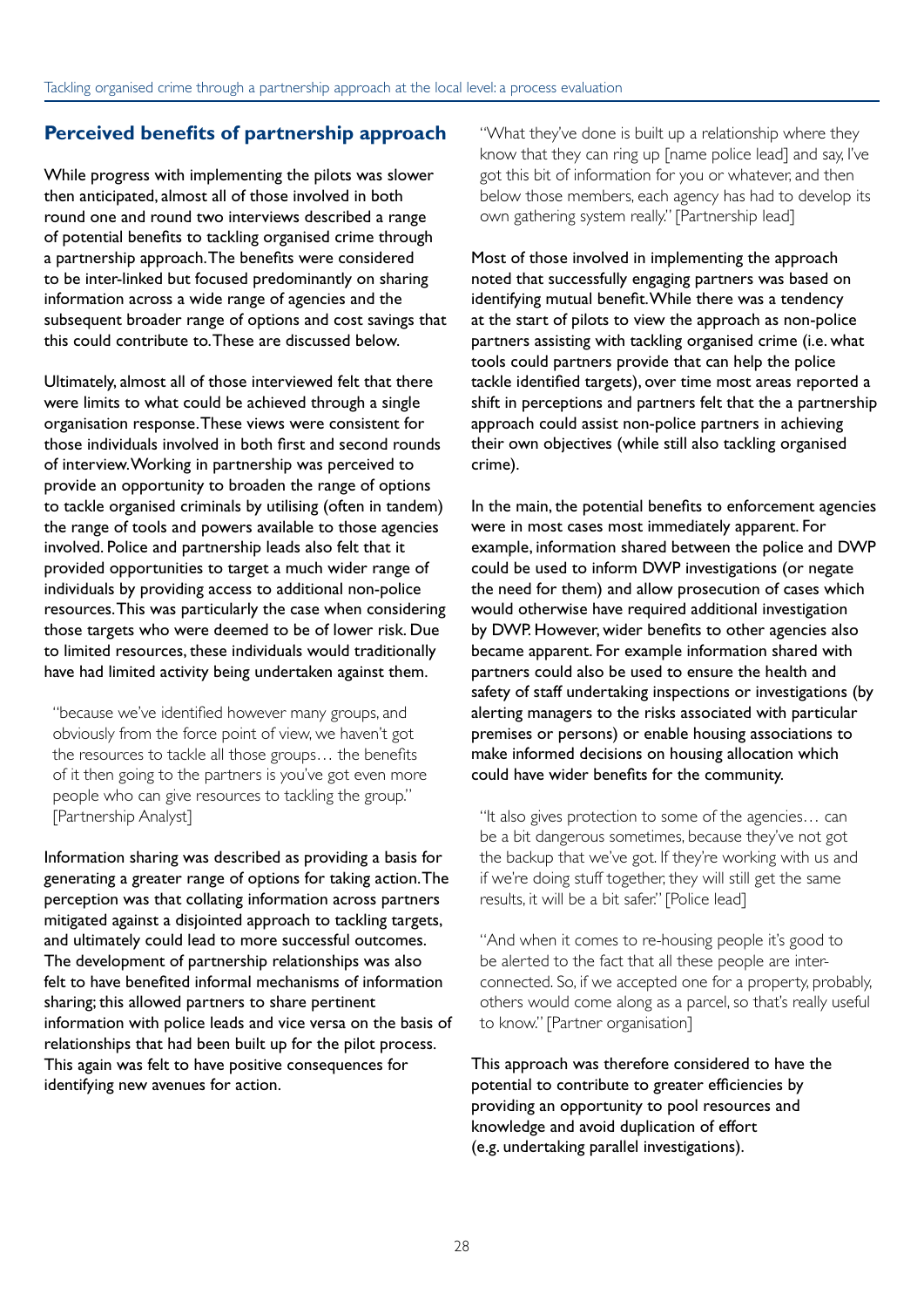"So, actually, as a fact of all coming together and sharing information and data, it's been more effective and that hasn't cost us anything." [Police lead]

#### **Sustainability beyond the pilots**

While all but one area planned to continue the partnership approach after the end of the pilots, many interviewees felt that the processes that had been set up were vulnerable to change. Changes in staff, resources, identifying sustained mutual benefit, and the fluid nature of the organised crime problem under investigation were all cited as potential threats. A core component of a successful approach, therefore, was putting systems in place to mitigate these risks; these are discussed in turn below.

#### Partner motivation

Some interviewees expressed the view that the motivation and engagement of partners that had been involved for the pilot could be difficult to sustain in the longer term. This was particularly the case where the impact that individual partners could have was not clearly identifiable at the outset (e.g. they had no information on the targets identified so were not in a position to contribute at that time). It was also felt that partners could begin to lose motivation if activity waned, particularly where information on the targets identified was limited. One approach offered up by interviewees to mitigate this risk was the development of a regular tasking process to which all agencies could contribute.

A majority of interviewees believed that being able to demonstrate success in effectively tackling organised criminals (which could have benefits for partners) would also act as an additional lever in maintaining motivation. Whilst it was acknowledged that this was difficult during the infancy of the pilots, a commonly held view was that tangible outcomes needed to be achieved in the near term in order to demonstrate the rationale for engagement to partners. In many cases this was felt to be contingent on ensuring that details of a range of OCGs was shared with agencies in order to provide a large number of targets for consideration, depending on the number of OCGs that had been identified in the local area.

"We've got to a stage where it's, you know, actively drying up. There's nothing happening anywhere else. We need to consider another OCG, another area." [Police lead]

"think we're still in the, you know, in the sort of growing stage, in terms of what's going to be done, what can be done, how it can be done. I don't think we are at a point where we can say we've got the system and it's all working well. We still have development stuff to do and that development is about ensuring the right people are at the meetings, that they're confident about what they're sharing and that they have feedback on what they've shared, so that they see it's worthwhile." [Partnership lead]

Finally, establishing effective feedback loops, particularly between pilot leads and those partners engaged specifically for the pilot, was considered as being a key component for maintaining motivation. This feedback was considered to be central to ensuring that partners could identify what the information they had provided was used for and, importantly, what outcomes it had contributed to.

"We've got to keep putting it in, because we think it's relevant. But we're not getting any feedback as to whether or not the police want us to feed that intelligence in, whether or not it's been useful to them, whether there's any actions that they've taken or that we could then take as a result of that, or no sort of direction as to what anybody wants us to do next." [Partnership Analyst]

#### Partnership champions

The influence of individuals – especially those who acted as informal partnership champions – was described as playing a central role in the success of the pilots in some areas. Concerns were therefore raised about the impact on the pilots if these individuals were to leave their roles. A key element of success, therefore, was considered to be the level of enthusiasm and drive of individuals 'on the ground' combined with strategic level buy-in. Many interviewees described that the removal of either the operational or strategic level support could pose a substantial risk.

"For me it's to develop better joined-up working so that you, and also formalising, if you like, the personality-based relationships… [so] if you've got this problem, you need to speak to this department as opposed to, you need to speak to this individual." [Police lead]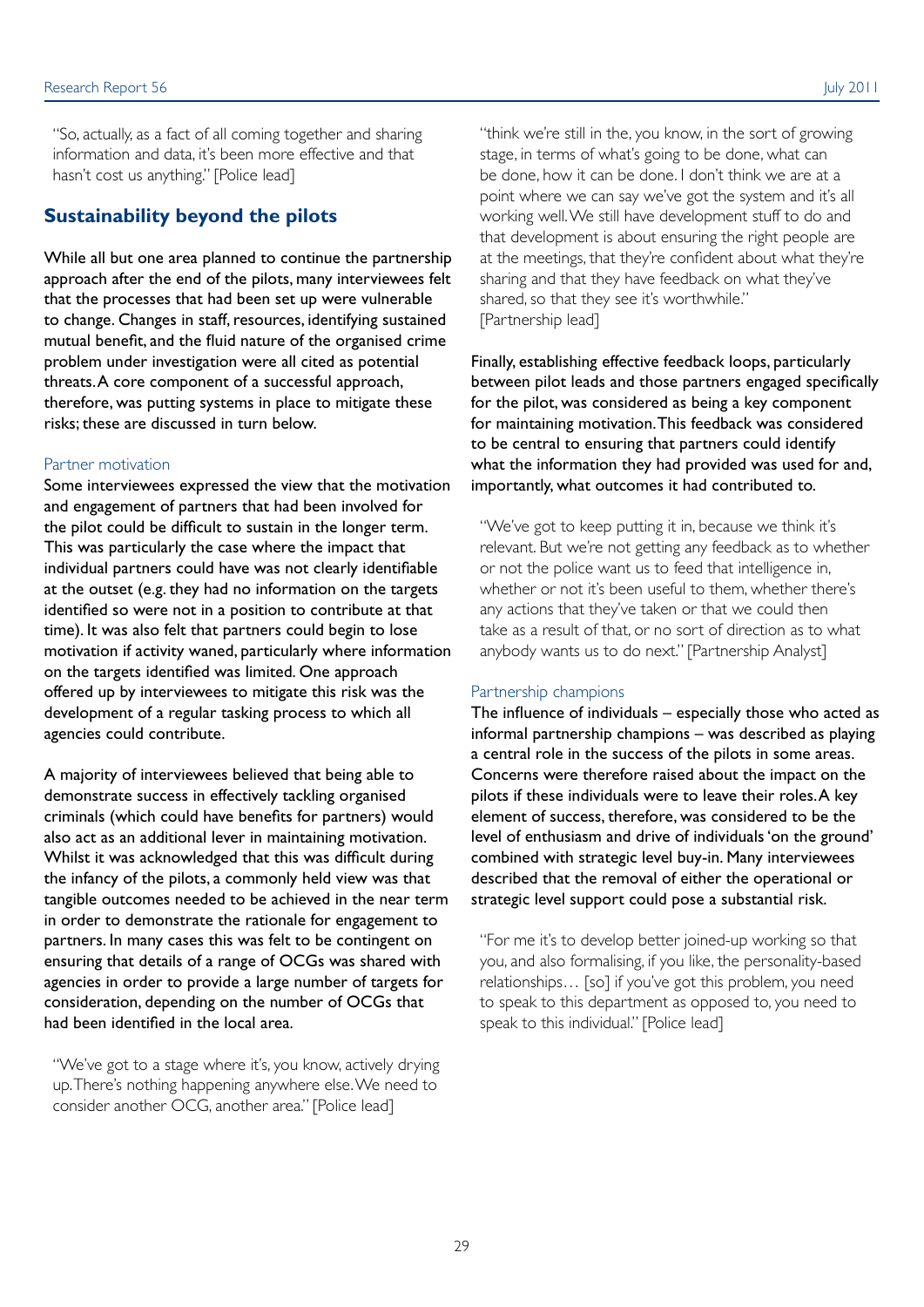#### Managing rollout of a partnership approach on a wider scale

In a handful of areas there was some uncertainty (particularly expressed by police and partnership leads) around what the impact of rolling out the initiative across the force or county would be. This challenge is demonstrated well by the dilemma faced by one pilot site. Here, two possible models were proposed for rolling out the initiative. In one model the force proposed combining all OCG tasking meetings (and including partner organisations), into a force-wide approach. The principal concern around this model was that lower level OCGs (targeted by the pilot site) would start to be missed. The second approach proposed retaining BCU-level meetings. While this mitigated against the risk of missing out lowerlevel OCGs, there were concerns that this would induce 'meeting fatigue', if partners were required to go to several meetings across the force on a regular basis. Ultimately interviewees described how establishing which approach would be the most appropriate would be a process of trial and error.

"I think the only sticking point is going to be if this is rolled out across the rest of the force and other [Number] BCUs. There're a lot of partners that are regional, so, realistically, can we expect those partners to come to this meeting four times over every six weeks and the answer to that is they're not going to." [Police lead]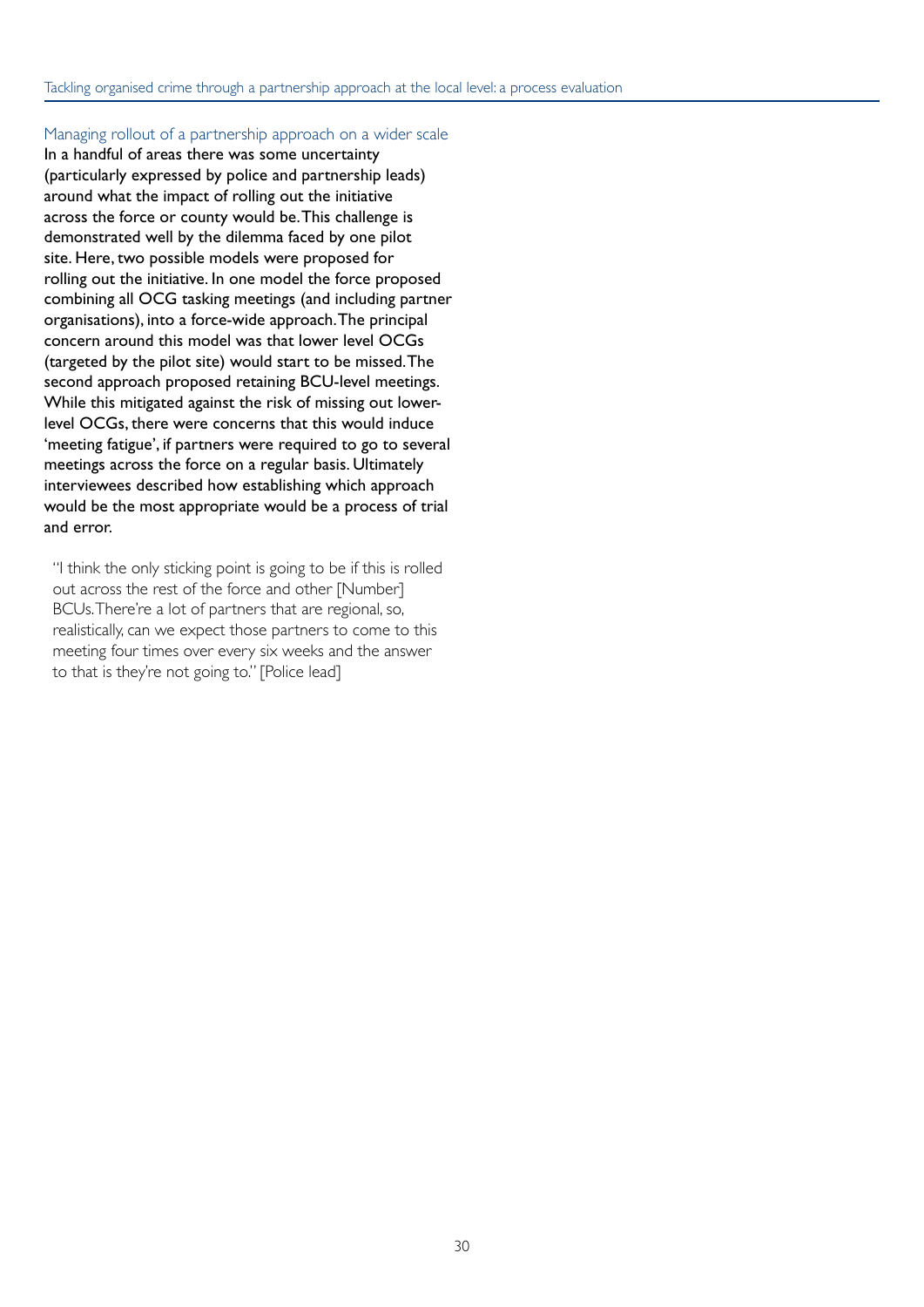### **6. Discussion**

This report presents the findings of a process evaluation of twelve areas focused on implementing a partnership approach to tackling organised crime at the local level. It did not seek to evaluate the impact of the approaches adopted and all findings are based on the perceptions of those involved in the pilot. Most approaches were in their infancy at the time of undertaking the evaluation and interviewees described a range of challenges to successfully implementing a partnership approach. However, the common perception across areas was that these delays, while frustrating, were a reasonable response to addressing a fundamentally complex set of problems.

As a result of the delays in setting up the required information sharing and partnership arrangements, only a handful of areas had begun to take action against organised crime groups at the time of round two interviews (although this activity has subsequently been undertaken). This needs to be borne in mind when considering the applicability of the findings, which therefore provide stronger evidence on the set-up of the approach. Nevertheless, the findings of the evaluation take us some way to understanding the process of implementing a complex, but potentially powerful approach, to tackling organised crime.

#### **Core components of a partnership approach**

Across all areas the pilots sought to embed an approach that would provide a range of different, and potentially more effective, mechanisms for tackling organised crime outside of a traditional police-owned enforcement activity. While this was not a structured series of pilots (with a centrally determined approach), commonalities were identified across areas and four building blocks were repeatedly identified as being core elements of the approaches adopted. These were:

- The use of OCG mapping data to identify which organised criminals / crime groups should be targeted for the purposes of the pilot;
- Engagement of partners;
- Sharing of information between these partners; and
- Partnership activity based on information shared.

Beyond these core components, responses to multi-agency working in this area were hugely varied and ultimately no single blueprint for tackling organised crime through a local partnership approach emerged. Indeed, some areas were clear that models adopted in other pilot sites would not have been appropriate to their own local context, particularly as identifying the most appropriate partners to engage in the pilot was felt to be linked to the particular OCGs being considered which necessarily varied across areas.

Overall there was a common perception that some components were critical for the approach to be successful; a combination of strong partnership arrangements and resources, particularly staff time, as well as information sharing were seen as crucial for the approach to be successful. This is similar to findings from work by McGarrell et al (2009) into partnership approaches to tackle gun crime in the United States; this found that when more components of an approach were implemented, greater reductions in violent crime were achieved.

#### **The complexity of tackling organised crime through a partnership approach**

Across areas a range of facilitators to successful partnership working were identified, many of which resonate with existing research into multi-agency working to tackle crime and disorder. Previous evaluations, predominantly from the United States, outline a range of facilitators which aid multi-agency working including: strategic oversight (McGarrell, 2009); scheme champions (Davison et al, 2010); ensuring buy-in and mutual benefit across agencies (Cahill et al, 2008) and good communication between partner organisations (Winterfield, 2006; McGarrell, 2009). These factors were likewise identified in this evaluation.

In addition, previous research and reviews into multiagency approaches to offender management in the UK have demonstrated similar challenges and benefits to those identified by this pilot. For example previous reviews of MAPPA identified that working in partnership had the potential to increase information sharing and effectiveness and efficiency in the management of offender cases (HMIC Inspections 2005, 2006, 2010). The reviews also suggested that improved communication between partner organisations and the development of common objectives could assist in developing more effective partnership working. Reviews of both Integrated Offender Management (Senior et al, 2011) and the Prolific and Priority Offender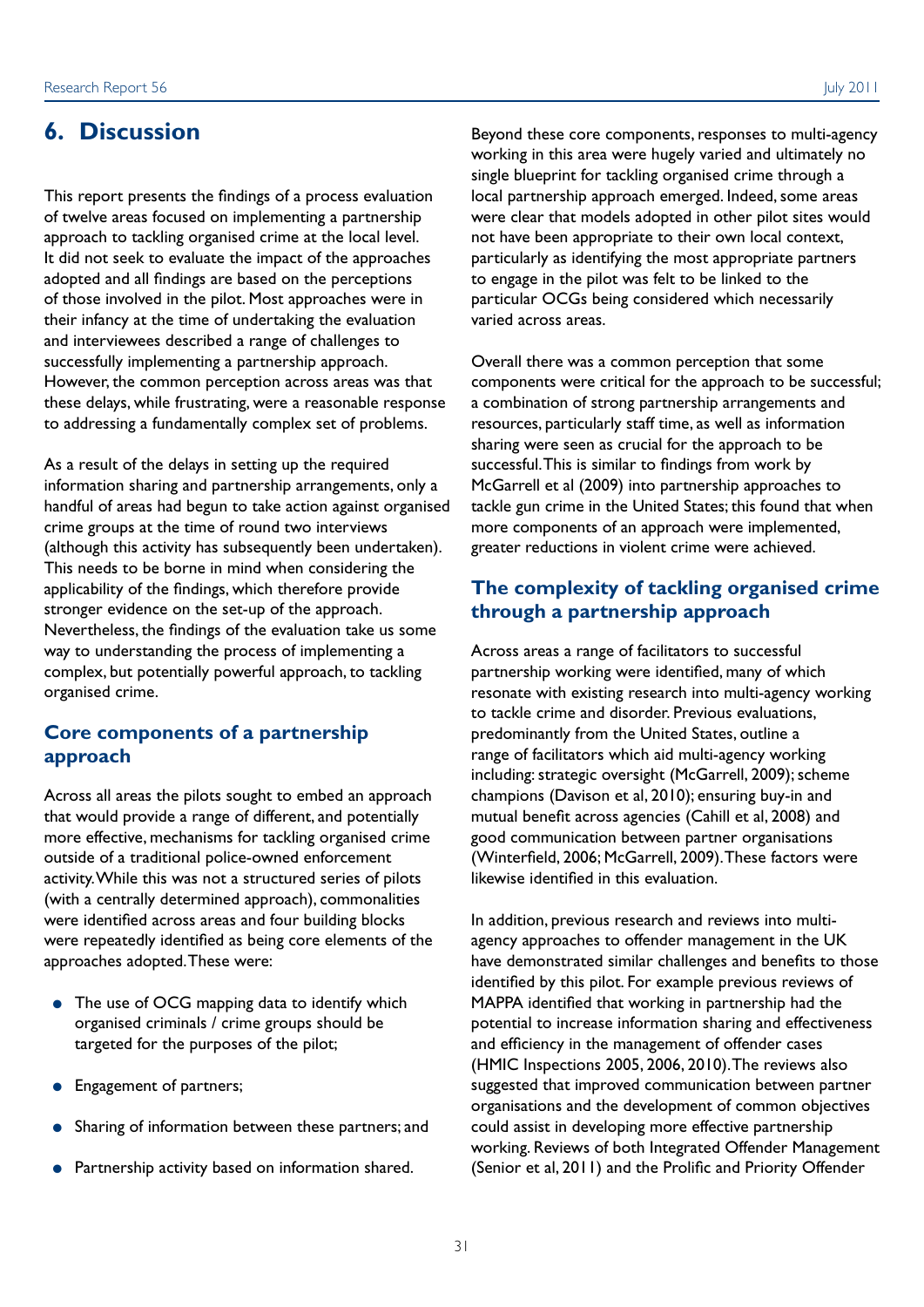Scheme (Dawson, 2007) identified similar barriers and facilitators to those identified by pilot areas.

Existing approaches such as MAPPA and PPO are based on more well established and relatively consistent processes to offender management and evidenced based interventions in which a range of agencies are required by legislation to participate. While many of the findings of this evaluation resonate with previous research into multi-agency working there are a number of findings that are more particular to the area of local level partnership working on organised crime specifically. The requirement to undertake several iterations to identify a suitable local approach, the difficulties of sharing sensitive personal information and the absence of evidence on what works in tackling organised crime differentiate this approach from traditional offender management processes. The absence of a framework that outlines both which partners to engage as well as evidence on what works in tackling organised crime therefore presents additional complexity to implementing a partnership approach to organised crime at the local level. This raises a series of specific challenges which are discussed in turn below and on which the recommendations of the report are based.

#### Identifying relevant partners

Both police and partnership leads described the process of identifying the most relevant partners to engage in the pilot as being challenging, both when interviewed at the start of the pilot and six months into implementation. Overall no core group of partners emerged across sites as being central to successful partnership working in this area. In fact a very wide range of agencies, of up to thirty in some areas, were identified as having the potential to contribute. The roles that partners could play were felt to be linked to the responsibilities that each partner had; the specific information partners held; the tools and powers available to each partner (and the thresholds for using these) and, crucially, how these different elements were linked to the nature of the organised crime problem being tackled. This diversity makes it hard to anticipate exactly which specific partners might ultimately be critical to establishing a successful multi-agency approach to organised crime in any given area.

Several areas addressed the challenge of identifying core partners initially through holding a "tools and powers" event. These were seen as a helpful vehicle to identify what potential role partners could play in tackling the local organised crime problem. This approach was perceived by police and partnership leads to reduce some of the time that would otherwise have been required to build

partner relationships. In addition to such events, the key recommendation proposed by pilot areas to address this challenge was the development of a 'toolkit' outlining what role each partner organisation could play in tackling organised crime, the potential benefits to each partner organisation, and what information they routinely collected which could help to enrich the picture of the organised crime problem in the local area. The view of areas was that such a 'toolkit' could then be used by existing areas and new adopters to identify which partners to involve in the development of the approach.

#### Challenges related to information sharing

Before information sharing could take place all areas described undertaking discussions, particularly between police and partnership leads, as to whether or not a new information-sharing protocol was needed for the purposes of the pilot. A range of approaches to developing the right framework for data sharing were established. However, in all sites this was described as being a time consuming process, particularly in the context of the inclusion of new partners which were governed by different regulations and legislation. Many areas described how this process could have been foreshortened by the availability of either a core template or memorandum of understanding which had been agreed by partner organisations at the national level which identified how different agency regulations fitted together in the context of sharing information on organised crime groups. This then have could been adapted or used to cross-reference existing arrangements by local areas.

Once information sharing had begun, the process was generally focused on ways of disrupting the activities of a particular individual (and by default group) rather then addressing a particular crime type or level of offending. Information sharing in this context was therefore focused on adopting a problem solving approach to mitigating the risk and harm posed by organised crime through the identification of relevant information on the individuals that were the focus of partnership attention.

It became evident that there were two sets of challenges at work in relation to information sharing: those barriers common to information sharing more generally as outlined above, and those that were specific to the implementation of a partnership approach to organised crime. The more common barriers associated with information sharing, including setting up agreed information-sharing protocols, agreeing access to personalised information and mitigating the perceived risk of information sharing, resonate with recent research into information sharing across CSPs into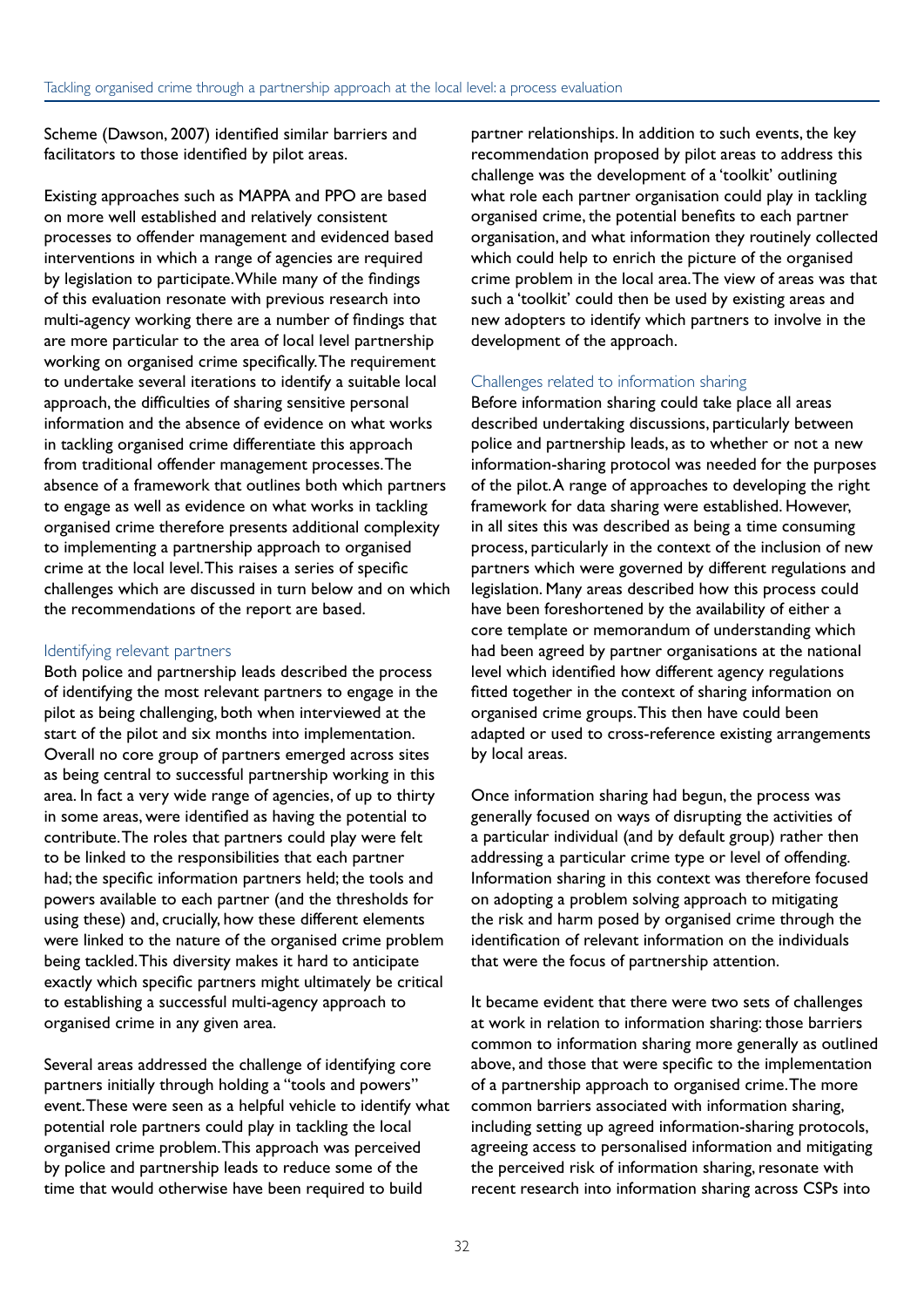partnership working, particularly in relation to violent crime (Davison et al., 2010; Steel et al, 2010; Berry et al).

However, additional challenges that were identified in relation to information sharing which appeared to be specific to organised crime largely related to sensitivity; overall, the information being shared generally had more in common with intelligence rather than data sets that were the currency of other forms of data sharing and this created particular concerns around the sensitivity of the information being shared. In addition, the existence of a broad range of partner groups necessarily meant that information had to be shared more widely; this wider group was perceived to therefore increase the risk of sharing sensitive information.

#### Challenges to sustainability

Finally, a range of challenges to the sustainability of the approach were identified. Concerns were identified by several areas about how to ensure the approach became 'business as usual' as well as identifying a way in which to maintain the benefits of the approach in the context of a roll out across police force areas. The latter was of particular concern as the perception was that the capacity for partner organisations to replicate their engagement across all CSPs within a region or force area, and the dilution of resource that this could potentially entail, could limit the success of the approach after a roll-out had occurred.

### **Benefits of partnership approach**

Despite the challenges faced by local areas, almost all areas planned to continue implementing a partnership approach after the pilot process. Most areas described how prior to the implementation of the pilot sites an informal boundary existed between the role of police and partners in tackling organised crime. However, many interviewees described how working to adopt a partnership approach had challenged this acceptance of traditional boundaries and felt that if implemented effectively, a partnership approach could be more effective than a solely police based response to tacking organised crime.

At the time of round two interviews four of the six "new arrangement" pilot sites had yet to undertake a wide range of action against targets; however, the common view was that this activity would take place as the pilot sites matured. Most interviewees described how the potential benefits of this approach were centred on being able to take action against organised criminals who otherwise would have a

limited response against them, either because they were too low-level (and therefore would not be the focus of police action) or because police information alone did not provide any avenues for enforcement or disruption activity.

In addition, working in partnership provided opportunities to use available resources more efficiently by joining up approaches to individuals and groups and by providing information to utilise the tools and powers available to partners to greatest effect (e.g. by providing information to utilise Trading Standards enforcement powers), thus creating a situation of mutual benefit for those agencies involved.

#### **Limitations of the research**

This qualitative study draws together the perceptions of individuals working across a range of different partnership arrangements which focused on tackling organised crime at the local level. As with all qualitative work, the findings of this report outline the views and perceptions of those involved in the study; they may not be repeated in other similar partnership settings.

The aim of the research was to understand how implementing a partnership approach to tackling organised crime worked in practice; it did not collect data on the impact of the approach other than to consider the perceptions of those involved in the pilot regarding their effectiveness. It is therefore not possible to make an assessment of the impact of the approaches adopted.

As outlined, the second round of interviews was completed before the approach was fully implemented. Whilst this is a function of the selection of the pilot areas (chosen to represent a range of new approaches) the infancy of the approach needs to be borne in mind when interpreting the findings of the evaluation. The evaluation therefore presents stronger evidence in providing areas' assessment of the set up of a partnership approach and only limited evidence on how organised crime groups were subsequently tackled.

#### **Summary**

There is limited evidence on successful approaches to tackling organised crime, particularly when addressing the problem at the local level. This evaluation demonstrates that it is possible to set up a multi-agency approach to tackling organised crime at the local level and suggests ways in which barriers to working across agencies and sharing information can be overcome to develop more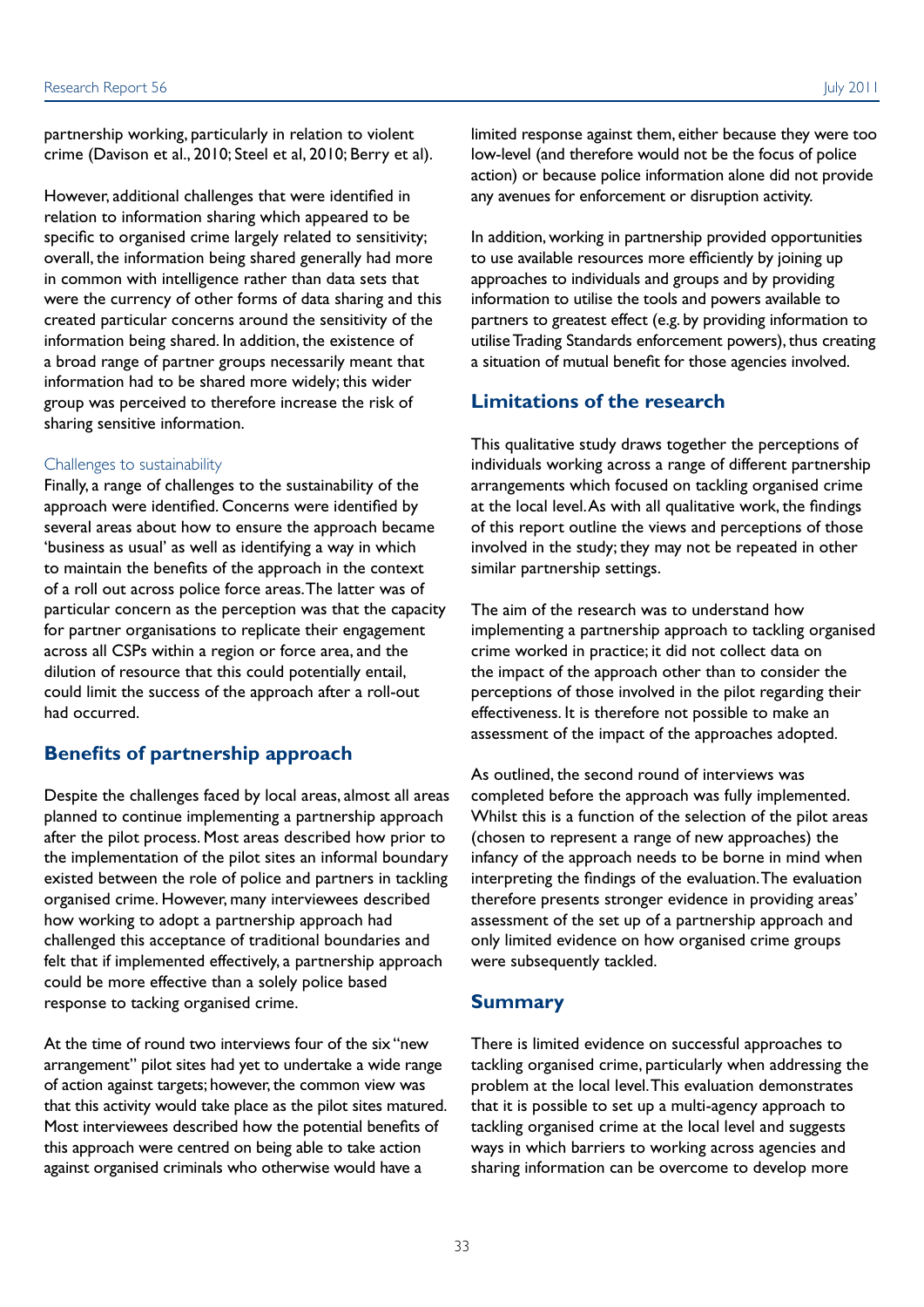joined up processes to address both individuals and organised crime groups. It therefore takes us some way towards understanding how partnership working can play a role in addressing the harms and risk posed by organised crime at the local level.

The delay in implementation, while a finding in its own right, constrains our understanding of the later stages of development, particularly the nature of operations and activity against organised crime groups. The evaluation therefore provides stronger evidence on the feasibility of setting up a partnership approach and less evidence on its potential effectiveness. However, taken together with the wider literature and evidence on multi-agency working the study indicates that partnership approaches have the potential to be effective in tackling organised crime at the local level.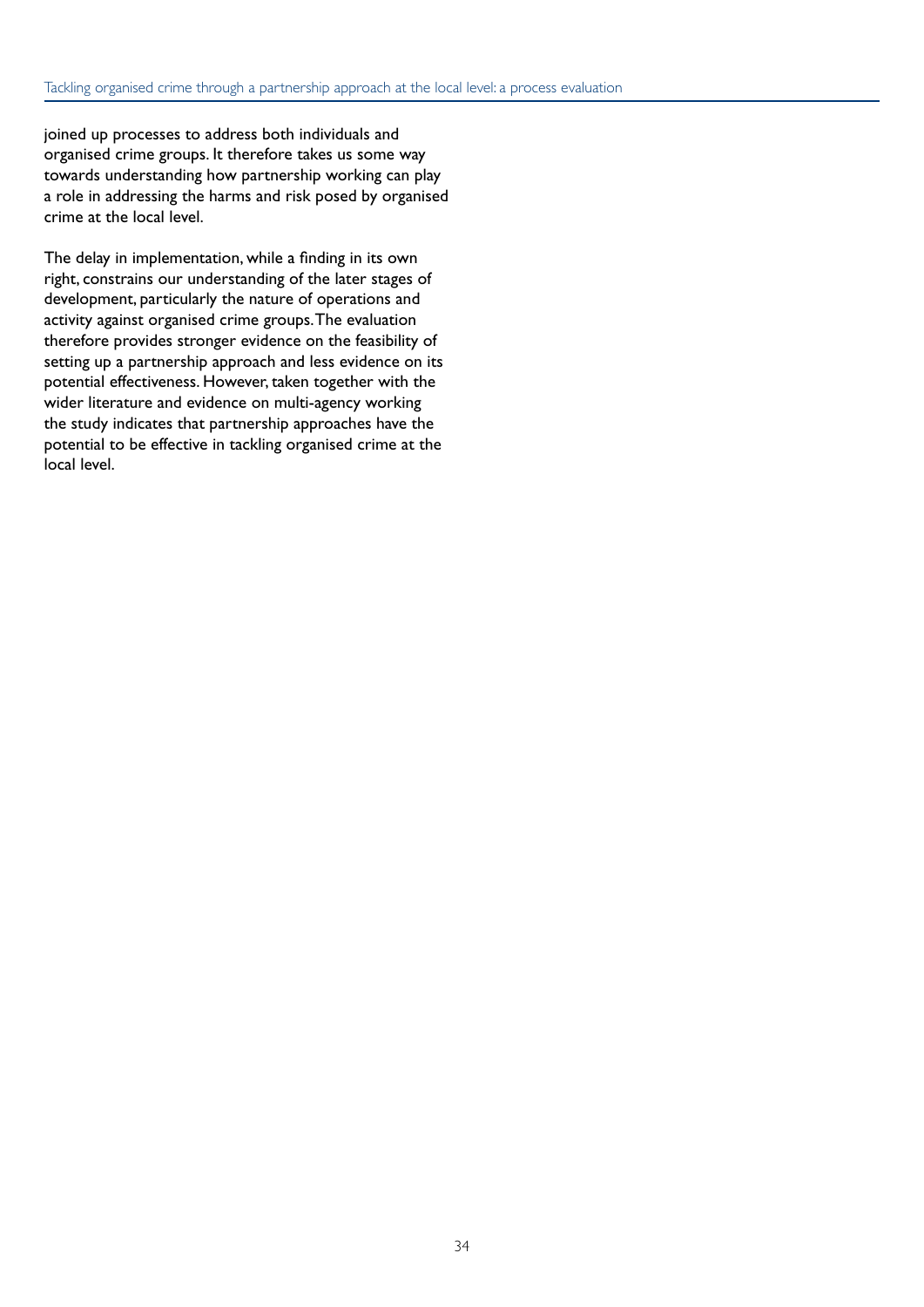### **Annex A: Project sub-stream one: Strategic assessment review: prioritising organised crime at the local level**

The local annual CSP strategic assessment was considered Selected strategic assessments were assessed against a an appropriate source of determining if, and how, CSPs matrix that was developed by the Home Office for the prioritised organised crime. The primary aim of the annual purposes of this research. The matrix aided an assessment strategic assessment is to identify the crime and disorder of the strategic assessment by identifying whether priorities for the CSP, which are then used to organise organised crime was identified either as a stand-alone activity within the local areas between agencies. priority or in combination with another priority or crime

A pragmatic approach to selecting the strategic as a priority and the extent to which supportive data assessments was adopted, based on the available strategic analysis was used. assessment documents at the time of the review (February 2010). Twelve strategic assessments were selected, Results primarily on the basis that they referred – however briefly – to organised crime. A further five strategic assessments ●● The majority of strategic assessments included some were selected from the pilot sites involved in the study. reference to organised crime. Of the 17 strategic It is important to emphasise that this exercise was not assessments reviewed, only two did not refer to intended to provide a representative sample of strategic organised crime either as a stand-alone priority or assessments across England and Wales but was instead within another priority. It was acknowledged that intended to provide some insight into how CSPs are increased police activity around organised crime may tackling the issue of organised crime. increase the volume and quality of intelligence which

Where possible, the sample was chosen from the most recent round of strategic assessments (2010/11). However,  $\bullet$  The quality of strategic assessments varied, as did it was not possible to take all strategic assessments from the range of data sources used. All relied upon police the most recent round as, at the time of the review, data to some extent, and some relied heavily or some areas had not yet submitted strategic assessments almost exclusively on this source. for 2010/11. In this case, strategic assessments from the previous round (2009/10) were used. Altogether, 17 •• Organised crime was often not referred to as a strategic assessments were selected between January and discrete priority but was contained within another February 2010, representing a variety of regions. With the priority. A wide range of crime types were identified exception of the five strategic assessments from those within the strategic assessments as having links to CSPs involved in the pilot sites, all were taken from three organised crime. regions: North West, North East and Yorkshire and the Humber (four from each region). <br> **•** Partnerships were more likely to understand and be

The sample from the North West, North East and a visible impact in the local community. Yorkshire aimed to cover a range of different areas covering a number of police forces as well as representing  $\bullet$  Organised crime was mentioned most commonly a mix of locality types, for example urban and rural areas, in relation to drug dealing, and most strategic lower and upper tier areas. In deciding which strategic assessments included drugs as a priority in some assessments to review in each region, it was recognised form or another. that different localities may encounter and describe organised crime very differently. It was also recognised • The method used to determine priorities within that the breadth of organised crime experienced by areas strategic assessments was not clear, both in general may vary greatly and may be influenced by the location and and specifically in relation to organised crime. Some make-up of the individual CSP areas. did, however, incorporate a risk assessment in terms

type. It also recorded how organised crime was identified

- could in turn increase the profile of organised crime.
- 
- 
- concerned about types of organised crime that have
- 
- of their consideration of organised crime.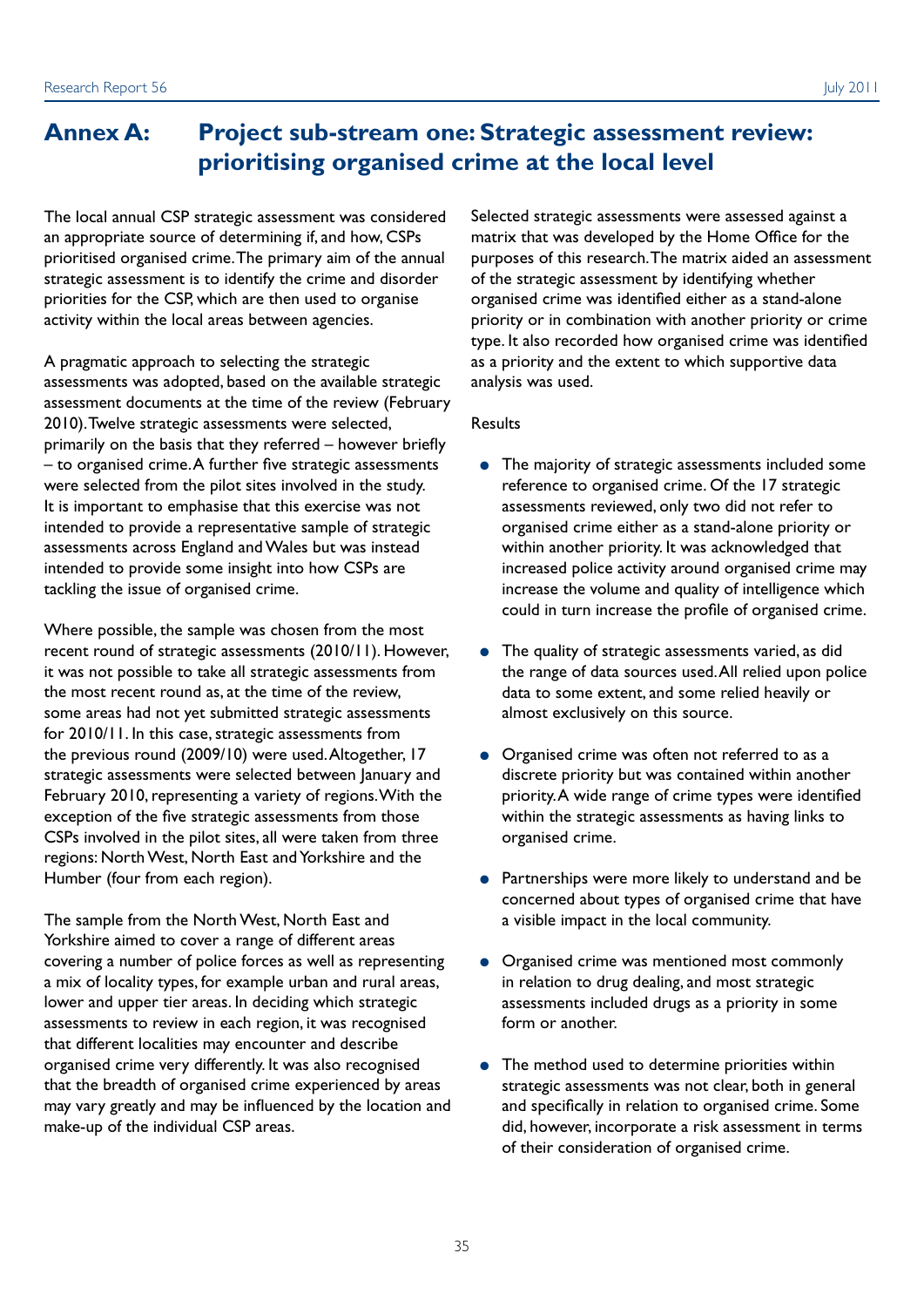### **Annex B: Project sub-stream two: Exploring organised crime and its links to anti-social behaviour and Integrated Offender Management**

As a sub-stream of the evaluation project, a small study looked at the links between organised crime targets and other offender groups by exploring the number of organised criminals (OCs) that hold ASBOs and the numbers of OCs that are managed through PPO and MAPPA at the time of the pilots in each area.

A questionnaire was sent out to each of the analysts from the 12 pilot areas involved in the evaluation project; seven of which were returned. The questionnaire requested analysts to provided information about ASBOs issued in the local area, organised crime targets with ASBOs, and offenders managed under PPO and MAPPA. Local analysts completed the questionnaire based on information held in their own local areas and provided depersonalised aggregated data across the categories identified below.

The seven CSPs who participated in this exercise reported to have identified 681 OCs in total. Around five per cent of these had received an ASBO. Four per cent were currently managed through PPO and one per cent through MAPPA.

All of the targets with ASBOs were male, and their ages ranged from 15 to 33 years, with most individuals being aged between 21 and 30. The vast majority of targets were British nationals. Over half of the targets breached their ASBOs, with 24 breaches recorded. For those targets who breached their ASBOs, the most frequent outcomes were: fines, imprisonment and community orders/sentences.

The analysis demonstrated that some oranised crime targets are managed under IOM, although to a small extent, and more targets were managed via the PPO scheme than MAPPA. The most frequent offences that targets were convicted for were violence against the person, robbery and drug offences. Only one target featured on both the PPO and MAPPA lists.

This exercise should be seen as an exploratory study; it is based on the small sample and does not, therefore, claim to be representative. Access to the ASBO, PPO and MAPPA lists varied and was based on different data sources. The authors also acknowledge that there are other and probably more robust ways to examine links between ASB and organised criminality and ASBOs are only a proxy measure of ASB.

|        | No. of OCs | No. of targets         |               | OCs with ASBOs | OCs managed | OCs managed |
|--------|------------|------------------------|---------------|----------------|-------------|-------------|
|        |            | with ASBO <sub>s</sub> | <b>Active</b> | <b>Expired</b> | via PPO     | via MAPPA   |
| Area I | 225        | 46                     | 17(8%)        | 10(4%)         | 16(7%)      | 4(2%)       |
| Area 2 | 62         | 26                     | $0(0\%)$      | $0(0\%)$       | $0(0\%)$    | 0(0%)       |
| Area 3 | 17         | 55                     | $0(0\%)$      | 1(6%)          | 1(6%)       | 0(0%)       |
| Area 4 | 152        | 52                     | $0(0\%)$      | $0(0\%)$       | 2(1%)       | $0(0\%)$    |
| Area 5 | unknown    | 13                     | $4( - )$      | $0(0\%)$       | 0(0%)       | unknown     |
| Area 6 | 22         | 5                      | $0(0\%)$      | 3(14%)         | 7(32%)      | unknown     |
| Area 7 | 203        | 43                     | 2(1%)         | 3(1%)          | 2(1%)       | 1(0%)       |
| Total  | 681        | 240                    | 23(3%)        | 17(2%)         | 28 (4%)     | 5(1%)       |

#### **Table B1: Organised criminals with ASBOs and overlaps with PPO/MAPPA**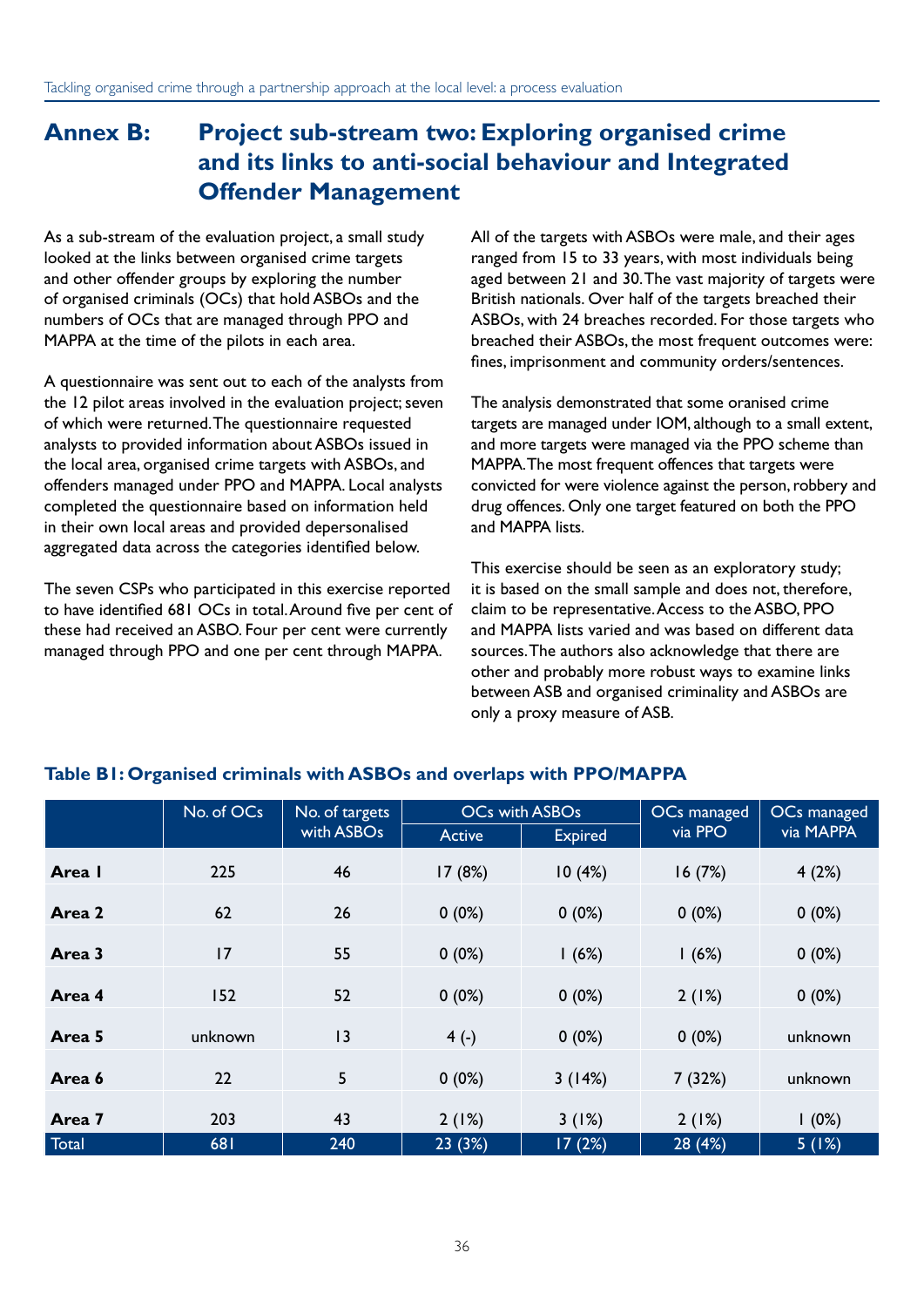The aim of this sub-stream was to provide an analytical assessment of different types of local initiatives to tackle organised crime. In total, 36 examples of partnership initiatives aimed at tackling organised crime were analysed. These examples were drawn from a variety of sources including:

- 15 initiatives chosen from 10 of the pilot sites
- 21 initiatives chosen from a further 11 areas which were engaged via a national request for current practice

A description of each initiative was obtained: in 28 of the initiatives, written documentation was provided with details on the remaining eight obtained via interviews (seven by telephone and one face-to-face). A framework was developed to analyse this information which allowed an assessment of how the initiative was set up, who was involved, the aims of the initiative, the processes established and finally the challenges and perceived successes of the initiative.

Though there are a number of factors that can distinguish one initiative from another (for example, whether initiated and led by the police, a CSP or another partner, whether it is funded internally or through government funding etc), two dimensions were identified that are predominantly relevant: (1) the aim of using a partnership approach and (2) the organisational set-up for information-sharing between the partners.

The first dimension, the aim of using a partnership approach, focuses on the reasons for deciding to seek the involvement of partners to address an organised crime problem in the local area.

There were two main categories that initiatives fall into for this dimension: 'prevention and rehabilitation' or 'enforcement and disruption'.

'Prevention and rehabilitation' initiatives were designed to stop an actual or potential organised criminal from engaging or re-engaging in organised crime (specifically prevention and rehabilitation). These also included initiatives that prevent organised crime by reducing opportunities for OCGs by, for example, educating potential victims (general prevention).

'Enforcement and disruption' initiatives on the other hand, used intelligence, tools or powers of partners with the aim of disrupting or dismantling an OCG. This took a large number of forms, from putting an organised criminal behind bars, to taking away benefits, to closing down premises used for organised crime.

The second dimension, organisational set-up for information sharing between the partners, looks at the process of partnership engagement. This was either on an ad hoc basis, where partners were involved and information exchanged when needed or through a more organised regular engagement within embedded set structures.

Within these dimensions, initiatives can be grouped into the following four types illustrated in Table C1.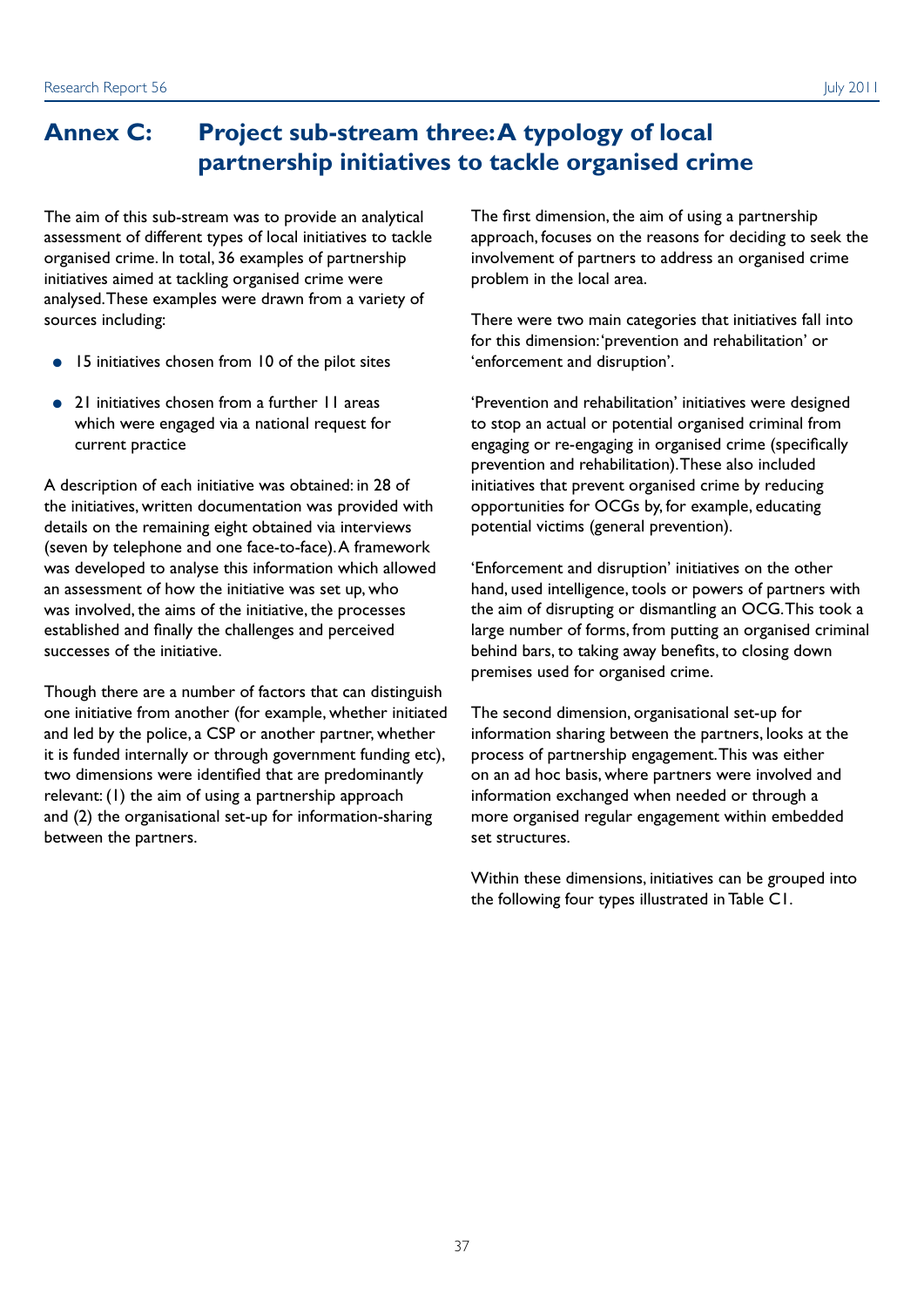|                           |               | Aim of using a partnership approach |                               |  |
|---------------------------|---------------|-------------------------------------|-------------------------------|--|
|                           |               | Prevention and<br>rehabilitation    | Enforcement and<br>disruption |  |
| Organisational set-up for | Ad hoc        | Type A                              | Type C                        |  |
| information sharing       | Set structure | <b>Type B</b>                       | Type D                        |  |

#### Table C1:A typology of approach to involve partners in tackling organised crime at the local level

**Type A**: Initiatives in this group used a partnership approach in order to reduce the organised crime problem in their area by drawing upon preventive or rehabilitative measures. Partners were approached when needed on an individual basis, e.g. to support a specific aspect of a particular operation.

Example: Week of activity undertaken against known organised crime groups and individuals in local area. The week was led by the police but involved the support of partner agencies including the development of a DVD by the Community Safety Partnership for viewing by school children.

**Type B:** For type A initiatives, the focus of partnership engagement was on getting support for preventive and rehabilitative measures rather than on targeting or disrupting criminals or groups directly. The difference in this group of initiatives was that information was shared with partners within set structures e.g. regular meetings for that purpose rather then on an ad hoc basis.

Example: A partnership set up a project which aimed to tackle gangs. The project adopted a blanket approach for all (potential) gang members in the area and focused on both preventing people from joining gangs and helping those who were already in gangs leave. Multi-agency teams including the police, Local Authority resettlement staff, and youth workers were set up to engage with individuals in gangs. These individuals were offered help (including mentoring and housing services), but also warned about possible enforcement activity. Finally, a local community representative was also involved to demonstrate the impact of the behaviour of gang members on the community.

**Type C**: Initiatives grouped under this type used a partnership approach to improve enforcement and disruption against an organised criminal, an organised crime group or a business run or used by organised criminals. The role of involving partners was to gather more intelligence to inform and/or enable enforcement or to use specific tools and powers from partner organisations. Information to enable these activities was shared when needed to support a specific case or operation.

Example: The Community Safety Partnership undertook a piece of work with the Environment Agency, based on the use of council powers, to help the Environment Agency to undertake action against organised crime groups in the local area. The activity was focused on waste sites and using council and environmental agencies powers to tackle fraudulent activity on waste sites and scrap yards in the local area.

**Type D:** For type C initiatives, partners were involved with the aim of improving options for enforcement and disruption, to increase the effort and risk to current offenders, by collecting additional intelligence from partners and/or extending the set of tools and powers available to target individuals, groups or premises. However, as with type B, there was a set structure of how and when these partners were involved and how data were shared.

Example: The Partnership employed a gun and gang crime co-ordinator who was responsible for going into prisons to visit pre-release individuals, discuss their options and provide opportunities for change. The co-ordinator was also involved in enforcement activities which involved limiting criminals' opportunities to create further threat. This included the use of licence conditions, restricting geographical area etc. The co-ordinator also worked with partners around issues such as accommodation/rent, TV licences. Partners involved include Probation, YOT, registered social landlords, Benefits Agency, TV Licensing Agency.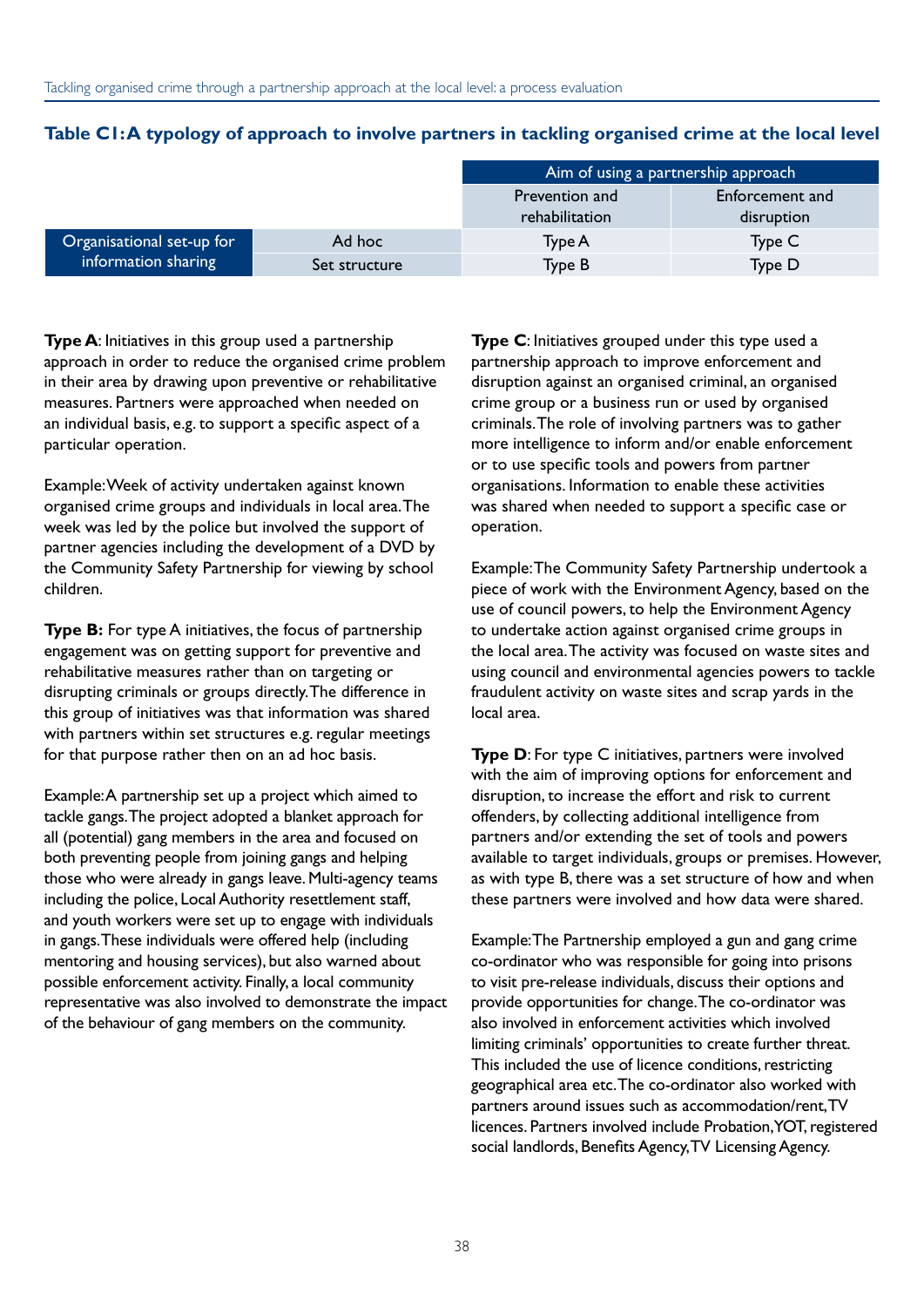**Berry, G., Briggs, P., Erol, R. and van Staden, L.** (2011) 'The Effectiveness of Partnership Working in a Crime and Disorder Context' Home Office Research Report 52. London: Home Office.

**Bullock, K., Chowdury. and Hollings, P.** (2009) 'Public Concerns About Organised Crime' Home Office Research Report 16. London: Home Office.

**Bullock, K., Clarke, R. and Tilley, N. eds.** (2010) 'Situational Prevention of Organised Crimes' Devon: Willan Publishing.

**Cabinet Office** (2009) Extending Our Reach: A Comprehensive Approach to Tackling Organised Crime. http://www. official-documents.gov.uk/document/cm76/7665/7665.asp

**Cahill, M., Coggeshal, M., Hayeslip, D., Wolff, A., Lagerson, E., Scott, M., Davies, E., Roland, K. and Decker, S.** (2008) 'Community Collaboratives Addressing Youth Gangs: Interim Findings from the Gang Reduction Programme' USA: The Urban Institute.

**Cooper, C., Brown, G., Powell, H. and Sapsed, E.** (2009) 'Exploration of Local Variations in the Use of Anti-Social Behaviour Tools and Powers', Home Office Research Report 21, London: Home Office.

**Cusick, L., Kinnell, H., Brooks-Gordon, B. and Campbell, R.** (2009) 'Wild Guesses and Conflated Meanings? Estimating the Size of the Sex-Worker Population in Britain'. Critical Social Policy (29) 703-19.

**Crime and Disorder Act** (1998) http://www.legislation.gov.uk/ukpga/1998/37/contents

**Davison, T., van Staden, L., Nicholas, S., and Feist, A**. (2010) 'Process Evaluation of Data Sharing Between Emergency Departments and Community Safety Partnerships in the South East' Home Office Research Report 46. London: Home Office.

**Dawson, P.** (2007) 'The National PPO Evaluation –Research to Inform and Guide Practice', Home Office Online Report 09/07. London: Home Office. http://rds.homeoffice.gov.uk/rds/pdfs07/rdsolr0907.pdf

Gordon, L., Tinsley, L., Godfrey, C. and Parrot, S. (2006) 'The Economic and Social Costs of Class A Drug Use in England and Wales', 2003/04, Home Office Online Report 16/06. London: Home Office.

**Gottschalk, E.** (2009) 'Public Perception of Organised Crime – Results from an Opinion Poll' London: Home Office. http://www.safernorthdevon.co.uk/Publications/Publications%20Public%20Perception%20Organised%20Crime.pdf

**HMI Constabularies and HMI Probation** (2006) 'Putting Risk of Harm in Context'

**HMI Probation and HMI Constabularies** (2005) 'Managing Sex Offenders in the Community – A Joint Inspection on Sex Offenders' – November 2005.

**HMI Probation and HMI Constabularies** (2010) 'Restriction and Rehabilitation: Getting the Mix Right. An Inspection of the Management of Sexual Offenders in the Community.'

**HMRC** (2009) 'Protecting Tax Revenues 2009' London: HMRC.

**Home Office** (2010) 'Information for Community Safety Partnerships' London: Home Office.